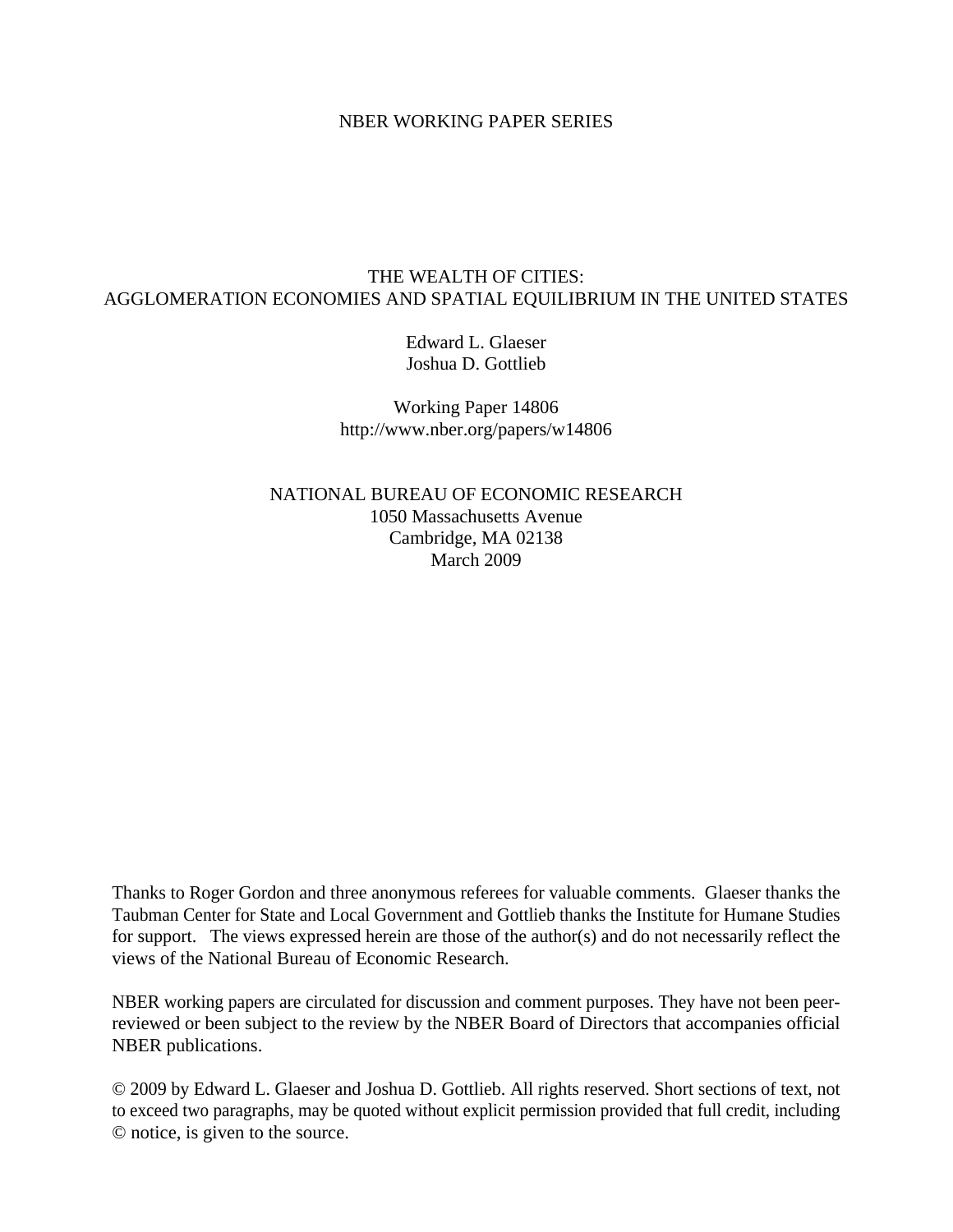The Wealth of Cities: Agglomeration Economies and Spatial Equilibrium in the United States Edward L. Glaeser and Joshua D. Gottlieb NBER Working Paper No. 14806 March 2009 JEL No. D0,D00,R0,R00

## **ABSTRACT**

Empirical research on cities starts with a spatial equilibrium condition: workers and firms are assumed to be indifferent across space. This condition implies that research on cities is different from research on countries, and that work on places within countries needs to consider population, income and housing prices simultaneously. Housing supply elasticity will determine whether urban success shows up in more people or higher incomes. Urban economists generally accept the existence of agglomeration economies, which exist when productivity rises with density, but estimating the magnitude of those economies is difficult. Some manufacturing firms cluster to reduce the costs of moving goods, but this force no longer appears to be important in driving urban success. Instead, modern cities are far more dependent on the role that density can play in speeding the flow of ideas. Finally, urban economics has some insights to offer related topics such as growth theory, national income accounts, public economics and housing prices.

Edward L. Glaeser Department of Economics 315A Littauer Center Harvard University Cambridge, MA 02138 and NBER eglaeser@harvard.edu

Joshua D. Gottlieb Department of Economics Littauer Center 200 Harvard University Cambridge, MA 02138 http://www.people.fas.harvard.edu/~jdgottl/ jdgottl@fas.harvard.edu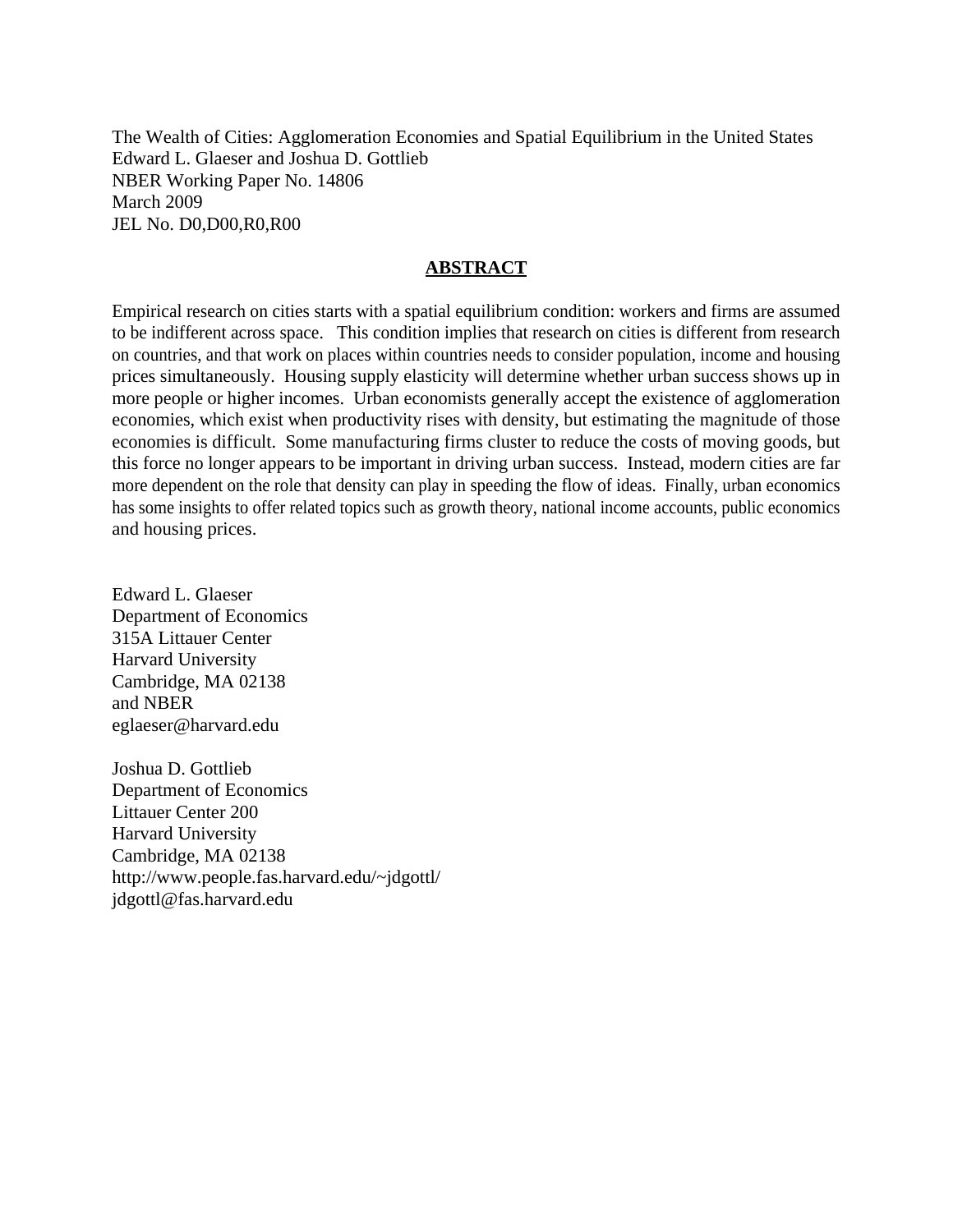## **I. Introduction**

Much economic research has focused on "the wealth of nations." Many economists have tried to understand national business cycles and the higher incomes and faster income growth that occur in some countries. Yet the within-country differences in income and productivity are also quite striking. The average income per capita in 2007 in the San Francisco metropolitan area was above almost 60,000 dollars; the comparable figure for Brownsville, Texas, is under 20,000 dollars. Per capita gross metropolitan product (GMP) is more than three times higher in New York than in El Paso. $<sup>2</sup>$  The differences in population density across space within countries are</sup> even more striking. As of the last census, 68 percent of Americans occupied only 1.8 percent of the country's land area.

Facts of this sort motivate the central question of urban economics: Why do cities exist? To answer this question we also must also understand why dense areas are so much more productive. Urban economists approach this question by studying, among other things, withincountry variation in incomes, population density and housing prices. This allows them to treat population densities appropriately—as outcomes that are determined jointly with prices and wages. The field's central theoretical tool is the spatial equilibrium, which assumes that welfare is equalized across space—at least for marginal migrants. The spatial equilibrium concept guides urban models of housing prices and industrial agglomeration as well as empirical work on city growth and the urban wage premium.

In this paper, we review recent research on the economics of cities. We begin by presenting a version of the standard spatial equilibrium model that guides our interpretation of empirical work. The model has three core equilibrium conditions. Workers must be indifferent between locations, firms must be indifferent about hiring more workers and builders must be indifferent about supplying more housing. These three conditions provide the labor supply curve, housing supply curve and labor demand curve that collectively determine area population, wages and prices. Exogenous differences across space in productivity, amenities and the construction sector

 $\frac{1}{2}$  Gross Metropolitan Product is produced by the Bureau of Economic Analysis, and is meant to be comparable to Gross Domestic Product.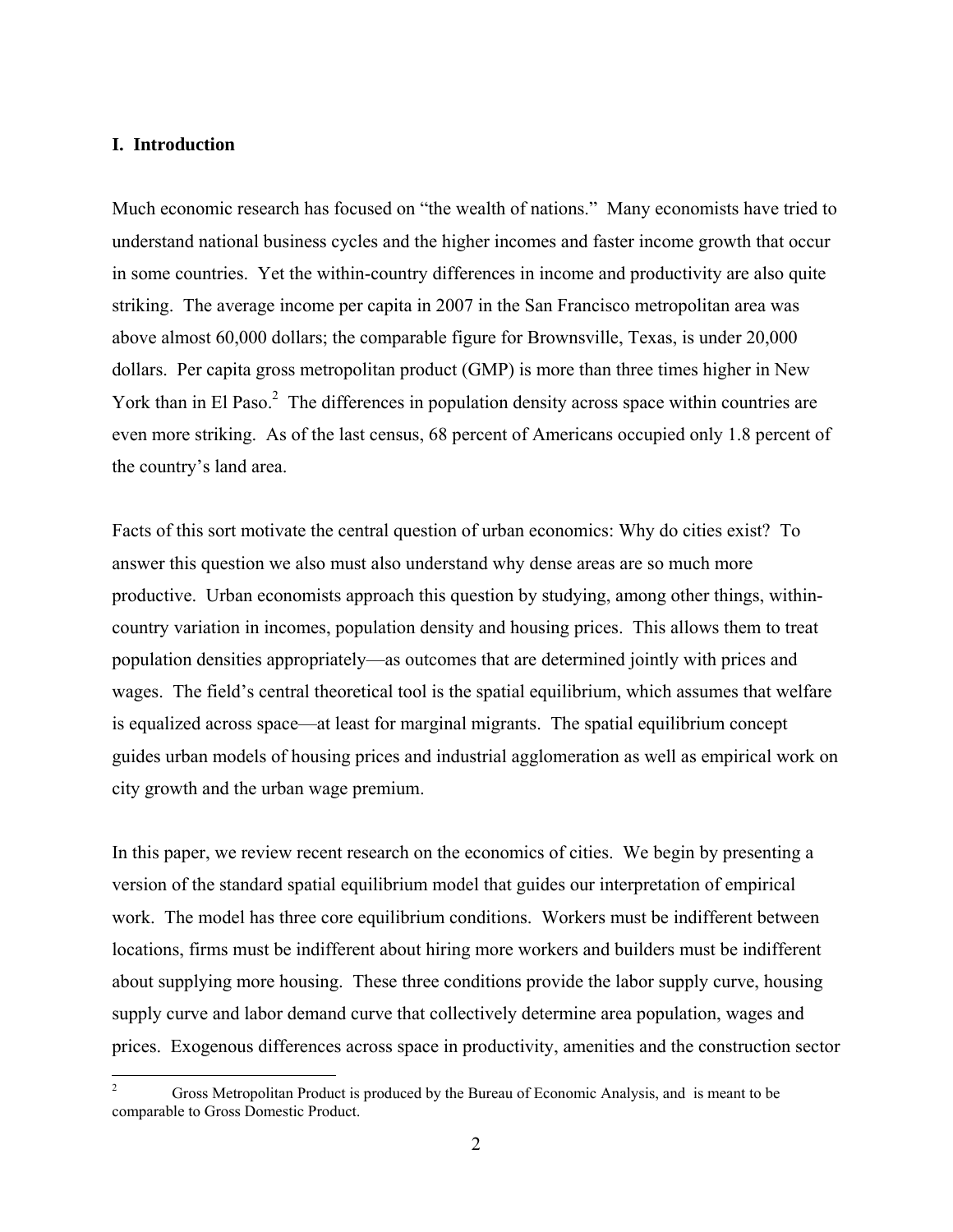drive differences in density, incomes and home prices. We allow for the possibility of agglomeration economies, which exist when productivity rises with population.

We first use this model to discuss the dramatic rise of Sunbelt cities. No variable can better predict city growth over the past 50 years than January temperature, yet it is unclear *a priori* why warm places have grown so dramatically. The spatial equilibrium model enables us to assess whether this growth reflects rising Sunbelt productivity, or an increased willingness to pay to enjoy warmth, or greater housing supply in the South. Over the past 50 years, Sunbelt productivity has increased, but in the past decade incomes have fallen in warmer areas. Housing prices have also stayed low and real wages have risen in the South. These facts, interpreted using the spatial equilibrium model, imply that the recent rise of cities like Atlanta, Dallas and Houston owes more to elastic housing supply than to amenities or productivity.

The spatial equilibrium model is also needed to make sense of the dramatic connection between density and income within the U.S. (Ciccone and Hall, 1996). The standard regression of income on population makes little sense if population levels themselves endogenously increase with rising productivity. Natural factors or historical population levels are valid instruments for current population only if those instruments operate through shifts in housing supply or amenities that affect population for reasons unrelated to productivity. Despite the difficulties involved in estimating agglomeration economies, the dramatic concentration of people in highincome urban areas and the absence of obvious exogenous sources of productivity heterogeneity have lead most urban economists to believe that important agglomeration economies exist.

In Section III of this paper, we review three core theories about agglomeration economies. Cities are ultimately nothing more than proximity, so the returns to urban concentration can be seen as reductions in transport costs. One set of theories about agglomeration economies emphasizes the gains that come from reduced costs of moving goods across space (Krugman, 1991a). A second set of theories emphasizes labor market pooling and the benefits of moving people across firms (Marshall, 1890). A third set argues that cities speed the flow of ideas, which creates human capital at the individual level and facilitates innovation (Jacobs, 1968). Some of these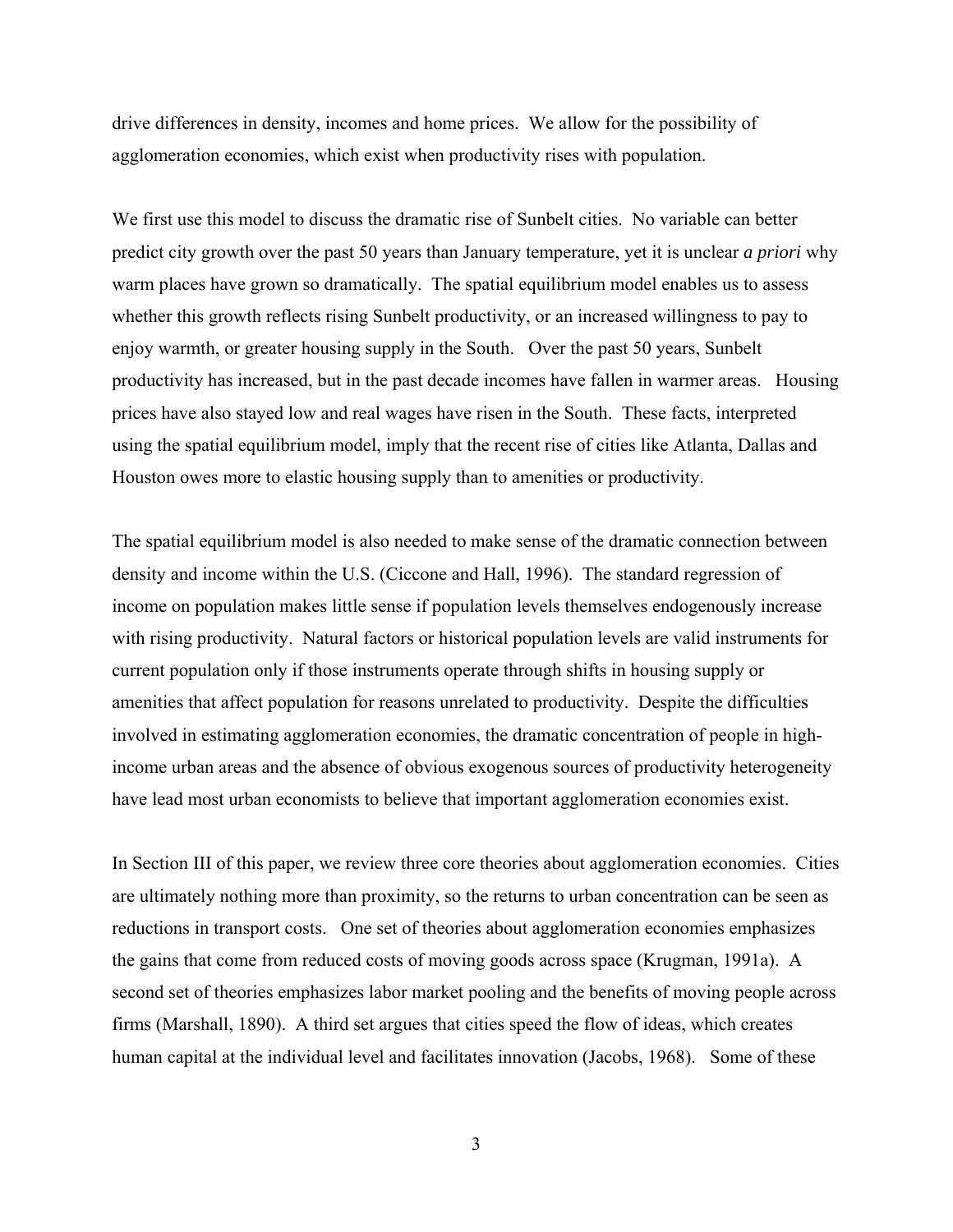theories emphasize the benefits that come from co-location of diverse firms; others emphasize the gains from single-industry agglomerations.

Empirical research on the sources of agglomeration economies uses information on both prices (the wages of workers) and quantities (the location of industry). For example, evidence on the co-location of industries shows that firms locate near industries that are suppliers or customers (Ellison, Glaeser, and Kerr, 2007; Kolko, 2000). The existence of human capital spillovers is suggested both by the positive correlation between individual wages and skills in the city, and by the connection between skills and city population growth.

Despite the long history of research on these questions, the field has still not reached a consensus on the relative importance of different sources of agglomeration economies. There is some evidence supporting the continued importance of transport costs for goods. Gravity models suggest that firms are drawn to areas with robust local demand. Evidence on the co-location of industries provides further support for the importance of input-output linkages in determining industrial location, but these effects are often small. However, manufacturing firms and industries with high transport costs tend to avoid dense, urban areas. These facts cast doubt on the view that cities succeed by reducing the costs of moving goods. Labor market pooling and the gains from being able to move across firms remains an important idea, but no one has managed to make the case that cities rise or fall based on this force.

A significant body of recent evidence points to the importance of skills and ideas in determining urban success. Cities with higher concentrations of skilled workers pay higher wages, and this tendency has been rising over time (Rauch, 1993). Skills predict urban growth, especially in the colder areas of the country (Glaeser, Scheinkman and Shleifer, 2005). Workers who come to cities don't receive the urban wage premium immediately, but instead experience faster wage growth rates, which suggests faster human capital accumulation in urban areas (Glaeser and Mare, 2001).

After reviewing the empirical work on the economics of urban agglomerations, we turn to the insights from urban research that might be useful for other fields. For growth and development,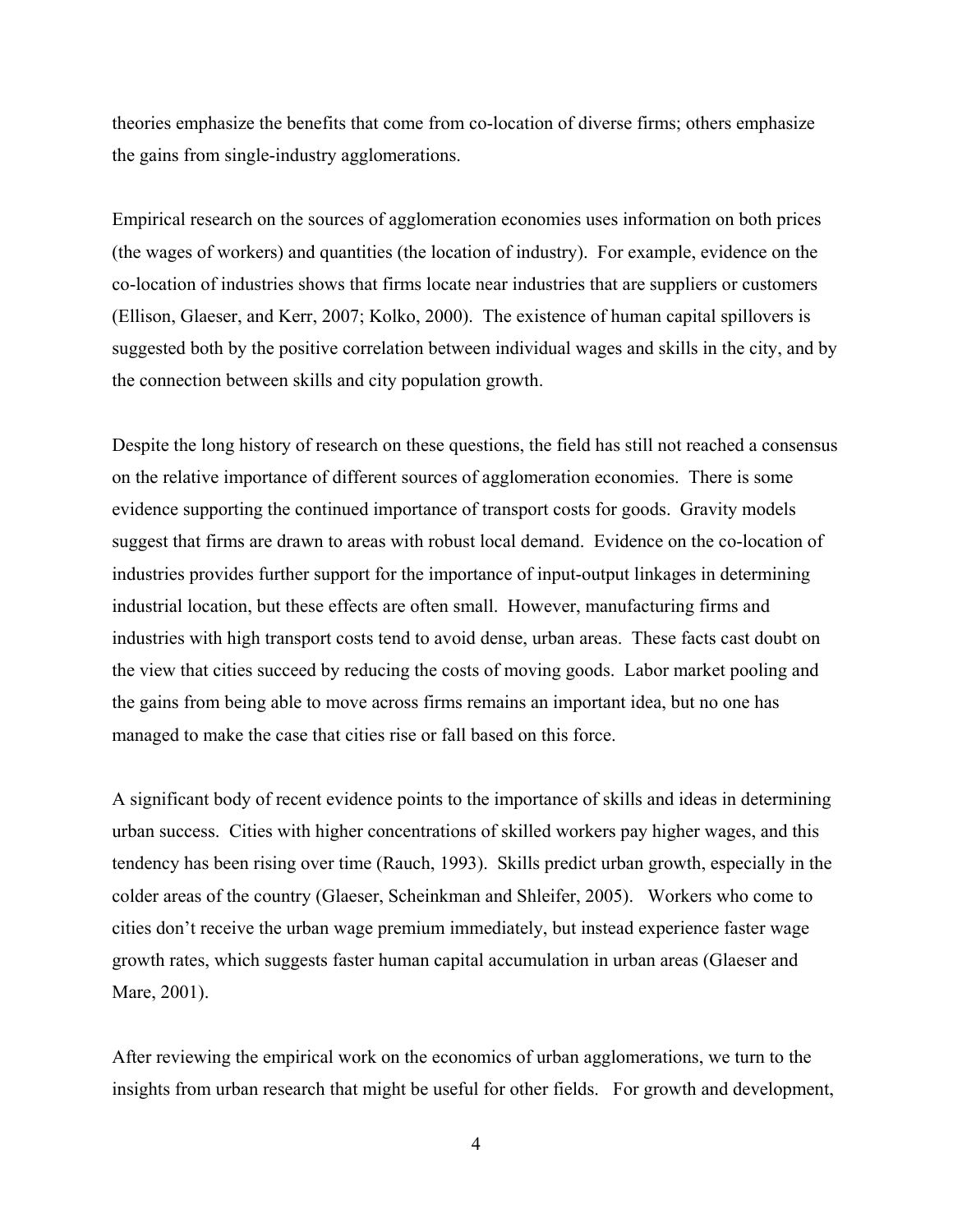the evidence from cities supports the view that human capital is a particularly important source of productivity and productivity growth. Urban intellectual interactions mean that innovations are highly correlated within cities and we should expect to see significant heterogeneity in the rate of technological change across space. As a result, it may make more sense to attribute events like the English industrial revolution to the random connection of a few people than to deep-seated national characteristics.

The urban perspective emphasizes factor mobility and challenges researchers looking at subnational data to analyze income, population and housing prices simultaneously. Running naïve income change regressions, without also considering changes in employment and housing prices, misses the fact that labor is quite mobile across places within the U.S. Housing supply elasticity will determine how much an intervention affects urban prices and quantities. These insights are essential for public economists seeking to use state-by-state variation to assess different policies and for growth economists using within-country data.

Urban economics also suggests that there are difficulties with using aggregate data to understand national inequality and income levels. Since higher-income people live disproportionately in high-income, high-cost areas, while lower-income people live disproportionately in low-cost areas, a failure to correct for local prices and amenities will overstate national income inequality. In particular, we have to be wary of using expenditure-weighted mean prices to correct for the income of the median household. Those price indices will tend to reflect the high housing prices in high-cost areas even though the median household is likely to live in a cheaper area and face a lower cost index.

House prices represent the interaction of supply conditions and the individuals' desires to live and work in certain locales. Factors such as income heterogeneity across space, amenities and land use restrictions will therefore drive housing prices. This approach is quite different from the macroeconomic perspective, which emphasizes national income and interest rates. The urban perspective on housing also differs from the standard finance perspective on housing, by emphasizing that individuals begin life short housing (Sinai and Souleles, 2003). Changes in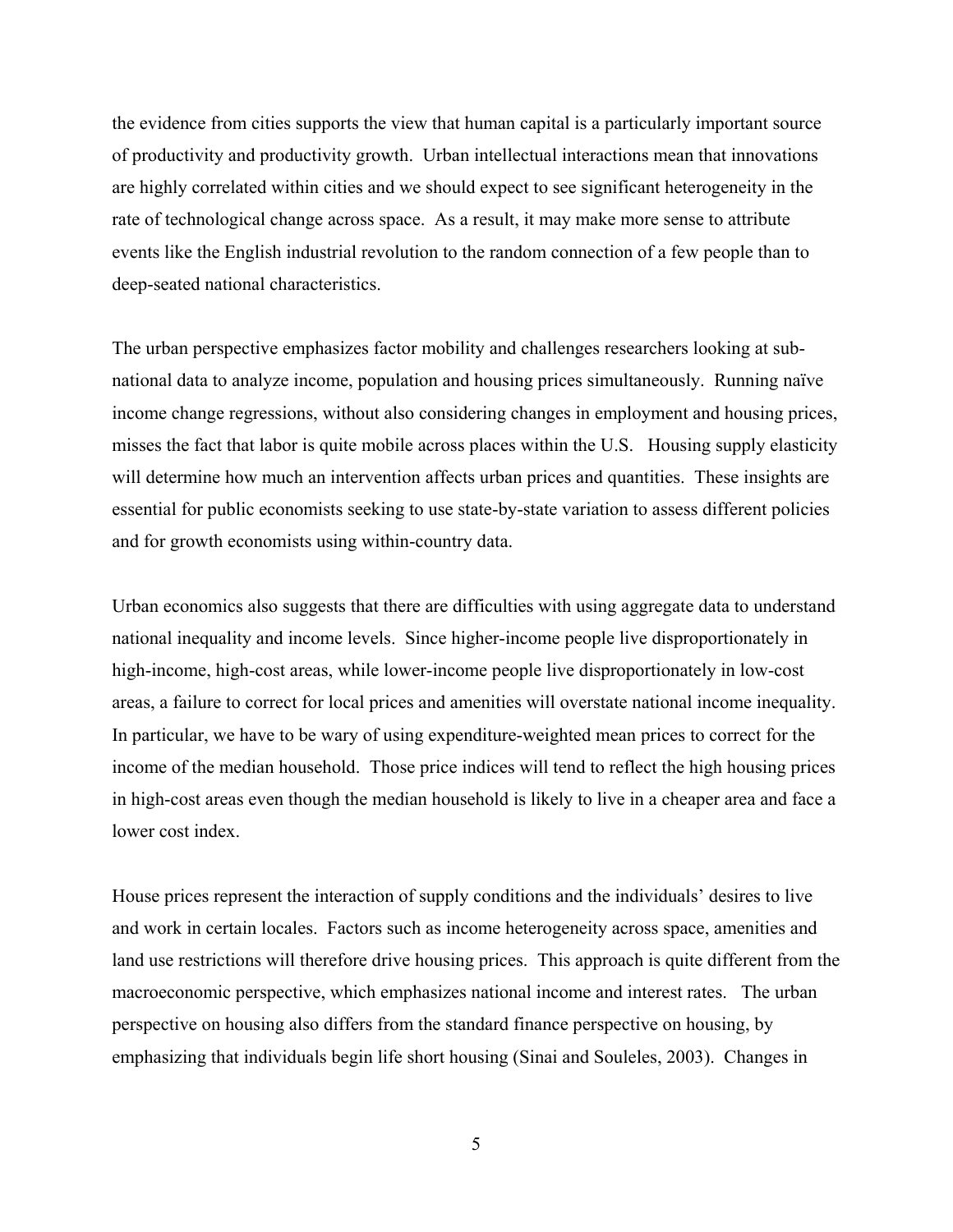house prices do not naturally represent an increase in national wealth since the increase in asset values has been offset by an increase in price of securing a basic necessity.

Finally, the urban emphasis on mobility implies that local poverty is more likely to reflect something good that an area is providing for the poor than a failure in local labor markets. Poor people are attracted to big cities because they offer access to public transportation and inexpensive rental housing. Further attempts to improve the lives of poor people will tend to attract more poor people to places where other low-income people live.

We now turn to the spatial equilibrium model that unifies urban economics.

## **II. Metropolitan Heterogeneity and Spatial Equilibrium**

 $\overline{a}$ 

Just as macroeconomics explores both differences in growth rates and differences in GDP levels across countries, urban economists wonder why some cities are rich, some cities are growing, and others are doing neither. Why have some southern cities, such as Atlanta, and some former rustbelt areas like Boston seen dramatic increases in output per capita over the last 30 years, while others, like Detroit and Flint, have declined from great industrial centers to places known more for poverty than for production? How is it possible that the gap between poor and rich areas within a single country can be over 100 percent? Most importantly, why is there such a strong connection between city size and productivity, as shown in Figure 1?

One response to these puzzles is that productivity differences represent temporary aberrations that will disappear as capital flees high cost areas and labor follows higher wages. Table 1 shows the correlation between initial income levels at the metropolitan area and ex post changes in both income and population for each decade since the  $1960s$ <sup>3</sup>. We have reported the coefficients and standard errors from regressing the change in the logarithm of income and the change in the logarithm of population against the initial income level.

<sup>3</sup> Metropolitan areas are the standard unit of analysis for much of urban economics. These areas represent multi-county groupings defined by the U.S. Census Bureau, and are more appropriate to work with than cities because they are not defined by arbitrary political boundaries.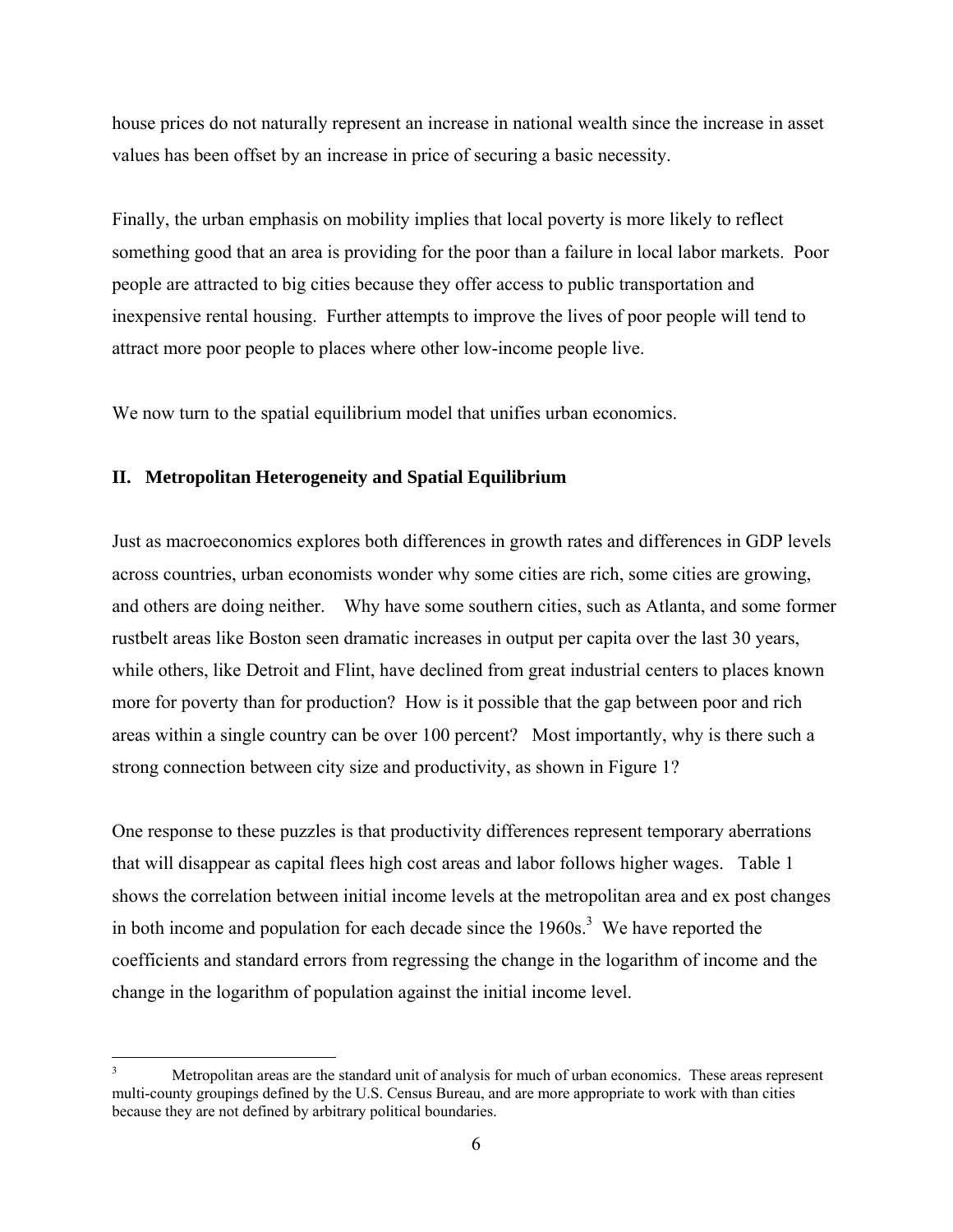In every decade except the 1980s, there has been substantial income convergence. Convergence seems to have slowed down since 1980, but the tendency of incomes to grow faster in poorer places, emphasized by Barro and Sala-i-Martin (1991), continues to hold. (But measurement error in income can lead to a spurious finding of mean reversion, so these facts must be treated warily.) The second column shows the relationship between initial income in each decade and subsequent population growth. If people migrate to high income areas, then we would expect initially high incomes to predict population growth. There is a positive relationship between income and population growth in the 1960s, a negative correlation in the 1970s and no significant relationship since then. Incomes are converging, but this is not because people are moving to disproportionately to high wage areas.

Does the phenomenon of income convergence suggest that current income differences are only temporary? Figure 2 shows the 0.77 correlation between the logarithm of income per capita in 1970 and income per capita in 2000.<sup>4</sup> There has been some convergence since 1970, but over 30 years, rich places have stayed rich and poor places have stayed poor. This continuing income disparity has motivated urban economists to think about a spatial equilibrium where differences in per capita income and prices can persist for many decades.

## *The Spatial Equilibrium*

 $\overline{a}$ 

The methods employed by urban and growth economists differ along one major dimension. Cross-national work rarely, if ever, assumes that welfare levels are equalized across space. After all, one goal of cross-country work is to understand how to make people in poorer countries better off. However, since the pioneering work of Mills (1967), Rosen (1979) and Roback (1982), cross-city work has almost always assumed that the free migration of workers creates a spatial equilibrium where utility levels are equalized. This assumption reflects the fact that over 40 percent of Americans change homes and around 20 percent of Americans change counties every five years.

<sup>4</sup> This correlation is substantially lower if 1960 rather than 1970 is used as the initial point. The very high degrees of income convergence over the 1960 make that decade somewhat unusual over the past forty years.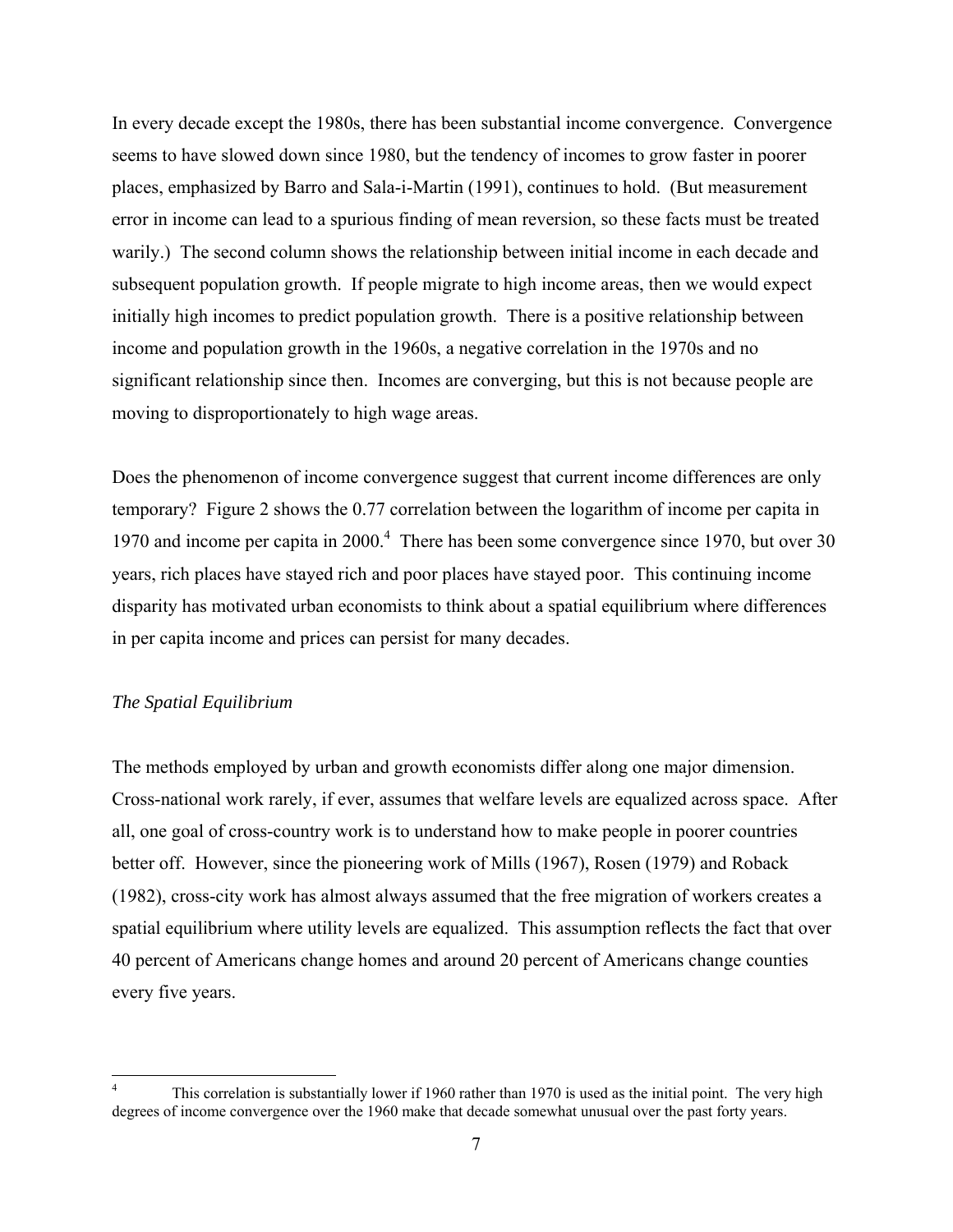The high mobility of labor leads urban economists to assume a spatial equilibrium, where elevated New York incomes do not imply that New Yorkers are better off. Instead, welfare levels are equalized across space and high incomes are offset by negative urban attributes such as high prices or low amenities. By assuming that workers choose their locations, urban economists gain at least the possibility of explaining the large concentrations of people in urban area. We can only explain city sizes if our models allow people to move into cities.<sup>5</sup>

Following the standard models of urban economics, we assume people can move across places immediately and costlessly. In reality, of course, these adjustments take time and money. Blanchard and Katz (1992) quantify the process of these adjustments and find that regional shocks are largely absorbed by migration flows, and house prices take around five years to adjust. Glaeser and Gyourko (2005) argue that durable housing may cause urban responses to productivity shocks to be spread over decades. Hornbeck (2008) finds that large exogenous shocks to specific regions—specifically due to soil erosion during the Dust Bowl—were mostly absorbed over long periods by largely-permanent migration. Saks and Wozniak (2007) find that migration flows respond strongly to business cycle variables, and do so differentially for workers in different stages of their careers, and Glaeser and Redlick (2008) find that education influences the size of migration flows.

The slow migration response to local shocks does not imply that spatial equilibrium holds only over long periods. As long as house prices or rents can change quickly, the price adjustment suffices to maintain the spatial equilibrium. Glaeser et al. (1995) use a spatial equilibrium model where migration responds slowly to shocks but the spatial equilibrium is always maintained because of housing price flexibility. This leads us to ask if this is occurs in practice: Do housing costs actually move enough to equalize utility levels across space?

If anything, Glaeser and Gyourko (2007) find that there is too much housing price volatility relative to volatility in local incomes. More generally, measurement difficulties mean that it is quite difficult to reject the hypothesis that welfare levels are equalized across space. The

 $\overline{a}$ 

<sup>5</sup> In principle, fertility differences can also explain higher density levels in some places, but fertility differences are far too small to explain heterogeneity in area population levels.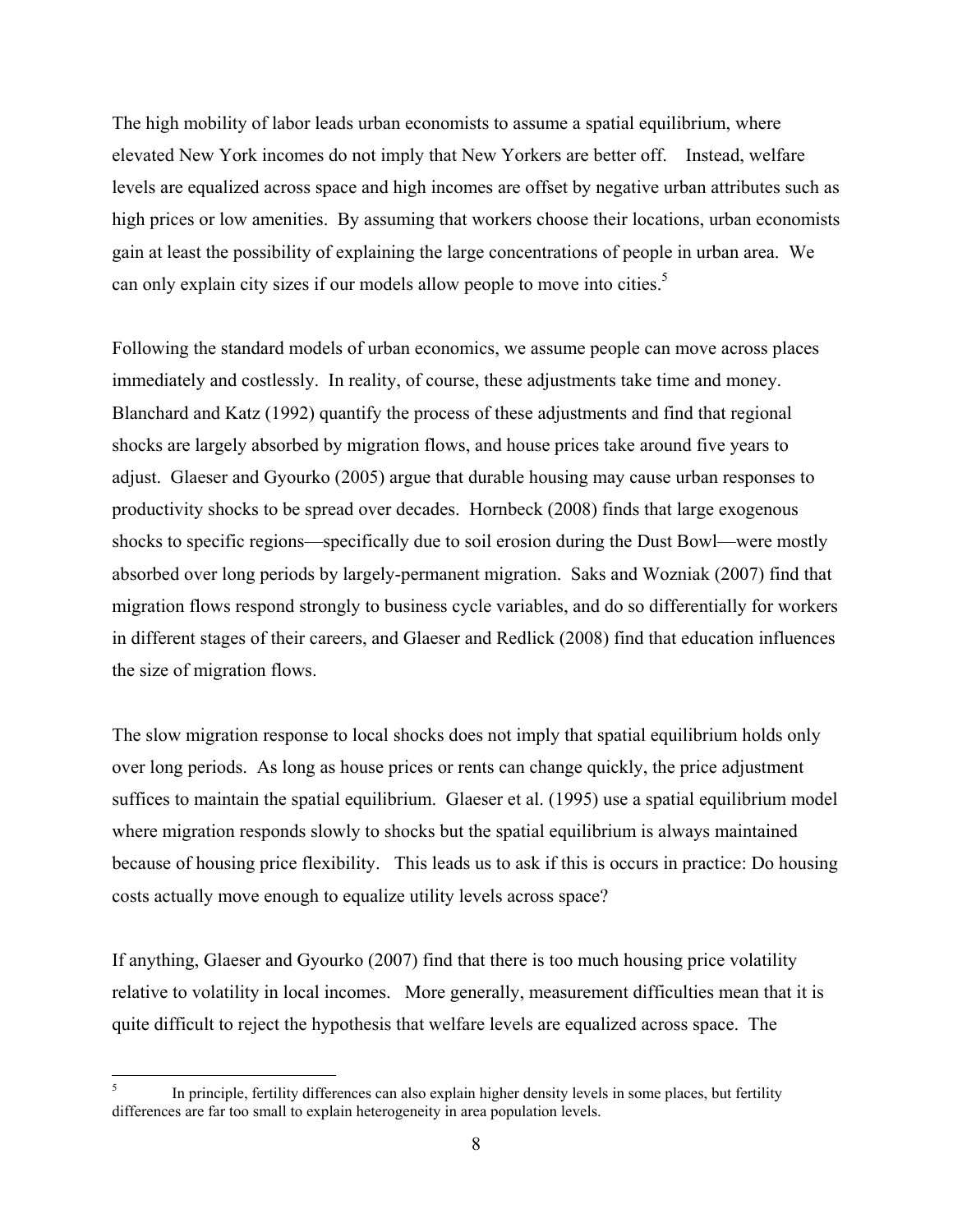difficulties of assessing expected housing price appreciation makes it difficult to measure expected housing costs for homeowners. The fact that only a modest percentage of the population rents, and rental units are quite different from the standard stock, makes it difficult to avoid this problem by using rental prices. Researchers who use the spatial equilibrium assumption can either feel comfortable knowing that this assumption has never been rejected empirically or uncomfortable because data limitations make it impossible to test rigorously at high temporal frequencies. It is hard to see how urban economists could test the spatial equilibrium assumption with the same degree of empirical precision used by financial economists to evaluate the no arbitrage assumption in financial markets.

American scholars often find it more natural to assume a spatial equilibrium than their European counterparts. After all, migration flows are much larger in the U.S. than in Europe, and Decressin (1993) finds that population flows in Europe respond much less to local labor market shocks. Hopefully, future work will better enable to us to determine whether Europe regions are better understand as separate economies or as places linked by the free migration of labor. There is also a tradition of using the spatial equilibrium model in developing countries. The Harris-Todaro (1970) model, where high wages in big cities are offset by high levels of unemployment is a classic example.

The presence of migrants who bring the country into spatial equilibrium requires us to interpret many city characteristics as equilibrium outcomes rather than exogenous forces. In particular, a complete urban model has at least three key area-level dependent variables: wages, population levels and housing prices. These three variables are determined by three equilibrium conditions. First, workers must be indifferent across space. This ensures that real wages, corrected for local price and amenity levels, must be equalized across metropolitan areas. Second, firms must be in equilibrium, which means that wages equal the marginal productivity of labor. Third, the housing market must be in equilibrium, which requires housing prices to equal the costs of providing housing, at least in growing markets.

The individuals' location choice implies a spatial equilibrium where identical people have the same utility level across space. Following Alonso's (1964) pioneering book, a rich literature has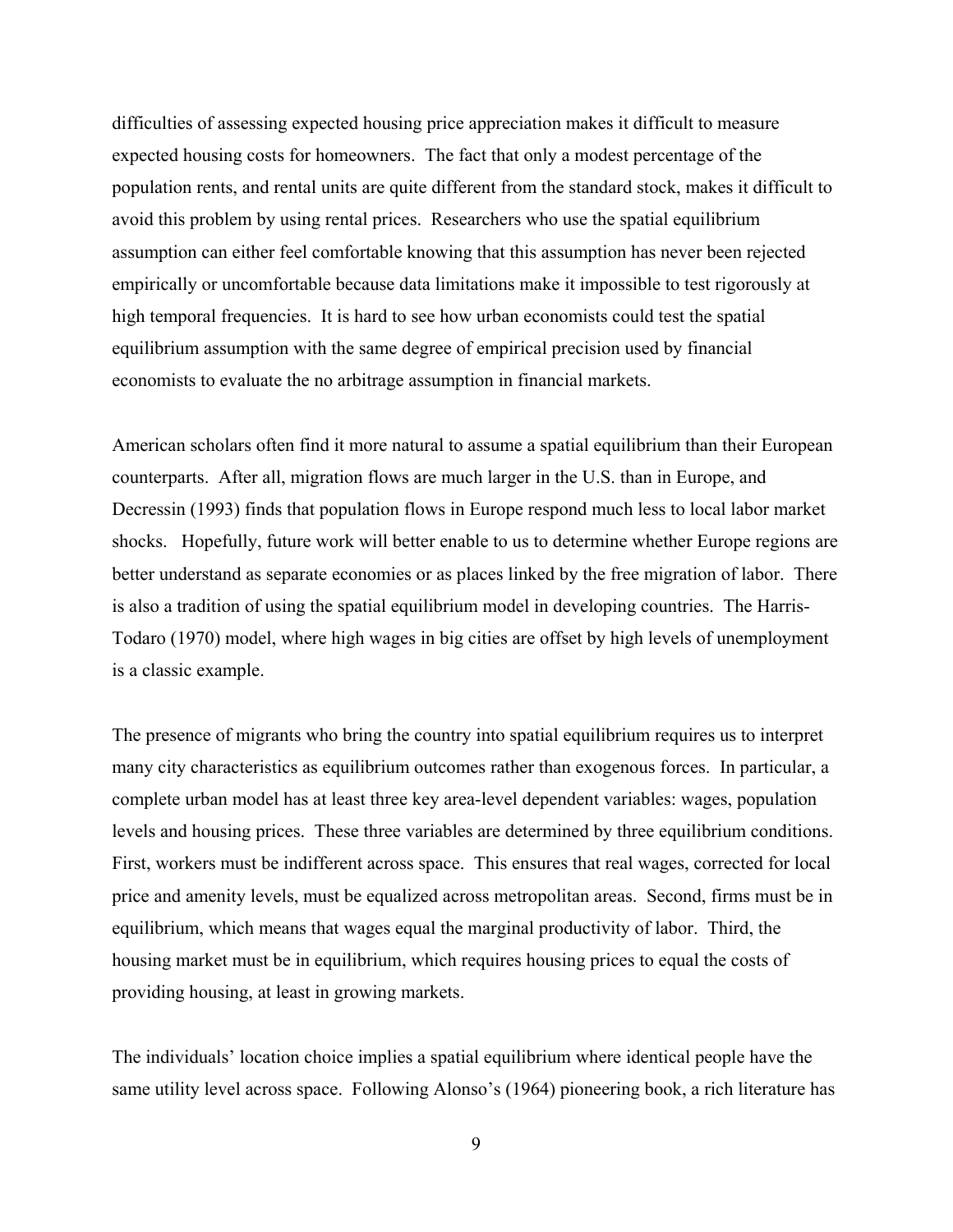examined the spatial equilibrium assumption within metropolitan areas. The most studied implication of that assumption was that prices would decline with commuting costs. DiPasquale and Wheaton (1996) provide the textbook treatment of this topic. Other authors have looked at the connection between housing costs and local amenities, such as good schools (e.g. Black, 1999) or disamenities, such as airports and crime (e.g. Thaler, 1978).<sup>6</sup>

The primary difference between the within-city spatial equilibrium work and the research that has applies the assumption across cities, is that within cities wages are typically treated as fixed. Across cities, wages differ and higher nominal wages are typically offset by higher housing costs. Higher real wages are offset by lower amenities. The spatial equilibrium yields some counterintuitive implications; for example, high real wages in an area imply that something else is bad about the place. Rochester, Minnesota, and Springfield, Illinois, are two American metropolitan areas with extremely high real wages.

While correcting for national price levels almost always makes sense, there is considerable information in local incomes that is lost by correcting for local price levels. When we assume that firms behave competitively, the marginal product of labor will be reflected in nominal local wages—not wages corrected for local prices. That information can be lost when we correct for local prices. In addition, if amenities are constant across space, then the spatial equilibrium model predicts that real wages will also be constant. Yet some places may have high wages, and high productivity levels, that are offset by high prices. Those high wages are informative because they help us to understand the correlates of local productivity. High prices will also be informative since they yield information about supply conditions in the local housing market.

## *People and Prices Across Space*

 $\overline{a}$ 

We now turn to a benchmark model that draws on Rosen (1979) and Roback (1982) and can serve as the basis for empirical work on cities. Like growth economists, we begin with the

<sup>6</sup> See Glaeser (2008, ch. 2) for a recent discussion of the literature on intra-city prices and allocation of people, as well as evidence supporting the rent gradient model of Alonso (1964), Muth (1969), and Mills (1967) (which itself is summarized in Brueckner [1987]). Baum-Snow (2007b) represents a significant recent addition to this body of research.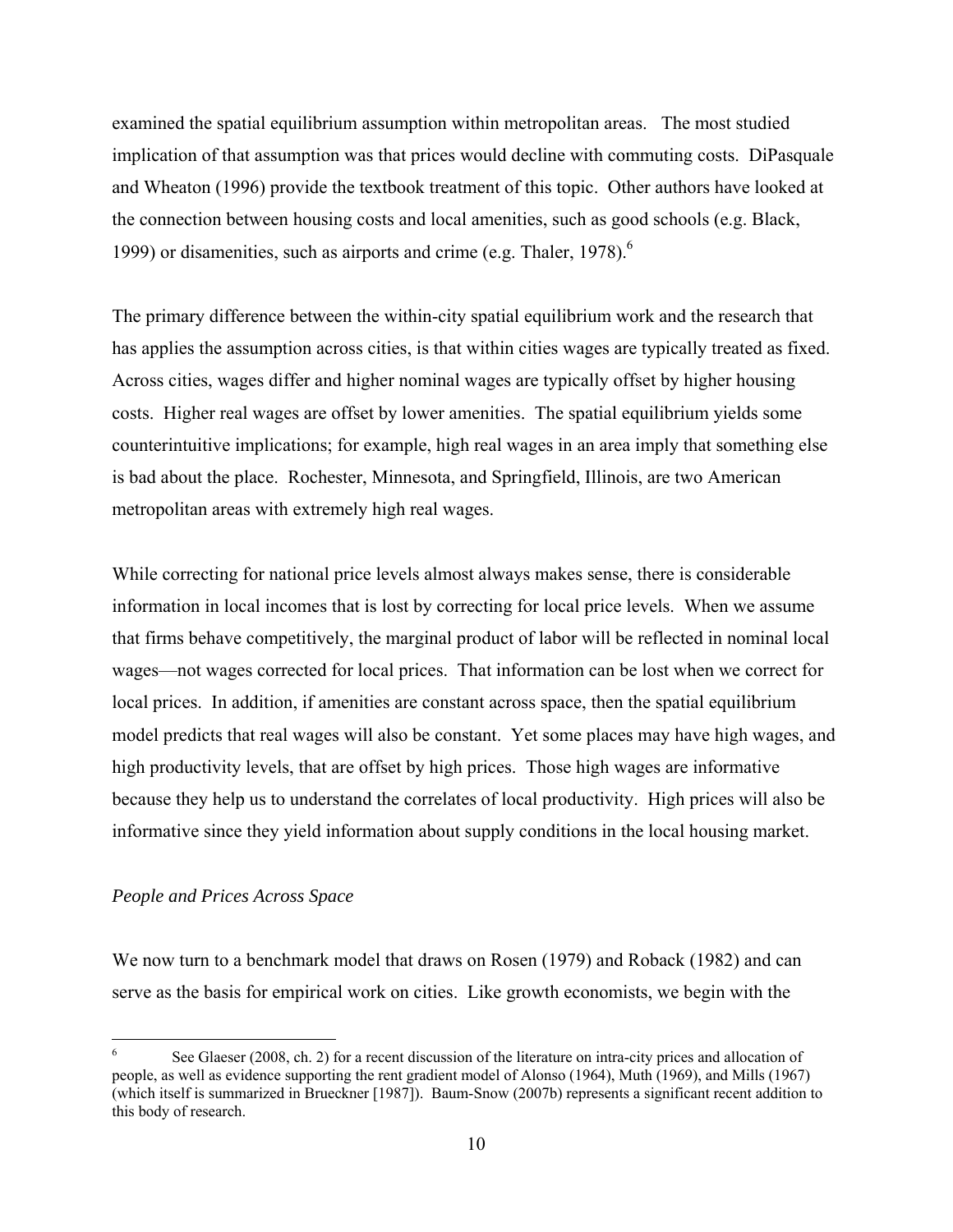production function:  $A_t^i F(K, L)$ , where  $A_t^i$  is a time-city specific productivity variable, F(.,.) is a constant returns to scale production function, K is capital and L is labor. The Cobb-Douglas production function,  $A_t^i K^{\alpha} L^{1-\alpha}$ , is particularly natural for empirical work. This can either be thought of as an aggregate production function or a firm-level production function in a world with an elastic supply of firms.

The factor inputs, K and L, can represent scalars or vectors. Given the importance that skilled workers seem to play in urban growth, it is particularly natural to divide the labor force into two types of labor, but here we will treat labor as homogeneous. We will divide capital into traded capital, denoted  $K_T$ , that is bought at a nationwide, exogenous price of  $r_T$ , and non-traded capital, denoted  $K_N$ , that is city-specific and bought at local, endogenous price of  $r_N$ . The stock of nontraded capital is fixed at  $\overline{K}_N$ .

We assume that total capital K, is a geometric weighted average of the two types of capital so that total output is  $A_t^i K_N^{\alpha\gamma} K_T^{\alpha(1-\gamma)} L^{1-\alpha}$ , where  $\gamma$  denotes reflects the share of non-traded capital. Non-traded capital offers diminishing returns at the city level, even when firms themselves face constant returns to scale. Firms' first order condition for labor produces a city-level labor demand equation of  $\varphi A_t^i \overline{K}_N^{\alpha\gamma} L^{-\alpha\gamma} = W^{1-\alpha(1-\gamma)}$ , where  $\varphi$  depends on constant terms, including the price of traded capital. At the city level, higher wages reflect higher productivity, more nontraded capital or fewer workers.

In the economics of growth following Solow (1956), the production function is then connected to savings and investment decisions. Occasionally, the labor force itself is connected to fertility decisions (Barro and Becker, 1989). In urban models, these more dynamic considerations are generally swept under the rug. Non-traded capital is fixed and traded capital is perfectly elastically supplied at the fixed price. More sophisticated investment decisions could be brought into urban economics, and probably should be, but these issues have generally been treated as second-order.

The utility levels of workers are assumed to equal  $U(G_T, G_N, \theta_t^i)$ , where  $G_T$  is the consumption of traded goods,  $G_N$  refers to non-traded goods (especially housing) and  $\theta_t^i$  represents local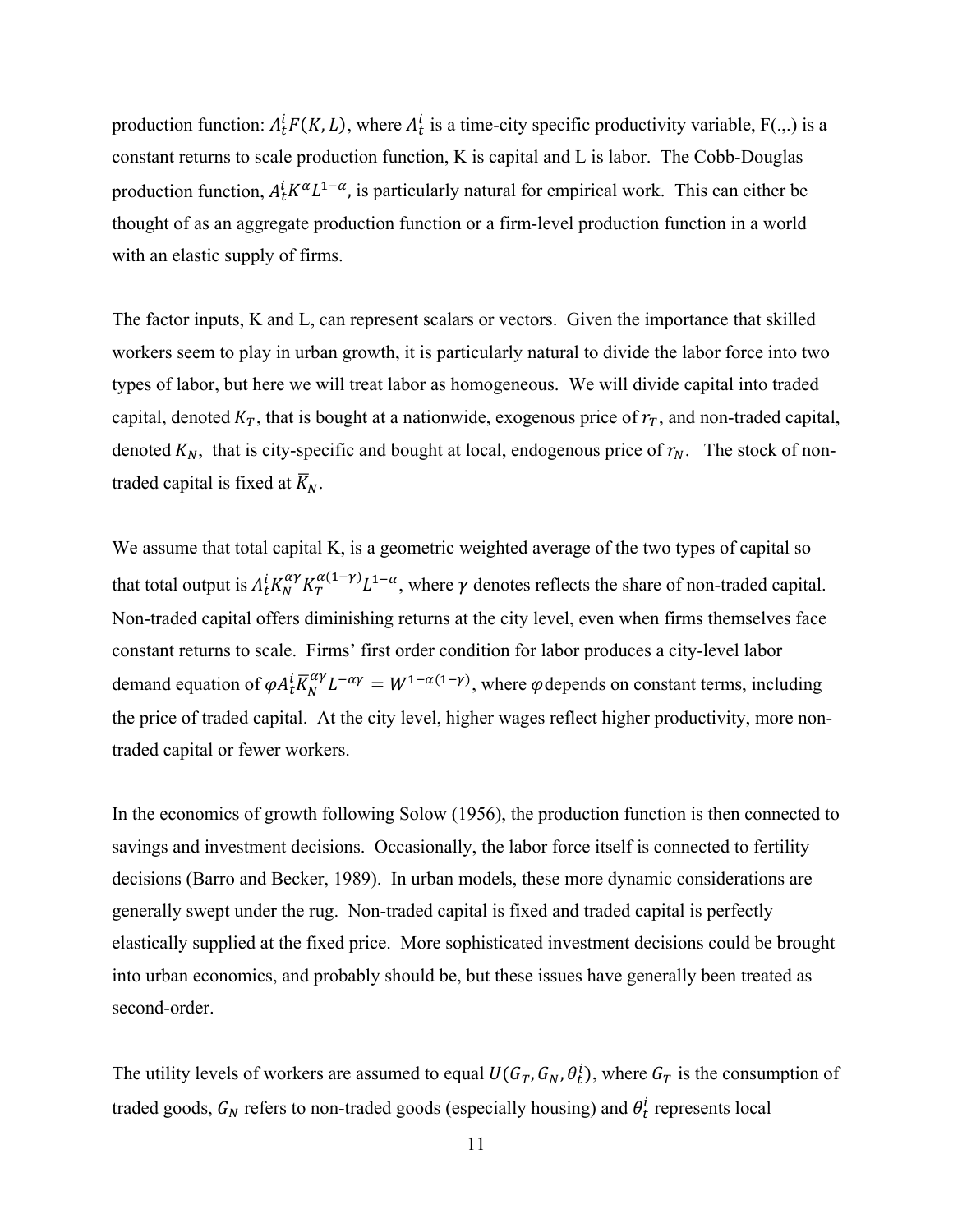amenities. As in Roback (1982), this can be reduced to an indirect utility function  $V(Y_t^i, P_t^i, \theta_t^i)$ where  $Y_t^i$  is income in place i at time t and  $P_t^i$  is the price of non-traded goods. In a static model, the spatial equilibrium assumption means that utility levels are equal across space. In a dynamic model, the spatial equilibrium assumption generally means only the lifetime utility levels will be equalized across space, but if migration is sufficiently cheap, it also implies that utility flows are equalized across space. Holding amenities constant, this yields the prediction that:  $dY_t^i$  =  $-\frac{V_P}{V_Y}dP_t^i$  where the ratio  $\frac{V_P}{V_Y}$  equals the demand for the non-traded good. High income levels are offset by high prices.

Again, the Cobb-Douglas utility function is a natural way to empirically use the spatial equilibrium assumption. Under this assumption, utility can be written as :  $\theta_t^i G_T^{\beta} G_N^{1-\beta}$ , which will equal  $\theta_t^i W_t^i (P_t^i)^{\beta - 1}$  times a constant. The spatial equilibrium assumption requires this to equal  $U_t$ , the reservation utility within the country. This formulation suggests that  $Log(W_t^i)$  =  $Log(U_t) + (1 - \beta)Log(P_t^i) - Log(\theta_t^i)$ . Figure 3 shows the relationship between the logarithm of median home prices and the logarithm of median household income across space. The coefficient is 0.34, which is quite close to the average share of expenditure on housing, or  $1 - \beta$ .

The final critical production sector concerns the making of non-traded goods, or homes. If we are interested in a truly static model, as in Roback (1982), it is natural to follow her assumption that non-traded goods are produced like traded goods with labor, traded capital and non-traded capital. In this case, the production function might be  $H_t^i F(K, L)$ , where  $H_t^i$  refers to productivity in this sector. We will assume that the traded capital here is the same as the traded capital in the traded goods sector, but that non-traded goods require their own, distinct form of non-traded capital (presumably land), denoted  $Z_N$ .

If total production of the non-traded good equals  $H_t^i \bar{Z}_N^{\mu} K_N^{\mu(1-\eta)} L^{1-\mu}$ , then total output for this good will equal a constant times  $((P_t^i)^{1-\mu\eta} H_t^i W^{\mu-1})$ భ  $\mu$ <sup>n</sup>  $\bar{Z}_N$ . The total labor allocated to the production of non-traded goods is  $(1 - \mu)(1 - \beta)$  times the total population of the city. These equations can then be used to solve for city size, city wages and the wages of non-traded goods: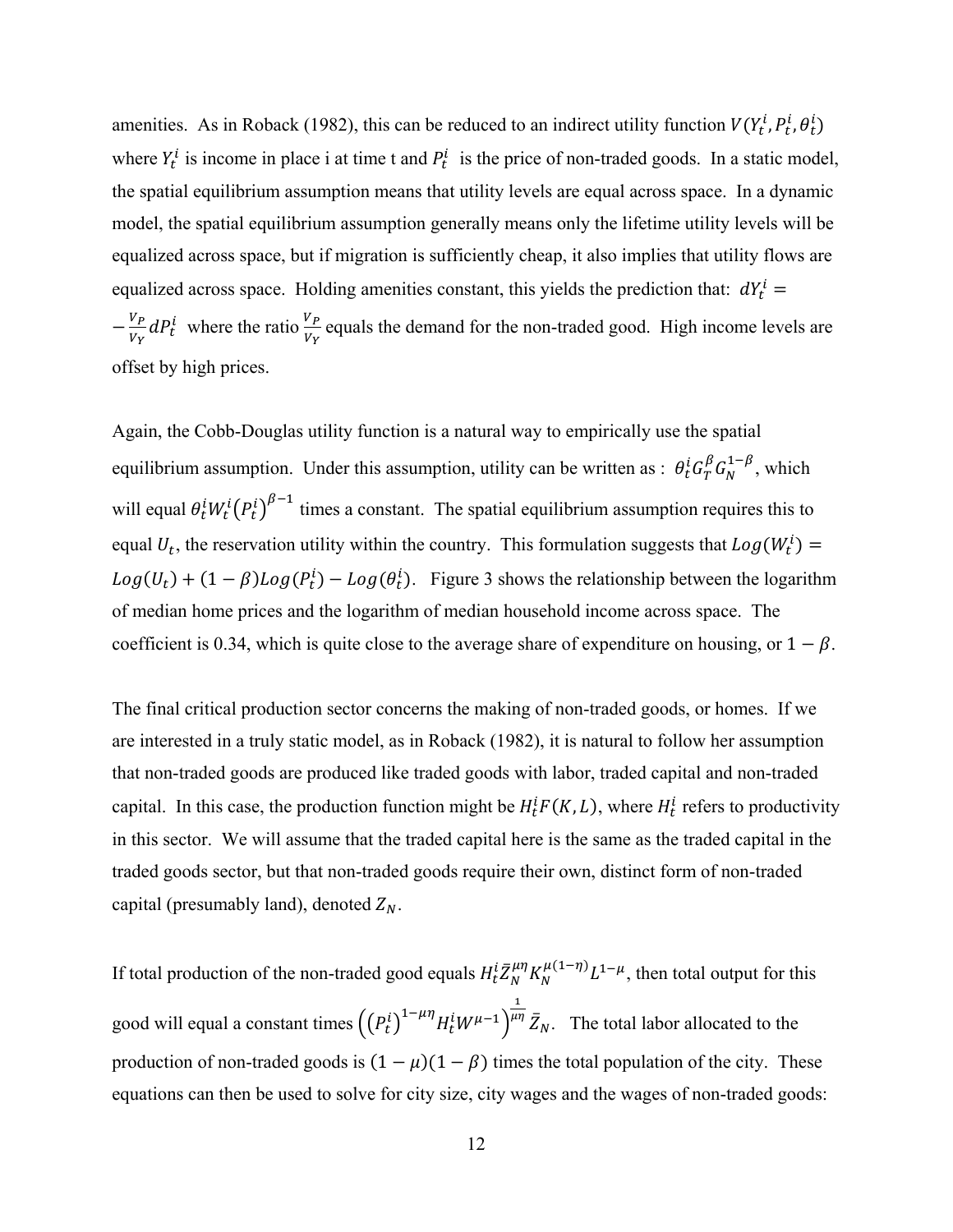$$
(1) Log(N_t^i) = \kappa_N + \lambda_A^N Log(A_t^i \overline{K}_N^{\alpha \gamma}) + \lambda_H^N Log(H_t^i \overline{Z}_N^{\mu \eta}) + \lambda_\theta^N Log(\theta_t^i)
$$
  

$$
(2) Log(W_t^i) = \kappa_W + \lambda_A^W Log(A_t^i \overline{K}_N^{\alpha \gamma}) + \lambda_H^W Log(H_t^i \overline{Z}_N^{\mu \eta}) + \lambda_\theta^W Log(\theta_t^i)
$$

$$
(3) Log(P_t^i) = \kappa_P + \lambda_A^P Log(A_t^i \overline{K}_N^{\alpha Y}) + \lambda_H^P Log(H_t^i \overline{Z}_N^{\mu \eta}) + \lambda_P^P Log(\theta_t^i)
$$

The values of these coefficients (except for the essentially irrelevant constant terms) are given in the first column of Table 2. These equations give us the relationship between the endogenous outcomes—population, and prices—and the exogenous variables—productivity in the traded goods sector, productivity in the non-traded goods sector, and amenities. These three static equations tell us that if an exogenous variable, denoted  $X_t^i$ , influences productivity in the traded and non-traded sectors as well as amenities, then the relationship between that variable and population, prices and wages can be used to infer the impact it has on productivity, amenities and housing supply.

Let,  $\frac{\partial Log(A_t^i \overline{K}_N^{\alpha \gamma})}{\partial x_i^i}$  $\frac{d\left(A_t^i \overline{K}_N^{\alpha\gamma}\right)}{\partial X_t^i} = \delta_A, \frac{\partial Log(H_t^i \overline{Z}_N^{\mu\eta})}{\partial X_t^i}$  $\frac{\partial (H_t^i Z_N^{\mu \eta})}{\partial x_i^i} = \delta_{H_i}$  and  $\frac{\partial Log(\theta_t^i)}{\partial x_i^i}$  $\frac{\partial g(v_t)}{\partial x_t^i} = \delta_\theta$  be the marginal impact of this variable on traded-sector production, non-traded production, and amenities. If the coefficients from regressions of population, wages, and price on this variable  $X_t^i$  are  $\hat{b}_N$ ,  $\hat{b}_W$  and  $\hat{b}_P$  respectively, then linear combinations of these parameter estimates provide unbiased estimates of  $\delta_A$ ,  $\delta_H$  and  $\delta_{\theta}$ . The relationship between the exogenous variable and consumer amenities can be estimated with a linear combination of the price and wage coefficient, specifically  $(1 - \beta)\hat{b}_P - \hat{b}_W = \delta_\theta$ This is the way to understand the Rosen-Roback contribution. Earlier work simply looked at prices to infer the impact of location-specific attributes, like crime, and utility. The Rosen-Roback correction requires also accounting for the impact that amenities may have on income. To use this equation, we need a parameter estimate for  $1-\beta$ , such as 0.3, the average share of household spending on housing.

An exogenous variable that impacts traded goods productivity will increase both city size and wages. Both variables must be used to infer the productivity impact of that increase. The impact of an exogenous variable on traded good productivity,  $\delta_A$ , will equal the weighted sum of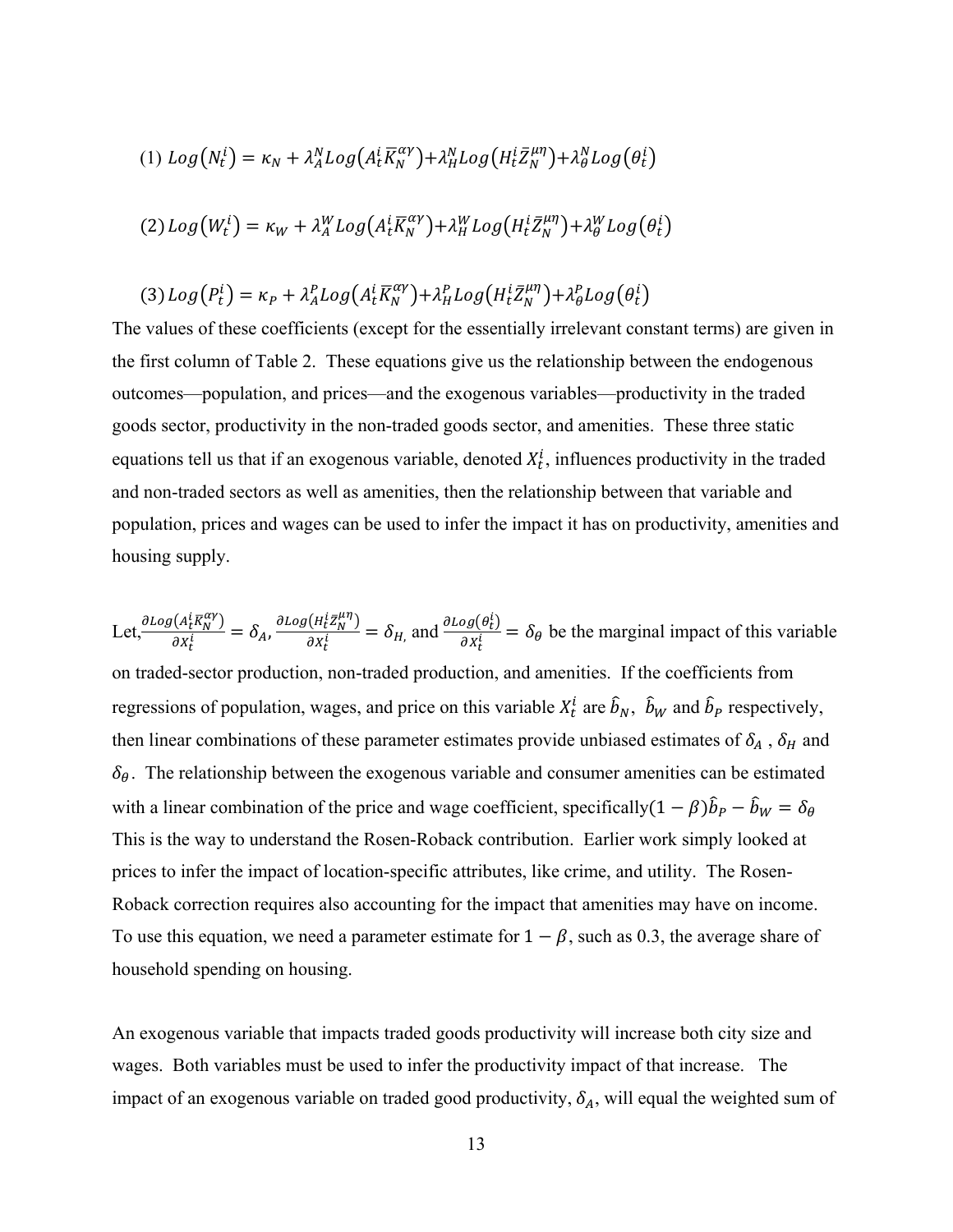the coefficients on that variable in the population and wage equations; specifically,  $\alpha \gamma \hat{b}_N + (1 - \gamma)$  $(\alpha + \alpha \gamma)\hat{b}_W$ . If non-traded capital is a particularly small part of the production process, then wages are most important for measuring the impact of a variable on productivity. In that case, even tiny increases in productivity can create large increases in the overall size of production, and as a result a city's size provides little information about productivity levels. Again, we need parameter values to implement this equation. Labor's share in total output may be two-thirds, so we can assume  $\alpha=1/3$ . One estimate of the share of non-traded capital in production,  $\alpha\gamma$ , might be 0.1.

Increases in housing sector productivity will increase population and lower both wages and prices. To identify the impact of a variable on housing sector or non-traded goods productivity, we must combine the variables connection with population, income and housing prices:  $\delta_H$  =  $\mu\eta\hat{b}_N + (1 - \mu + \mu\eta)\hat{b}_W - \hat{b}_P$ . The parameter,  $\mu\eta$ , reflects the share of non-traded capital (e.g. land) in the production of housing. Glaeser, Gyourko and Saks (2005) estimate that approximately thirty percent of housing costs are associated with land and permitting across the U.S. Gyourko and Saiz (2006) estimate that 57 percent of construction costs are associated with labor costs. This suggests values of 0.4 for labor costs and 0.3 for traded capital.

The same equations are the workhorses of dynamic work on urban change. First-differencing equations (1) through (3) gives us:

$$
(1') Log \left(\frac{N_{t+1}^i}{N_t^i}\right) = \kappa_{\Delta N} + \lambda_A^N Log \left(\frac{A_{t+1}^i}{A_t^i}\right) + \lambda_H^N Log \left(\frac{H_{t+1}^i}{H_t^i}\right) + \lambda_\theta^N Log \left(\frac{\theta_{t+1}^i}{\theta_t^i}\right)
$$
\n
$$
(2') Log \left(\frac{W_{t+1}^i}{W_t^i}\right) = \kappa_{\Delta W} + \lambda_A^W Log \left(\frac{A_{t+1}^i}{A_t^i}\right) + \lambda_H^W Log \left(\frac{H_{t+1}^i}{H_t^i}\right) + \lambda_\theta^W Log \left(\frac{\theta_{t+1}^i}{\theta_t^i}\right)
$$
\n
$$
(3') Log \left(\frac{P_{t+1}^i}{P_t^i}\right) = \kappa_{\Delta P} + \lambda_A^P Log \left(\frac{A_{t+1}^i}{A_t^i}\right) + \lambda_H^P Log \left(\frac{H_{t+1}^i}{H_t^i}\right) + \lambda_\theta^P Log \left(\frac{\theta_{t+1}^i}{\theta_t^i}\right)
$$

Letting  $\partial Log\left(\frac{A_{t+1}^i}{i}\right)$  $\frac{t+1}{A_t^i}$  $\frac{\Delta H_t}{\partial x_t^i} = \Delta_A,$  $\partial Log\left(\frac{H_{t+1}^i}{4}\right)$  $\frac{t+1}{H_t^i}$  $\frac{\Delta H_t}{\partial x_t^i} = \Delta_H$  and  $\partial Log\left(\frac{\theta_{t+1}^i}{\theta_{t+1}^i}\right)$  $\frac{t+1}{\theta_t^i}$  $\frac{\partial u}{\partial x_i^i} = \Delta_\theta$ , and denoting

 the estimated coefficients from population change, income change and non-traded goods price changes regressions by,  $\hat{b}_{\Delta N} \hat{b}_{\Delta W}$ , and  $\hat{b}_{\Delta W}$  respectively,  $\Delta_{\theta} = (1 - \beta) \hat{b}_{\Delta P} - \hat{b}_{\Delta W}$ ,  $\Delta_A =$  $\alpha \gamma \hat{b}_{\Delta N} + (1 - \alpha + \alpha \gamma) \hat{b}_{\Delta W}$ , and  $\Delta_H = \mu \eta \hat{b}_{\Delta N} + (1 - \mu + \mu \eta) \hat{b}_{\Delta W} - \hat{b}_{\Delta P}$ . As such, essentially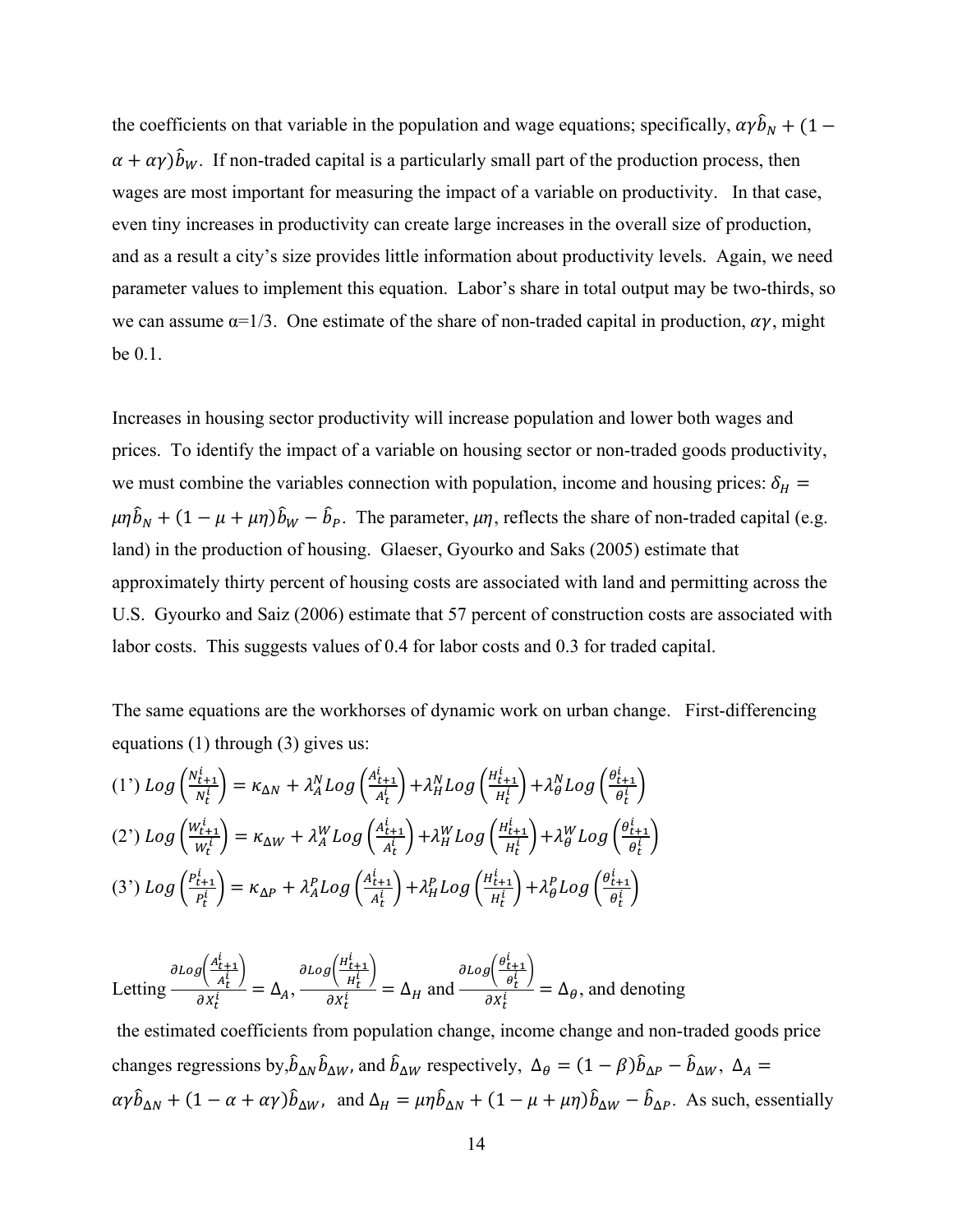the same formulas that are used to transform static regression coefficients into underlying parameters can be used to transform coefficients from growth regressions into parameters of interest.

One issue with this transformation, however, is the use of housing prices to capture the prices of non-traded goods. In the model, these prices,  $P_t^i$ , should be interpreted as the flow cost of nontraded services like housing. These might be appropriately identified as rental costs, but as Glaeser and Gyourko (2007) emphasize, renters are so unlike owners that rental properties often fail to give a good sense of what the flow cost of housing is within a metropolitan area. As such, we need to consider the relationship between the stock price of housing and the flow price of housing.

To move from flow costs to the stock price of housing, we must use a dynamic equation of the form  $P_t^i = (1 + \mu)\rho_t^i - \frac{E(\rho_{t+1}^i)}{(1+r)}$ , where  $\rho_t^i$  represents the actual price of a house,  $\mu$  represents maintenance and tax costs that are approximately proportional to the house price, r represents the interest rate and  $E(\rho_{t+1}^i)$  is the expected price of housing next period. Solving this equation forward implies that  $\rho_t^i = \sum_{j=0}^{\infty} \frac{E(P_{t+j}^i)}{(1+r)^i(1+u)}$  $(1+r)^{j}(1+\mu)^{j+1}$  $\sum_{j=0}^{\infty} \frac{E(r_{t+j})}{(1+r)(1+y)^{j+1}}$ . If the future price of housing is expected to grow at a constant rate so that  $E(P_{t+j}^i) = (1 + g_P)^j P_t^i$ , then  $\rho_t^i = \frac{(1+r)P_t^i}{r + u + ru}$  $\frac{(1+r)p_t^i}{r+\mu+r\mu-g_p}$ , and  $Log\left(\frac{p_{t+1}^i}{p_t^i}\right)$  $\frac{t+1}{P_t^i}\Big)=$  $Log\left(\frac{\rho_{t+1}^i}{\rho_{t+1}^i}\right)$  $\frac{t+1}{\rho_t^i}$ . Assuming a constant expected growth rate allows us to use the prices of homes as our proxy for the user cost of housing. If the constant growth rate assumption were violated, or if rates of return changed over time, then this assumption would be problematic.

#### *An Example: Does the Rise of Sunbelt Cities Represent Amenities or Production?*

To illustrate the use of the spatial equilibrium model to understand urban change, we will use it to make sense of the growth of the Sunbelt, which is among the most striking, studied and debated trends in regional economics over the last 50 years. Over the past six years, America's fastest growing metropolitan areas are Atlanta, Dallas, Houston and Phoenix. January temperature is currently positively correlated with both metropolitan area population and the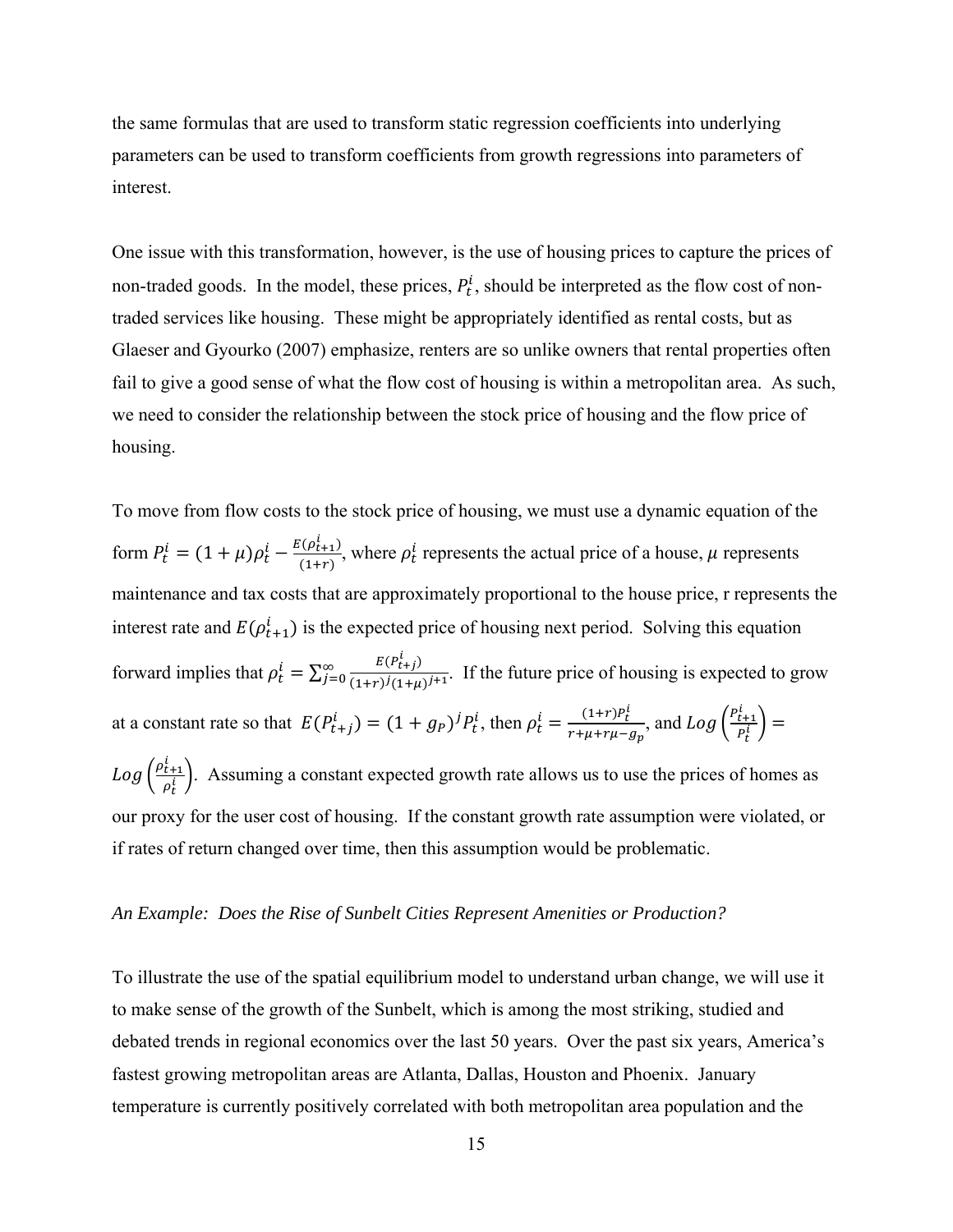growth of metropolitan area population. Cheshire and Margini (2006) find similar results within, but not across, European nations.

If we look across metropolitan areas, the relationship between January temperature and size is:

(4) Log(Population 2000) = 12.2 + 
$$
0.017
$$
\*Average January Temperature  
(0.2) (0.005)

There are 315 observations, and standard errors are in parentheses. More attention has been paid to the connection between growth and temperature across areas. In the 1990s, this relationship was:

(4') Log(Population 2000/Population in 1990)=0.016 + 0.003\*Average January Temperature  $(0.14)$   $(.0004)$ 

There are again 315 observations and the R-squared is 0.162. This growth relationship is shown in Figure 4. The rise of the Sunbelt provides us with an opportunity to illustrate how the spatial equilibrium model can differentiate between different theories of Sunbelt success.

Some authors, such as Barro and Sala-i-Martin (1991) and Caselli and Coleman (2001) have emphasized capital accumulation and structural transformation in the South. These are changes that can be interpreted as increases in the productivity variables, particularly non-traded capital. Other authors, such as Besley, Persson and Sturm (2005), Olson (1983), and Cobb (1982), also point to productivity growth but suggest that this growth resulted from improvements in Southern political institutions. An alternative literature (Borts and Stein, 1965, Meuser and Graves, 1995) has pointed to consumption amenities in the South. One version of this literature emphasizes technological changes, such as air conditioning, that were complements to warmth. A second version suggests that rising incomes in the country as a whole would lead people to sacrifice productivity to live in more pleasant areas. Still a third view is that the rise of the Sunbelt's population reflects local policies that support new construction of housing (Glaeser and Tobio, 2007).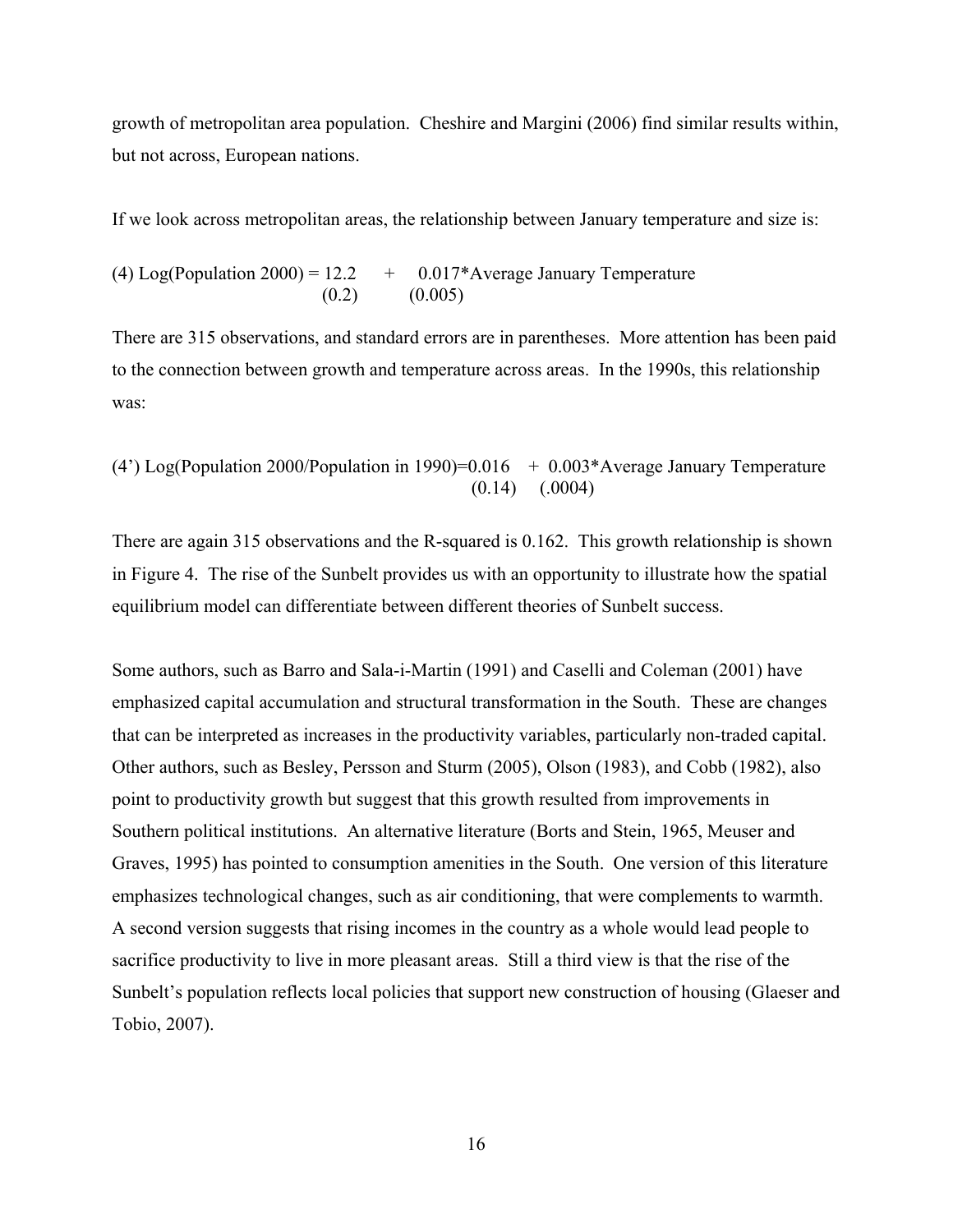To differentiate between these hypotheses, we can use the connection between January temperature, wage growth and price growth. We begin with cross-sectional wage regressions using microdata from the 2000 Census and then move to the growth regressions that are our primary focus. In our income regressions, shown in Table 3, we include only prime-age males (between 25 and 55) and we control for education and age. In our housing price regressions, we include a battery of housing characteristics as controls. Regression (1) shows that there is a significant negative association between January temperature and incomes. Combining the coefficients from the population regression above with the coefficient from the wage regression (-0.19), yields an overall estimate of the impact of January temperature on productivity of -0.14, suggesting that warmer places within the U.S. are still less productive (by 0.14% per degree of January temperature). This may reflect the legacy of older capital investments, or it may mean that colder places with significant population levels have omitted productivity variables that justify living in the cold.

Combining the wage coefficient with the coefficient in the price regression, column (2) in Table 3, yields an amenity estimate of 0.39, meaning that people will sacrifice 0.39% of real wages per degree Fahrenheit.<sup>7</sup> This result is supported by the third regression showing the impact on real wages, or  $W_t^i (P_t^i)^{\beta-1}$  in the model. In this case, we estimate a coefficient on January temperature of -0.33, which gives us another estimate of the amenity value of this variable. This exercise follows the Rosen-Roback static literature on quality of life variables, where papers such as Gyourko and Tracy (1989) use real incomes to infer the utility value of different local attributes. Combining population, price and income data also suggests that there is less housing supply in places with warm Januaries, which may reflect the abundance of older housing in declining, colder metropolitan areas (Glaeser and Gyourko, 2005).

We look at the connection between January temperature and growth in the 1990s by interacting January temperature with a dummy variable that equals one for observations in 2000. We also include metropolitan area dummies and either individual or housing characteristics in the wage and housing price regressions, respectively. The overall coefficient on wages, shown in column (4), is weakly negative (-0.001). The connection between housing price growth and January

<sup>&</sup>lt;sup>7</sup> We are grateful to Bill Collins for pointing out errors in an earlier version of this discussion.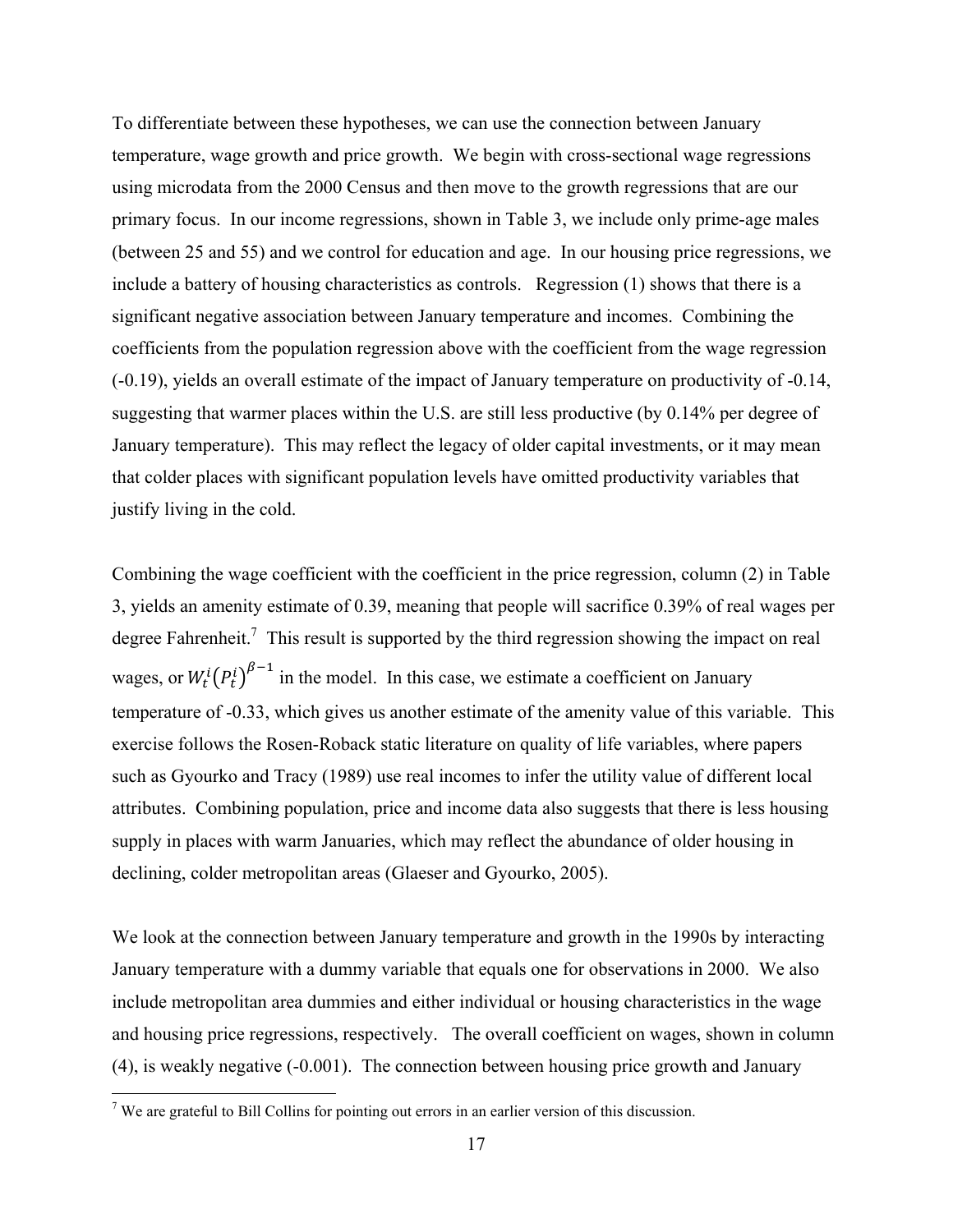temperature is significantly negative (-0.43), which suggests that amenities are actually falling in warmer places over this time period. The positive interaction between January temperature in real wage growth in regression (6) suggests a similar interpretation. A more detailed look at the data suggests that the January temperature effect on real wages combines a long-run secular rise in real wages in the South and desert regions with a cyclical decline in housing prices in California between 1990 and 2000 (Glaeser and Tobio, 2007).

Combining the coefficients from all three regressions suggests that over the 1990s, January temperature was associated with neither rising productivity nor rising amenity values. Stagnant wages and declining housing prices both suggest that amenity values were not increasing. Instead, the rise of Sunbelt cities in the 1990s seems to be related to abundant housing supply, which reflects the combination of abundant land, freeways and pro-growth permitting. Over the longer run, Sunbelt status is positively associated with both productivity growth and abundant housing supply, but not with rising amenity values (Glaeser and Tobio, 2007).

The urban growth literature has paid far too little attention to the differences in housing supply that are critical to understanding the growth of metropolitan areas like Houston and Atlanta places with high growth levels, moderate prices and moderate incomes. At the city level, the number of homes and the number of people are essentially the same thing so that differences in housing supply elasticity across space can have a large impact on how cities respond to positive shocks. Figure 5 shows the relationship between city growth from 2000 to 2007 and house prices in 2000. While many places saw high prices along with expansion, the pattern clearly fails to hold for about 40 of the most expensive cities. These places had virtually no population growth but still had the highest house prices in the country. Simultaneously, the 20 or so places with the largest population growth had moderate prices. Since the places that expanded the most are not expensive and the places that are expensive did not expand, housing supply must differ across areas.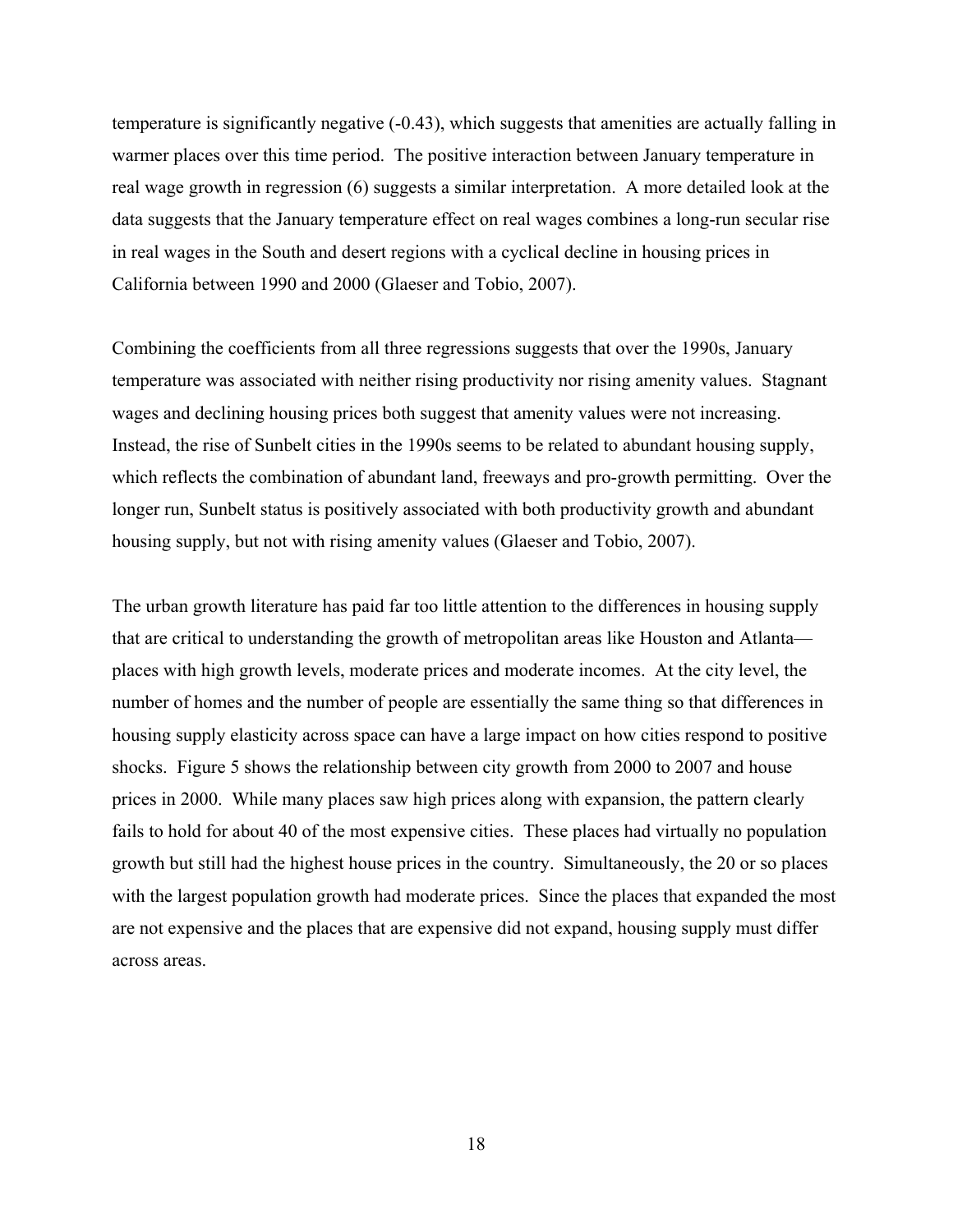### **III. Agglomeration Economies and the Existence of Cities**

The central question of why cities exist ties together almost all of urban economics. Most of the field that follows von Thunen (1825) and Marshall (1890) can be understood as an attempt to make sense of the remarkable clustering of human activity in a small number of urban areas. The spatial equilibrium model again provides the grounding for thinking about the reasons for urban concentration, which again might reflect consumer amenities, housing supply or productivity advantages. Moreover, cities might form because some places have innate advantages in these areas-- New York City's harbor increases productivity and San Diego's climate is pleasant—or because clusters of people endogenously increase amenities, housing supply or productivity.

There are certainly cases where cities have formed for consumption rather than production reasons. The early history of Los Angeles, for example is replete with examples of people, such as prosperous Midwestern retirees, who came there to enjoy the climate. Urban amenities, such as a thriving restaurant or theater scene, can occur endogenous with an influx of population. However, the spatial equilibrium model allows us to easily reject the view that consumer amenities are the primary force driving urban concentration in the U.S. If cities were driven by amenities, then real wages should be lower in big urban areas, and this is not the case. The real wage premium associated with living in big cities has declined over time (Glaeser and Gottlieb, 2006) which suggests that cities have become relatively more pleasant places to live, perhaps because of the decline in crime (Schwartz, Susin and Voicu, 2003). Yet even today, however, people require a mild wage premium to locate in big urban areas.

It is even more implausible to think that big cities exist because these areas have an innate advantage in supplying housing or because density makes it easier to build. Data on construction costs show that it costs considerably more to build vertically than horizontally (Gyourko and Saiz, 2006). Across metropolitan areas, housing prices rise substantially with city size, so the spatial equilibrium approach suggests that housing supply is more expensive in those places. There are particular places, such as the growing Sunbelt metropolises or the declining cities of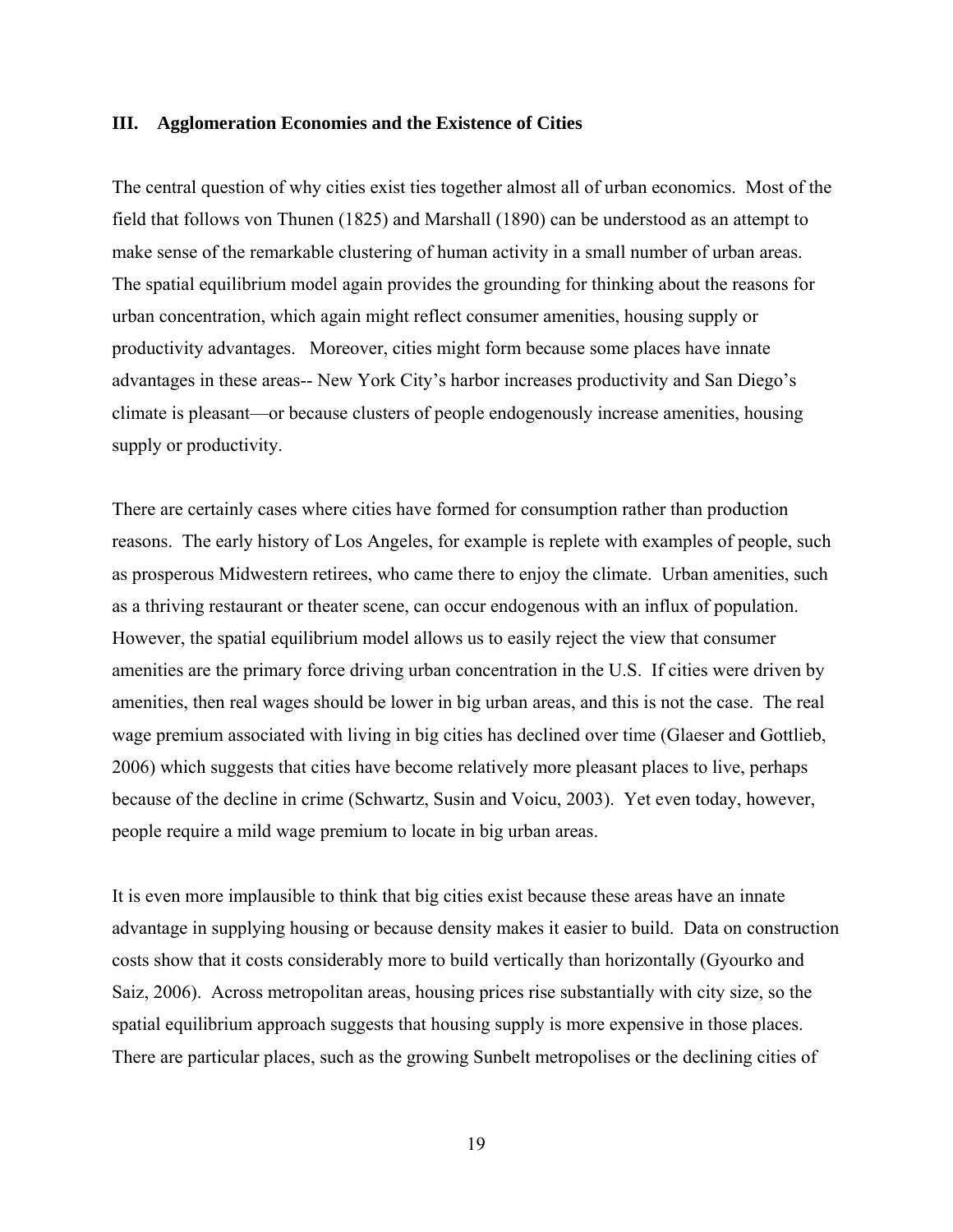the Midwest, where abundant housing supply boosts population, but this is not generally true for urban areas.

We are left with the view that cities exist because they are areas with high levels of productivity, which might occur because people come to places that are innately more productive or because density itself enhances productivity because of agglomeration economies. The strong correlation between urban size and productivity, shown in Figure 1, supports this view. Does that link reflect agglomeration economies, where size creates productivity, or heterogeneous local productivity levels which then cause agglomeration?

Many cities have undoubtedly benefited significantly from innate productivity advantages, particularly waterways. The rise of New York City is intimately connected with the strengths of its spectacular natural harbor (Albion, 1938). Every one of the 20 largest American cities in 1900 was on a major waterway, reflecting the enormous cost savings associated with moving goods over water.<sup>8</sup> Pittsburgh and its iron industry owes much to nearby coal mines. Chicago's stockyards benefited from proximity to the rich, black soil of Iowa (Cronon, 1990).

Davis and Weinstein (2001) examine the continuing importance of natural advantage by looking at population growth among Japanese cities that were devastated during World War II. Despite significant population losses during the war, bombed cities almost all returned to their pre-war growth paths. If agglomeration economies were very important, then these cities might have been derailed from their long run growth paths. Since significant losses in population during the war did not materially impact the growth in these areas, agglomeration economies might not be all that important relative to underlying fundamentals. However, it is quite possible that the natural advantages of these places were actually man-made improvements, such as transportation networks that either survived the war or were rebuilt. As such, it is hard to interpret these results as strong evidence for true innate advantage.

 $\overline{a}$ 

<sup>8</sup> An 1816 U.S. Congress report stated that it cost the same amount to move goods across the Atlantic as to take them 30 miles inland (Taylor, 1977).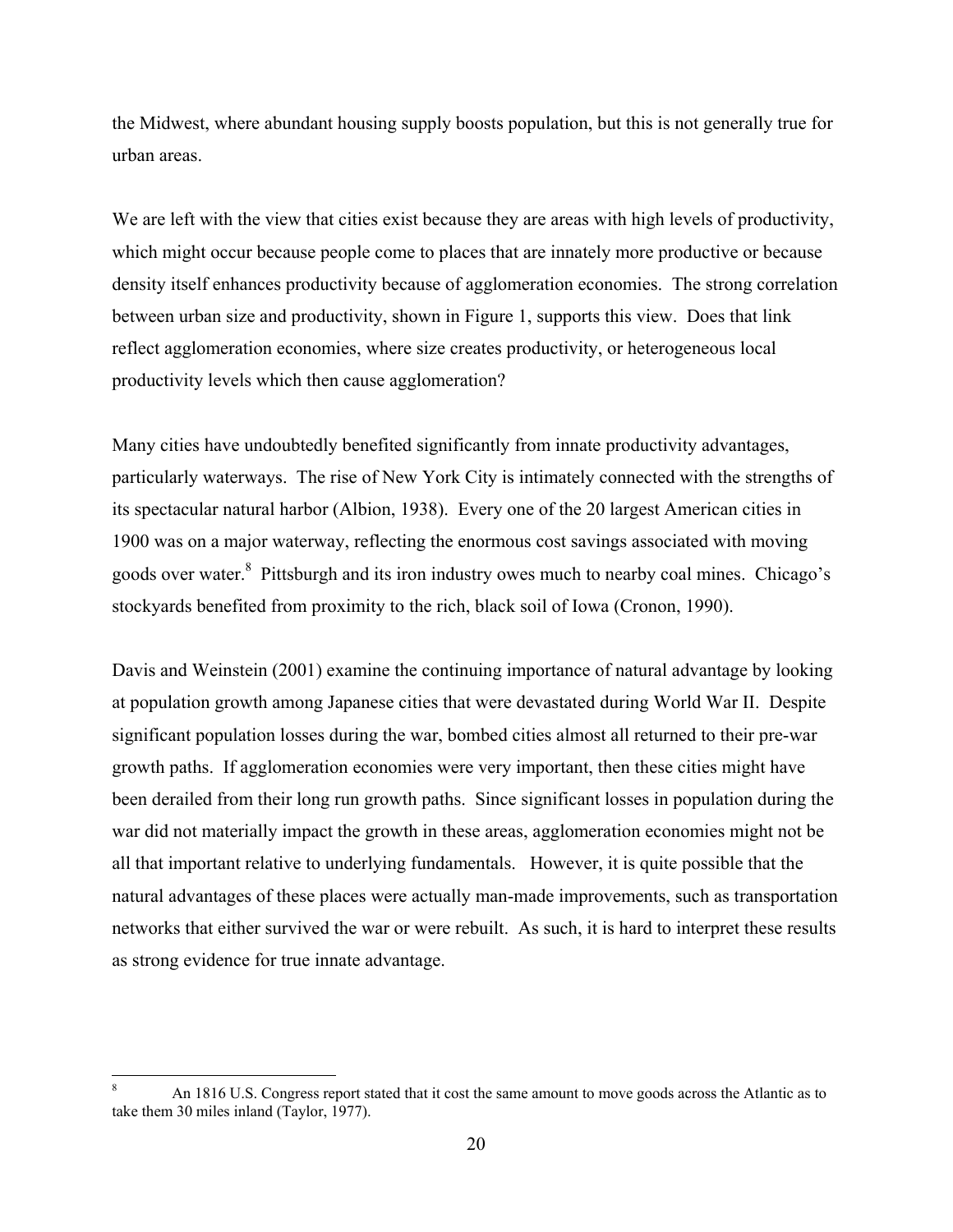The substantial decline in shipping costs over the  $20<sup>th</sup>$  century makes it hard to believe that innate productivity advantages remain terribly significant. The cost of moving a ton by rail has declined in real terms by more than 90 percent since the late  $19<sup>th</sup>$  century and the rise in trucking has been even more dramatic (Glaeser and Kohlhase, 2004). As a result, access to the Great Lakes, other water systems and raw materials like coal and corn, has become less valuable over the  $20<sup>th</sup>$  century. The growth of cities without access to major waterways has accompanied this decline. A century-long county growth regression yields:

(5) Log(Population 2000/Population in 1900) =  $0.62 + 0.00122$  \* Distance to River  $(0.03)$   $(0.00016)$ 

In this case, we use counties rather than metropolitan areas, since selection into the sample of metropolitan areas is itself an indicator of substantial success over this longer time period. There are 2,804 observations and the R-squared is 0.02. We define distance to a river using rivers identified by Fogel (1964) as navigable in 1890, from the Rappaport and Sachs (2003) data. The regression shows that places farther from rivers have grown more quickly, but the actual explanatory power of this variable is quite weak—possibly because water-related natural advantages might still matter for production or consumption.

Surely, there are surely some innate advantages associated with particular areas. Moreover, many places are more productive because of decades, if not centuries, of investments in productive infrastructure. Most of the U.S. literature has implicitly assumed that political forces have only a modest impact on local productivity. This assumption is probably more palatable in the U.S. than it is in many other places, particularly developing countries. Ades and Glaeser (1995), for example, argue that outside of stable democracies there is a large return to firms in being close to the corridors of power. Those returns then attract people and firms, and help explain why capital cities are so much larger in unstable or dictatorial nations. While the bulk of the literature on cross-city income differences has focused on agglomeration economies, the empirical quest to accurately measure such economies has proven to be quite difficult, as the next section illustrates.

## *Agglomeration in Productivity*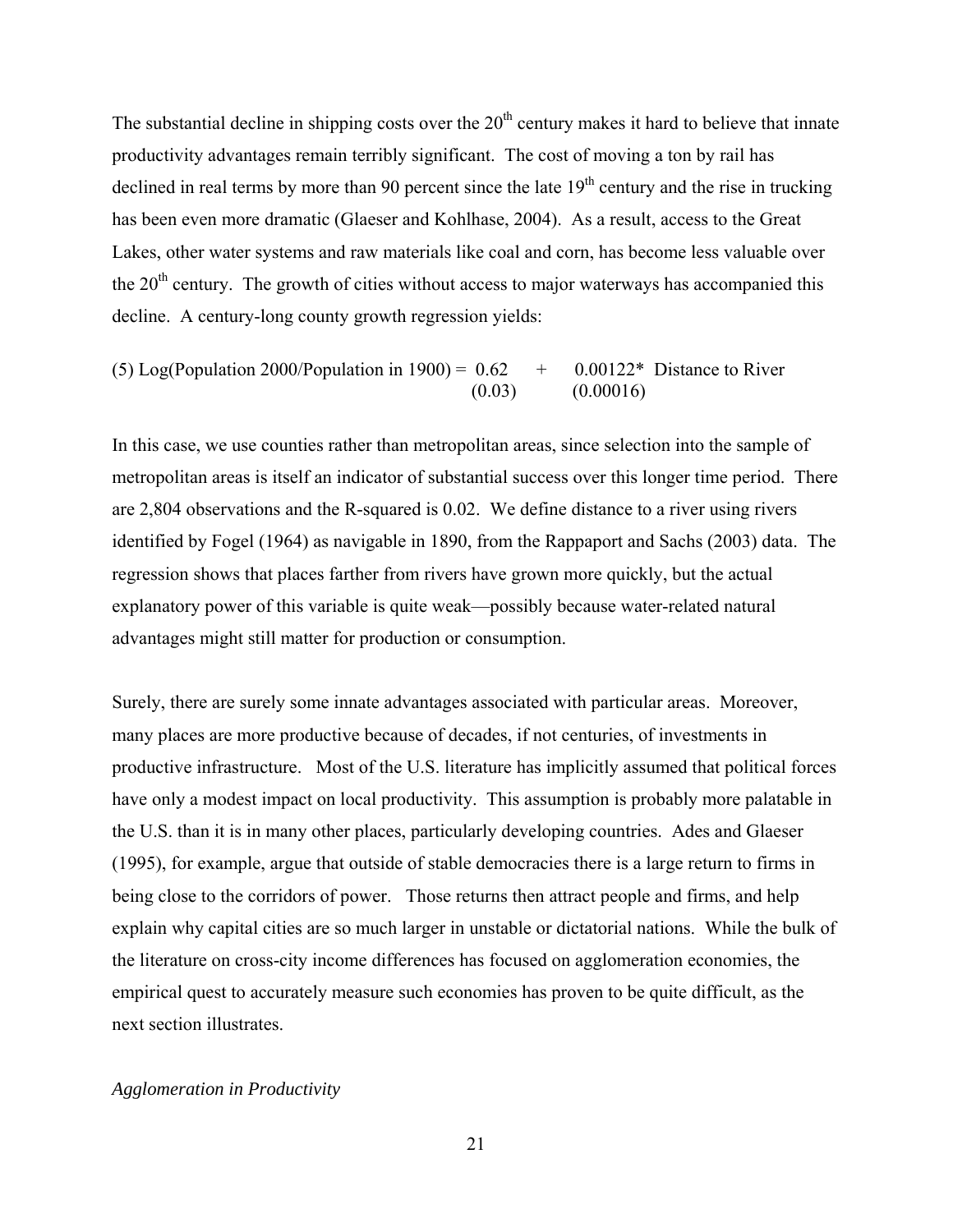Agglomeration economies are, at their root, advantages that come from reducing transportation costs. After all, urban density is just the absence of physical space between people and firms. Agglomeration economies can exist because of reduced transportation costs for goods: input suppliers and customers save on those costs if they locate near one another. Agglomeration economies can exist because of reduced transportation costs for people: labor markets may be more efficient in urban areas and service providers may find it easier to cater to their customers. Finally, agglomeration economies can exist because of easier transmission of ideas: cities may thrive because they facilitate the flow of knowledge across people and enterprises.

The most natural adjustment to the model is to assume that productivity is also a function of city size:  $A_t^i = a_t^i (N_t^i)^\omega$ , where  $a_t^i$  is a parameter and  $N_t^i$  is current population. This adjustment is a reduced-form method of incorporating the agglomeration economies that are explicitly derived in the models of the New Economic Geography (NEG) that follow Krugman (1991a). In those models, transportation costs are explicitly modeled, and as a result some places are more productive than others. Here, we just assume that a simple function captures those agglomerating forces. There is no conflict between the spatial equilibrium models that follow Rosen and Roback and the New Economic Geography models that follow Krugman, which also assume a spatial equilibrium. In a sense, the NEG models are just more complete in there derivation of productivity differences.

With this adjustment, equations  $(1)$ ,  $(2)$ , and  $(3)$ , and equations  $(1')$ ,  $(2')$  and  $(3')$  continue to hold, but the parameters in those equations need to be interpreted somewhat differently. The second column of Table 2 gives the value of these equations' parameters when there are these agglomeration economies. As long as  $\frac{(1-\alpha)(1-\beta)\eta\mu+(\mu+\beta-\mu\beta)\alpha\gamma}{\mu+\beta-\mu\beta-(1-\beta)\eta\mu} > \omega$ , the system will continue to be stable.

Since rising productivity attracts more people which further increases productivity, agglomeration economies act as a multiplier that increases the relationship between exogenous productivity-enhancing factors and population, wages and housing prices. Agglomeration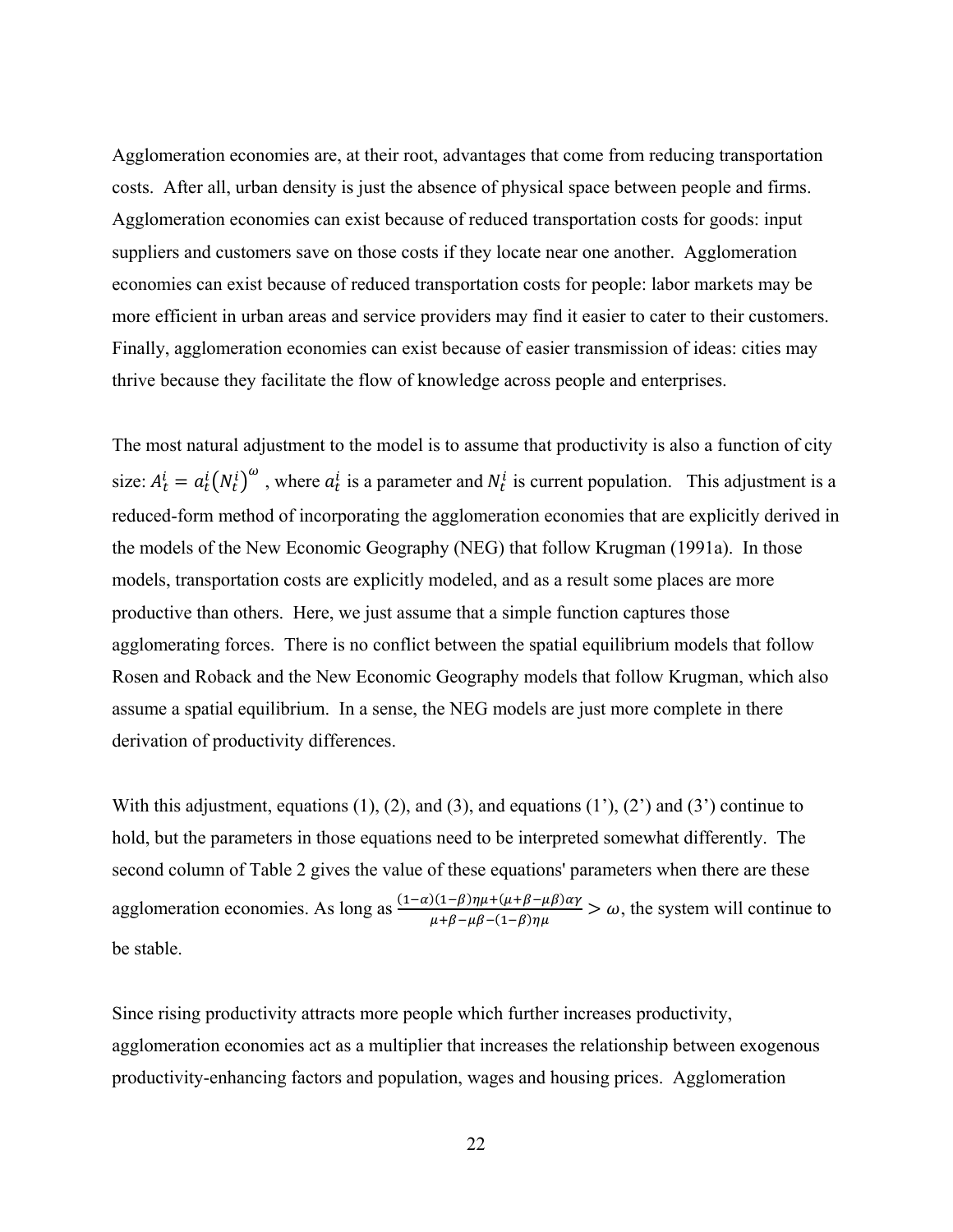economies strengthen the positive relationship between amenities and housing supply and population for the same reason. The negative impact that amenities and housing supply have on prices and wages can be increased, muted or reversed by agglomeration economies. If  $\omega > \alpha \gamma$ , for example, then rising housing supply and rising amenities actually increase wages and housing prices, because higher population levels increase productivity through agglomeration economies.

One can begin to make such measurements by regressing either income or productivity on city size or density. Ciccone and Hall (1996), for example, show a strikingly powerful connection between density and productivity across states. Combes, Duranton, Gobillon and Roux (2009) perform similar regressions using French data. As Figure 1 shows, bigger metropolitan areas, which are also denser, are more productive.<sup>9</sup>

Regressions of this type, however, run counter to the whole spirit of the spatial equilibrium approach, which requires us to treat area population as an endogenous variable.<sup>10</sup> Since migration lies at the very heart of the urban model, even those urban economists who believe in agglomeration economies most fervently find it hard to treat city size as an independent variable. Ciccone and Hall (1996) and Combes et al. (2009) are well aware of this endogeneity problem and they use an instrumental variables strategy. But to make sense of an instrumental variables approach to agglomeration economies, we must specify a full spatial model that incorporates those economies. $11$ 

The modified coefficients for equations (1), (2) and (3) tell us how to interpret instrumental variables estimates. We cannot interpret any empirical relationship between population and income unless we know whether the source of variation across communities is productivity,

 $\overline{a}$ 

<sup>9</sup> The relationship between density and per capita Gross Metropolitan Product across metropolitan areas is slightly less than the correlation between area population and GMP. In a multivariate regression, both variables are significant.

Greenstone, Hornbeck, and Moretti (2007) find positive effects of winning a million dollar plant on area productivity. By looking at high enough frequencies, their work can be seen as an attempt to estimate agglomeration externalities before population has the opportunity to fully adjust.

The problems of relating city size to contemporaneous incomes or housing prices become less severe when we look at the relationship between initial income and later population or income changes. In this case, the coefficients can be interpreted as the impact of initial size and later changes in amenities, productivity and housing supply. Glaeser, Scheinkman and Shleifer (1995) and Eaton and Eckstein (1997) both find no connection between initial city size and later growth. Gabaix (1999) then shows that this non-relationship (Gibrat's law) can explain Zipf's law, and documents that this relationship holds across countries and time periods.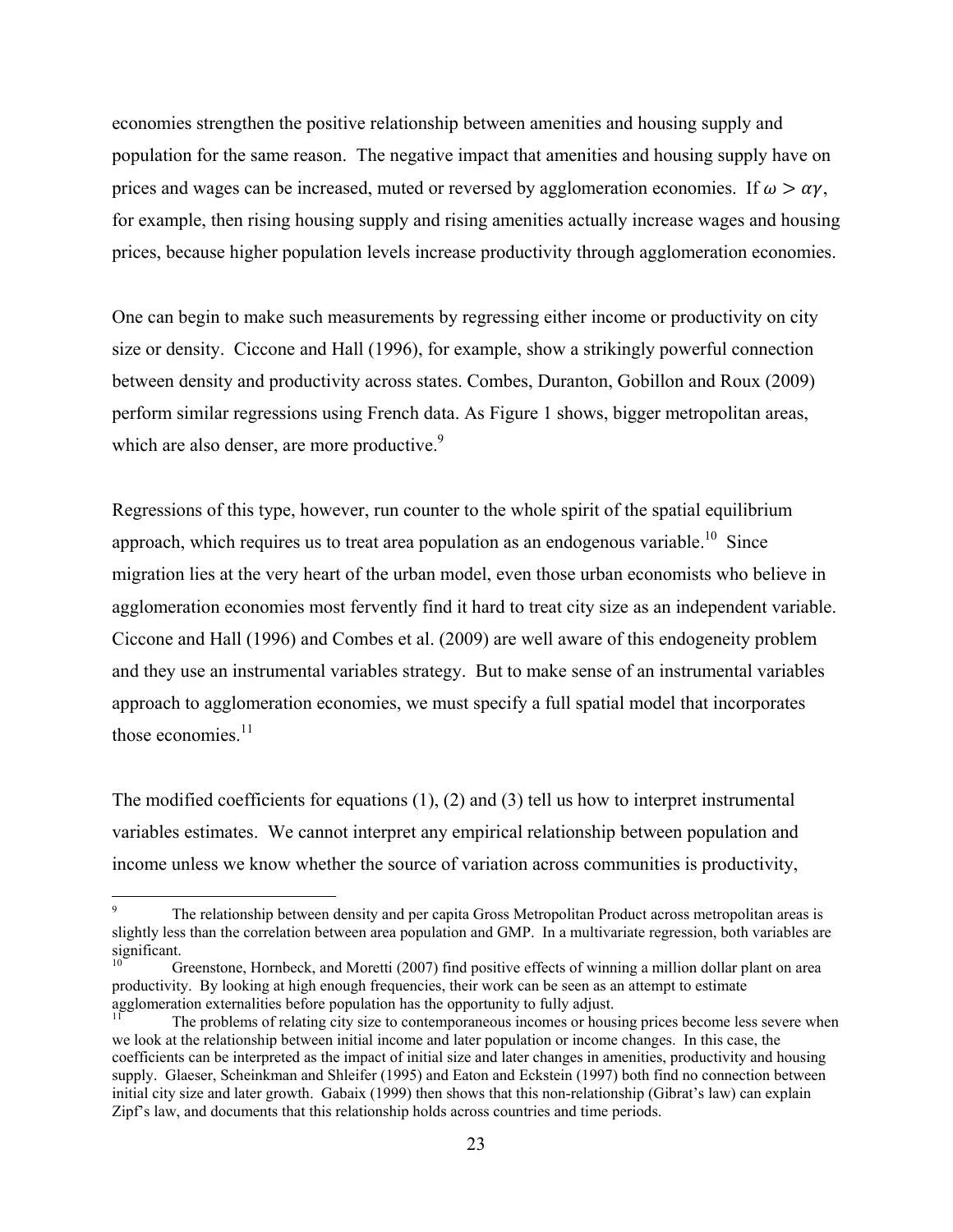amenities or housing supply. If we were sure that productivity were constant across space, so that the variation was coming from housing supply or amenities, then the ordinary least squares coefficient estimated from regressing the log of income on the log of population would equal  $(\omega - \alpha \gamma)/(1 - \alpha + \alpha \gamma)$ . That is the same coefficient that would be estimated in an instrumental variables regression using instruments that capture housing supply or amenities but not productivity. Alternatively, if an exogenous productivity shock is used to instrument for population in a regression of income on population, the procedure will estimate  $\lambda_A^W/\lambda_A^N$ , or  $\mu \eta (1 - \beta) / (\beta + \mu (1 - \beta) (1 - \lambda)).$ 

The instrumental variable estimate will never yield an unbiased estimate of  $\omega$ , the true treatment effect of population on productivity. If heterogeneous productivity provides the source of crossarea variation, then this parameter does not even enter into the estimated coefficient. If amenities and housing supply generate cross-area heterogeneity, then the agglomeration effect does enter into the estimated coefficient, but it is scaled down by  $\alpha \gamma$ , the share of production associated with non-traded capital, which creates congestion in the production process. The effect is also scaled up by  $1 - \alpha + \alpha \gamma$ , the share of production associated with labor plus nontraded capital.

Table 4 shows relatively standard ways of estimating agglomeration economies. In the first regression, we show the 0.04 elasticity of income with respect to city size. The second regression uses the population of the agglomeration in 1880 as an instrument for population today. This procedure mimics Ciccone and Hall's use of long-standing historical variables to instrument for city population. But how do we interpret historical population levels in light of the model?

If historical population is correlated with the productivity level of the area it will not give us an estimate of the agglomeration effect. Ciccone and Hall (1996) suggest that the U.S. economy has changed so much that it is unlikely that the variables relevant for productivity in the mid-19<sup>th</sup> century still matter today. This may well be the case, but there is still the possibility that older areas have more non-traded physical capital or intangible assets that have been built up over time. If those factors make the region more productive, then the instrumental variables estimates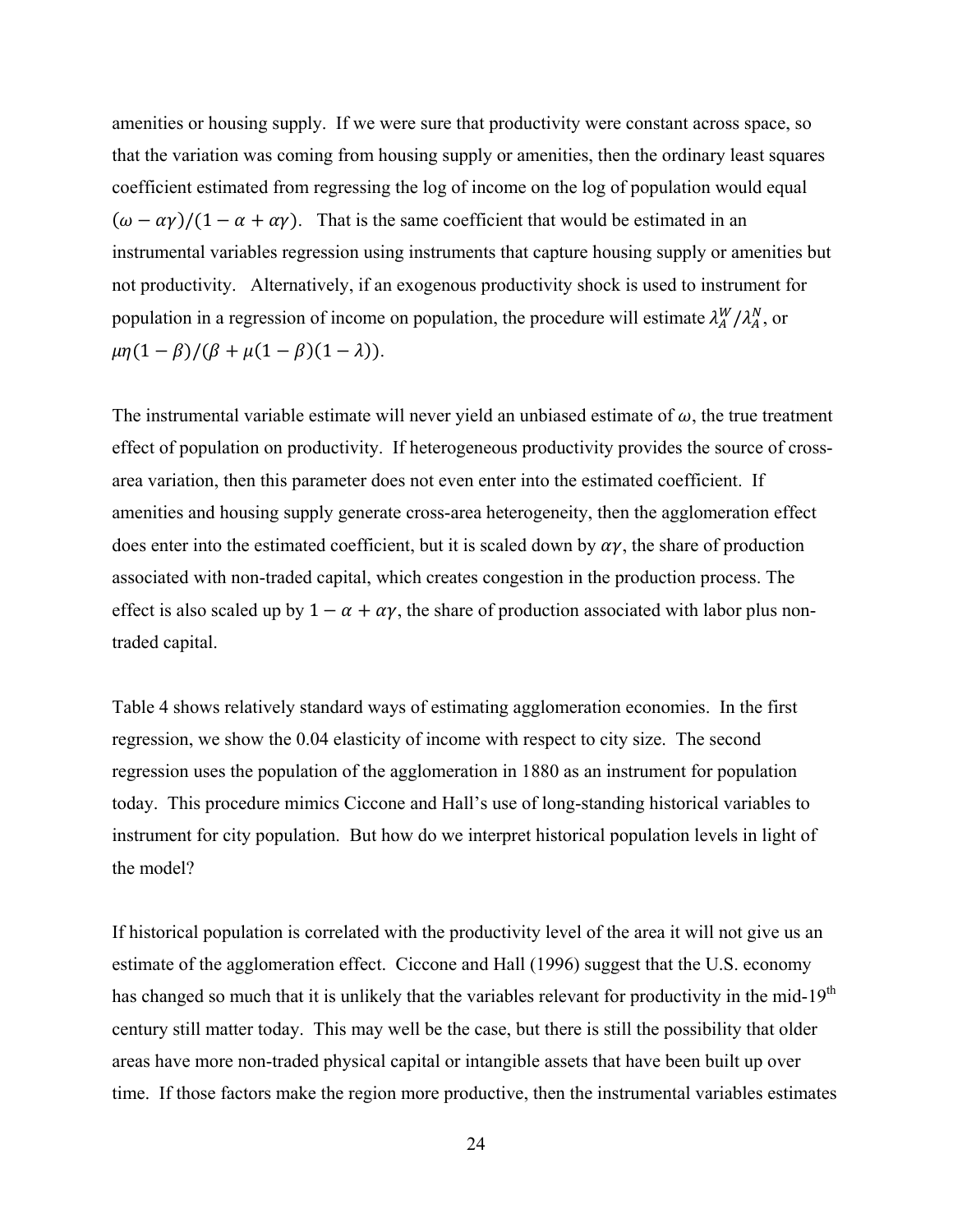will not tell us about agglomeration economies. Keeping these concerns in mind, we find that this procedure produces an elasticity estimate of 0.08.

Regression (3) shows the alternative approach of using weather variables. This mimics Rosenthal and Strange (2003) and Combes et al. (2009) who use geological variables to instrument for current density levels. We use January and July temperature, precipitation, longitude and latitude as instruments. In this case, the estimated elasticity is 0.04, which is the same as the ordinary least squares estimate. If  $\alpha\gamma$  equals 0.1 and  $1 - \alpha + \alpha\gamma$  equals 0.76, and if these instruments reflect amenities or housing supply, then the estimated coefficient suggests a value of 0.13 for  $\omega$ . We are not particularly confident that these, or any current instruments, are orthogonal to productivity, so any interpretation is hopeful at best.

In regressions (4)-(6), we look at housing prices and city sizes. Regression (4) shows that housing prices are higher in big cities, but this ordinary least squares coefficient is difficult to interpret. If we use productivity variables to instrument for city size, the instrumental variables estimate should equal  $\mu\eta/(\beta + \mu(1-\beta)(1-\lambda))$ . If we use amenity variables to instrument for city size, the coefficient should equal  $((1 - \alpha + \omega)\eta\mu - (1 - \mu)(\alpha\gamma - \omega))/(1 - \alpha + \alpha\gamma)$ . If housing supply variables are used to instrument for city size, then the estimated coefficient should be  $-(\alpha \gamma - \omega)/((1 - \alpha + \alpha \gamma)(1 - \beta))$ . Again, the nature of the exogenous source of variation is critical in interpreting the coefficients. City size is positively associated with housing prices in all three specifications, but the coefficient is by far the highest in regression (6), which may reflect the fact that the geography variables are most highly correlated with amenity variables and less highly correlated with housing supply.

The remaining regressions in Table 4 look at real wages. In regressions (7)-(9) we find that real wages are not significantly associated with larger city size in OLS or using historical population as an instrument. In the amenity-driven IV specification, however, there is a significant negative effect of population on real wages. This suggests that amenities may be higher in bigger cities today than they have been in the past.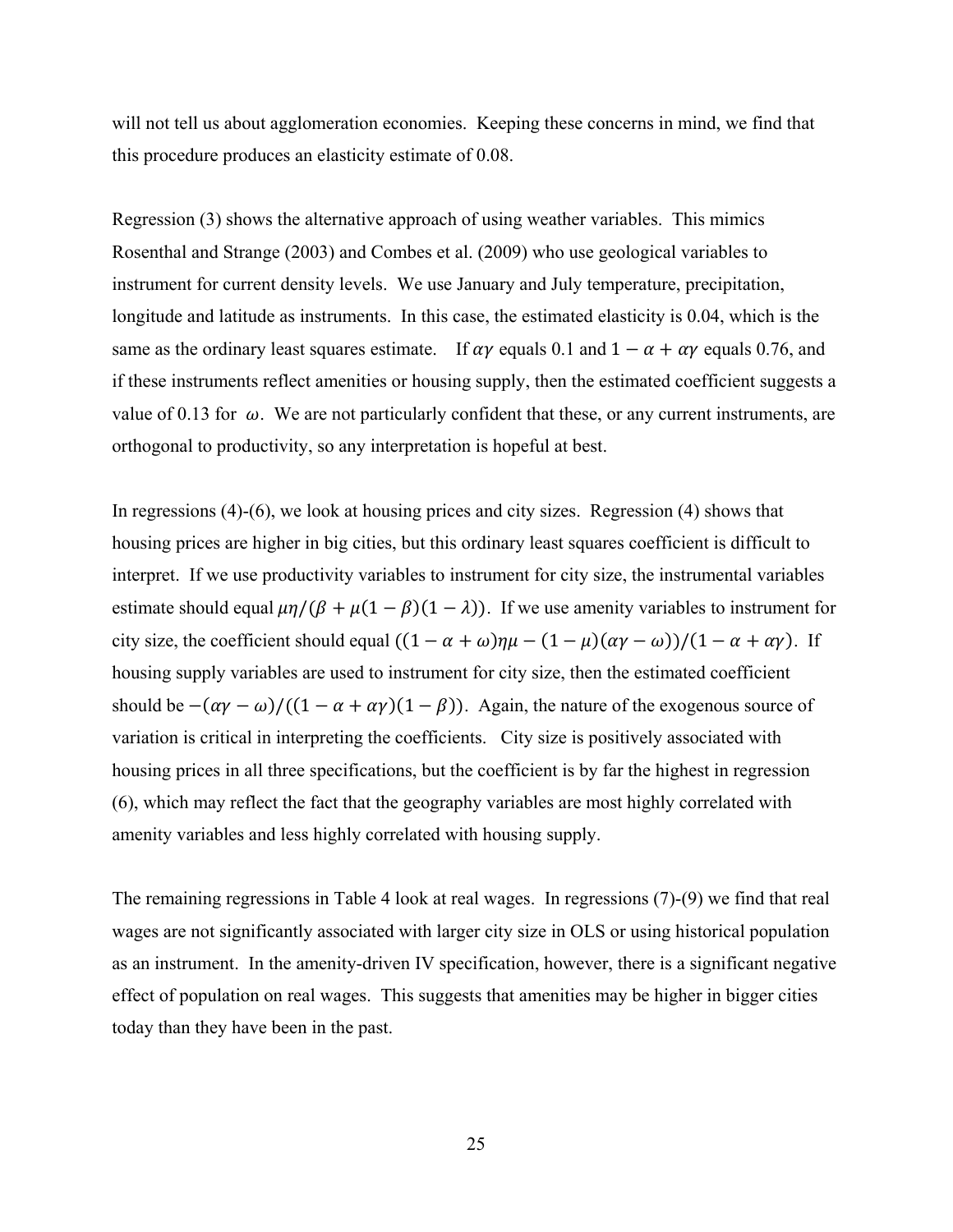The existence of industrial clusters also seems to suggest that agglomeration economies are important (Krugman, 1991b). There is a long tradition of examining such clusters to better understand agglomeration economies (Hoover, 1948, Fuchs, 1957). However, the same basic identification problem that plagues efforts to infer agglomeration economies by looking at city size-city income relationships also troubles research on industrial concentration. If natural advantage is heterogeneous across space, then we should expect to see industries clustering in particular locales even without agglomeration economies (Ellison and Glaeser, 1997).<sup>12</sup> In principle, if industries are sufficiently footloose, then even a tiny edge in a particular locale can produce extreme industrial concentration. This tendency will be even greater if the industry is concentrated in a small number of manufacturing plants.

One way to address the fact that industrial concentration can easily reflect both omitted natural advantages and agglomeration economies is to try to correct for observables sources of natural advantage. Ellison and Glaeser (1999) do that and find that controlling for an extreme large number of natural advantage variables reduces the average level of geographic concentration by twenty percent. The share of industries with extremely high levels of geographic concentration declines from 12.8 percent to 11.1 when controlling for a rich set of location characteristics. We cannot be sure that omitted variables are not significantly more important than the observed variables, but the relatively modest ability of observed variables to explain geographic clustering suggests that this clustering may reflect agglomeration economies of different forms.

While estimating agglomeration economies is difficult, there remains a robust consensus among urban economists that such economies exist. The concentration of industries, the concentration of people in cities, and the higher urban incomes and productivity levels all point to the existence of these benefits from city size. Yet they do not tell us exactly why they exist, the question to which we now turn.

People cluster in cities to be close to something. At their heart, agglomeration economies are simply reductions in transport costs for goods, people and ideas. We start by discussing

 $12$ 12 Ellison and Glaeser (1997) provide an index of agglomeration using discrete spatial data; Duranton and Overman (2005) find statistically significant agglomeration using continuous geographic information.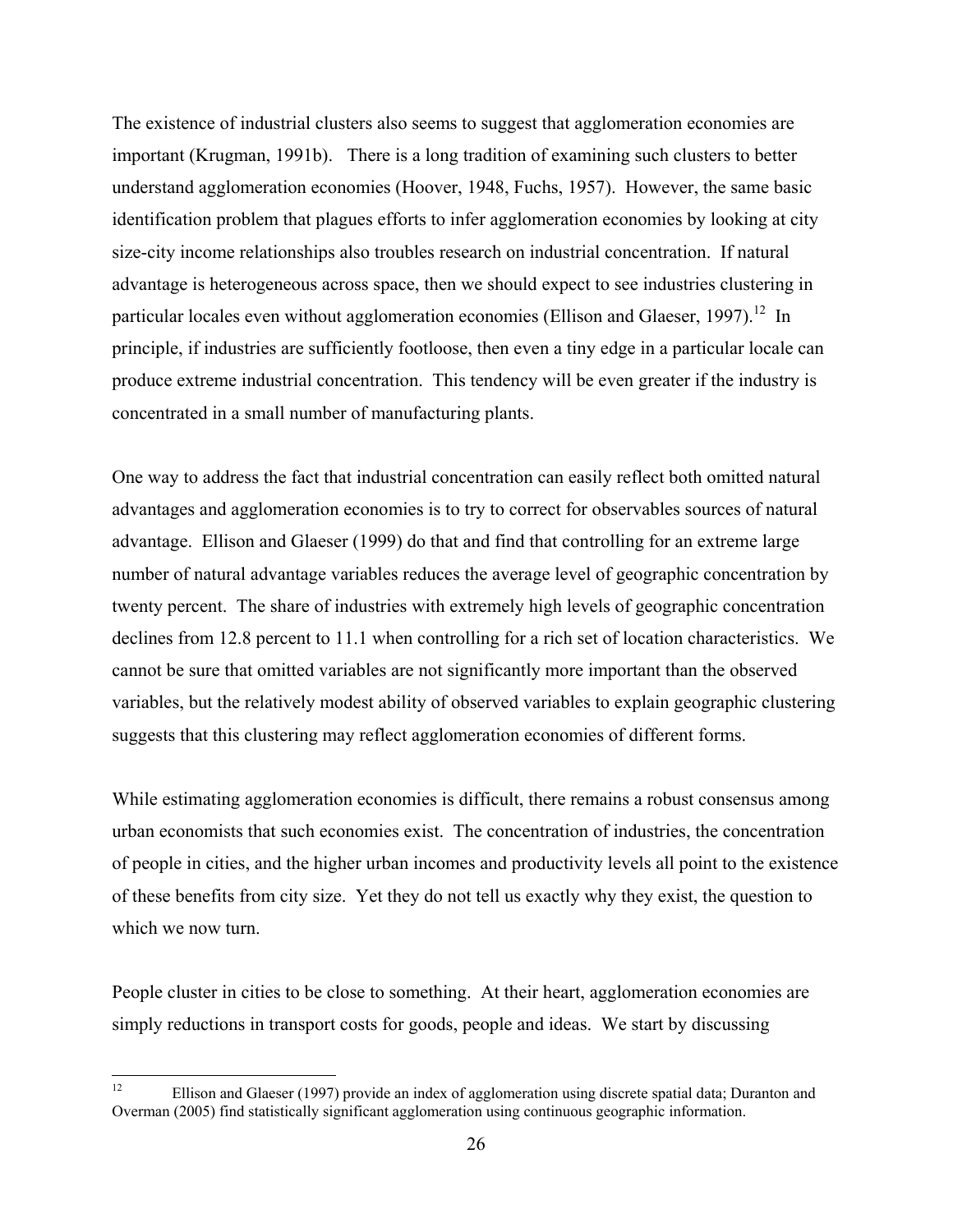transport costs for goods, and then discuss the role of cities as labor markets and places of idea transmissions.

## *Transport Costs and Agglomeration*

Smith (1776), von Thunen (1825) and Marshall (1890) all discuss the role that cities can play in reducing transport costs. However Krugman (1991a) is appropriately given credit for crafting an internally consistent model where spatial concentration reflects the desire to cut shipping costs. In Krugman's initial formulation, the benefits of agglomeration come from reducing the costs of moving goods across space. That paper and the ensuing literature, some of which is described in Fujita, Krugman and Venables (1999), remind us that fixed costs as well as transport costs are needed to explain agglomeration. Without some scale economies, firms could divide into arbitrarily small sub-components and spread themselves throughout the hinterland. Fixed costs ensure that businesses will only have a moderate number of facilities and then transport costs push those facilities close to their suppliers and customers.

Urban history is replete with examples of industries locating in cities to reduce transport costs. As Zipf (1949) noted, transport costs can cause industries to locate at the point where inputs are first produced, at the point of final consumption, or at a central spot in between. In Pittsburgh, a city formed around coal, a basic input into steel production. Meatpacking located in Chicago because cows and pigs came through that city as they traveled from the agrarian west to eastern markets. The vast stockyards exploited economies of scale. As scale economies declined, the stockyards left Chicago and moved upstream into the agricultural hinterland. In this case, the transport cost advantages came from Chicago's role as the hub of a major transportation network, not from selling to the city's residents. By contrast, New York's dominant industries in the  $19<sup>th</sup>$  century—sugar refining, garment manufacturing and printing and publishing—all sold much to New Yorkers. These industries certainly took advantage of inputs coming through the city's harbor (raw sugar, textiles and pirated English novels), and they also were big exporters. Yet in this case, the access to local demand also helped drive their urban locations.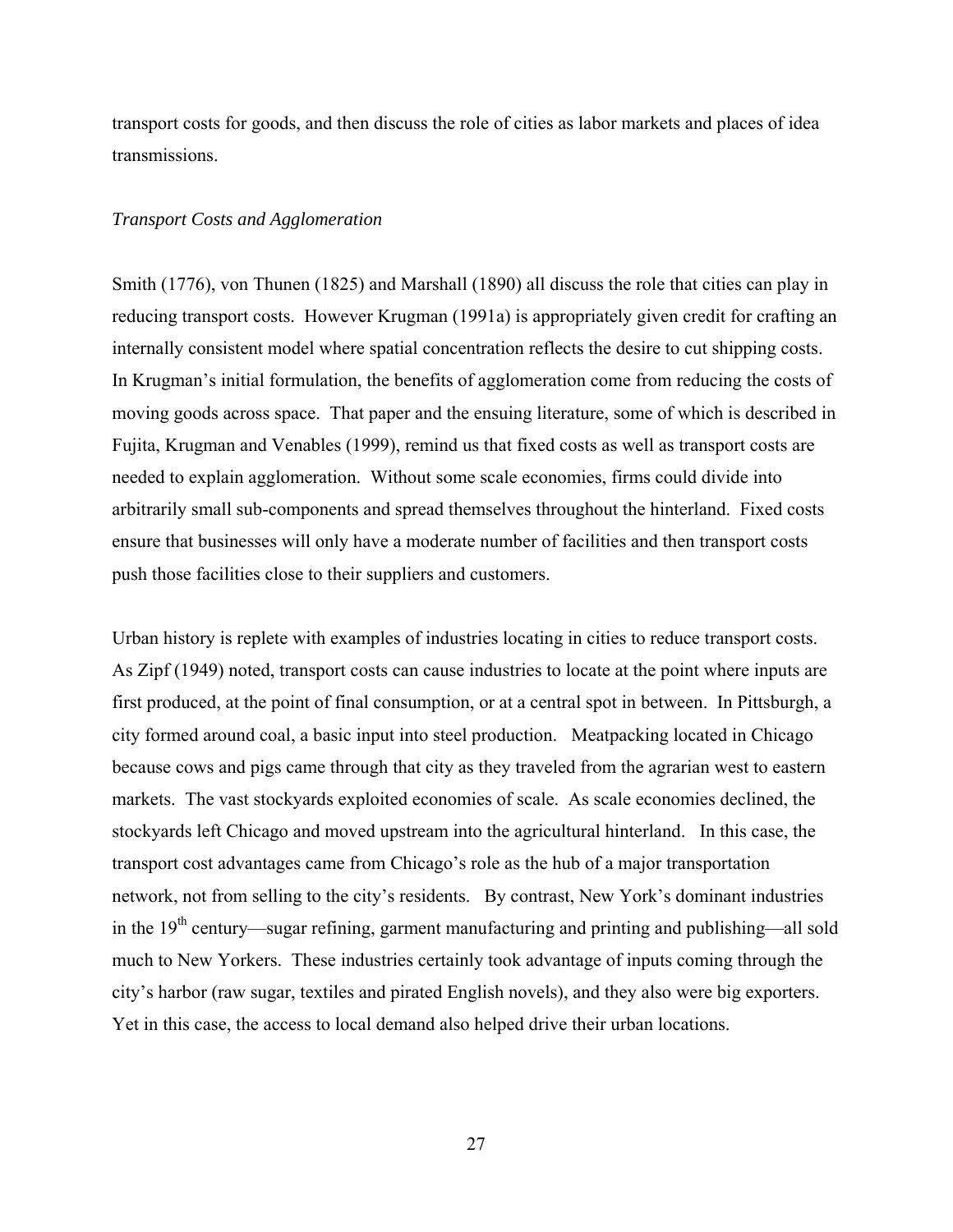A number of papers seem to show the importance of market demand or supply for productivity or industrial location. Hanson (2005) connects employment and wages with the demand in neighboring areas, or market potential. He estimates a variant of the Krugman (1991a) model and finds support for strong input-output linkages. One problem with this estimation is the endogeneity of demand in neighboring areas. Head and Mayer (2004) address this issue by looking at the location of Japanese affiliates in Europe, and find that location choices are quite correlated with pre-existing market demand. Davis and Weinstein (2005) look at Japanese data and find that productivity rises with both market demand and input supply, though they have an endogeneity problem because the location of production may induce consumers to locate in a particular area.

Cross-industry co-location patterns provide another source of evidence on the importance of input-output linkages. Ellison, Glaeser and Kerr (2007) find a moderate tendency of manufacturing firms to locate near industries that are either their suppliers or purchasers. The endogeneity problem here is that industries end up buying from other sectors that are geographically close. The authors address this problem by looking at purchasing patterns in the U.K. and in areas where industries are not co-located.<sup>13</sup>

Transport costs undoubtedly remain important for many industries. Figure 6 shows the connection across industries between average shipment length against the logarithm of value per ton, which measures how heavy the goods are per unit of value. Those goods that weight the most are shipped the shortest distances, which confirms the view that transport costs still matter, at least for shipping patterns. However, it isn't clear that high transport costs increase either geographic concentration or urbanization. If we correlate the Ellison and Glaeser (1997) geographic concentration index with the log of value per ton across industries, there is no significant correlation.

If we correlate the log of value per ton with the share of the industry's employment in metropolitan areas, we find a significant positive relationship, shown in Figure 7. High transport

 $13$ 13 Henderson and Ono (2008) specifically distinguish between the location of a firm's headquarters and its manufacturing facilities. This enables them to analyze the supply of business services to manufacturing firms, and they find it to be an important determinant of headquarter location.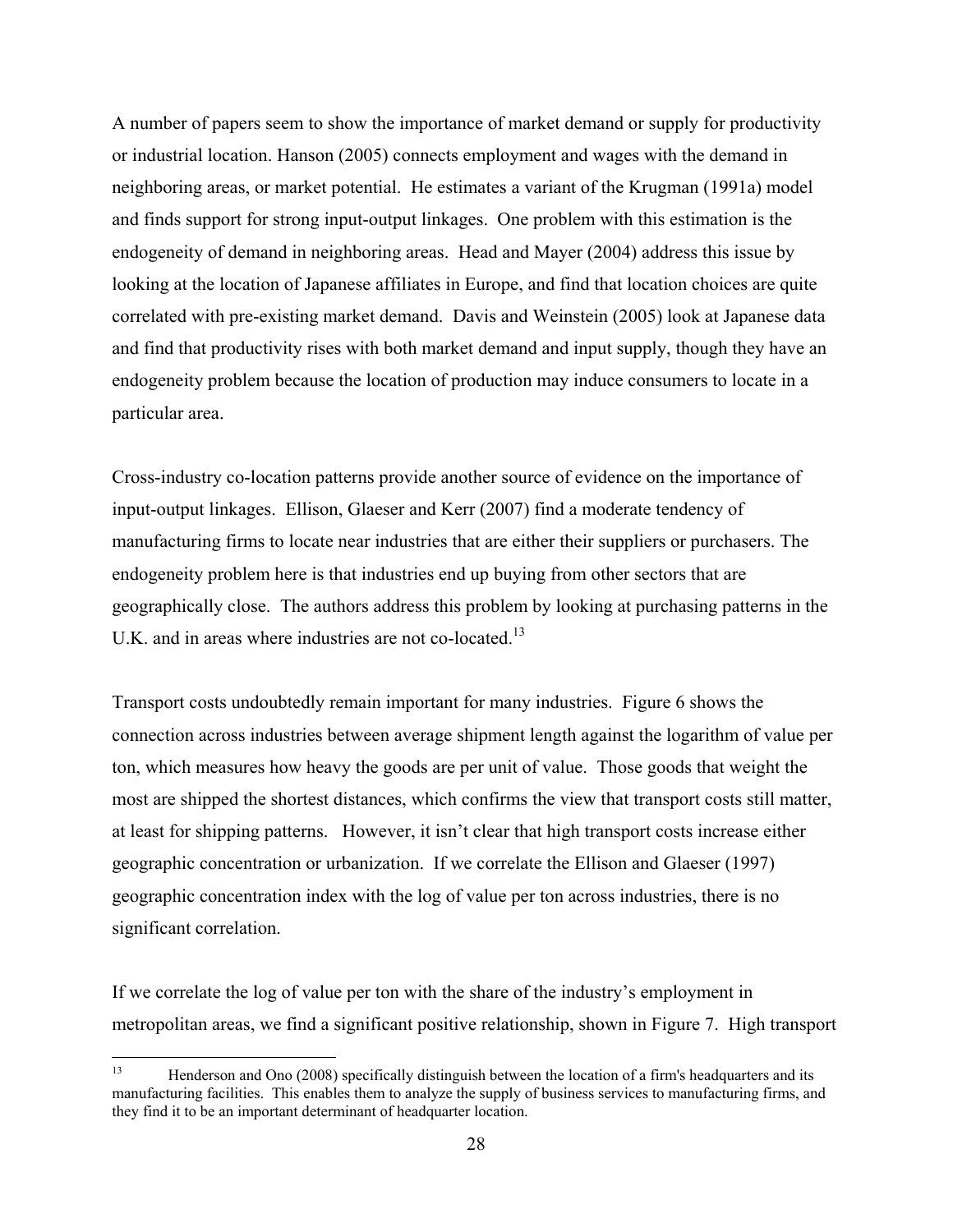cost industries locate away from urban areas. This fact pushes us away from the view that cities exist to reduce transport costs for hard-to-ship products. The fact that manufacturing firms generally locate outside of big cities further suggests that cities have lost their historic comparative advantage at moving goods cheaply.

Cities today are much more likely to specialize in business services, and Kolko (2000) finds that business service firms are much more likely to locate near sectors that are abundant in potential customers or input suppliers. Indeed, it is natural to think that transport costs are more important for service firms where output typically involves face-to-face contact. Reducing the transport cost of purchasing inputs may still be an important element in urban economies, but the important inputs are now management consultants rather than iron ores.

The one missing element in applying a theory designed to explain the concentration of manufacturing to business services is an understanding of the fixed costs in service industries. In the case of manufacturing there are scale economies in large plants, like the stockyards and sugar refineries, that are lost if production is spread through the hinterland. What is the equivalent force that applies to business services? One hypothesis is that the benefits of specialization create increasing returns in business services. In a large city, with abundant clients, it is possible to specialize in a narrow area, which will improve quality and reduce the need for general training (Becker and Murphy, 1992). Even Adam Smith (1776) wrote that division of labor is limited by the extent of the market. In large markets, business service providers can specialize more completely, reaping all of the associated benefits.

## *Access to Workers and Dense Labor Markets*

The core idea of labor market-based agglomeration economies can be described as firms looking for workers and workers looking for firms. While this is surely true, without more elaboration the argument doesn't predict large agglomerations—just that one firm and some workers will locate near one another. Alfred Marshall (1890) argued that larger agglomerations could result if there were shocks to firm demand or productivity. In that case, when multiple firms locate near one another, workers can move from firms that have experienced negative shocks to firms that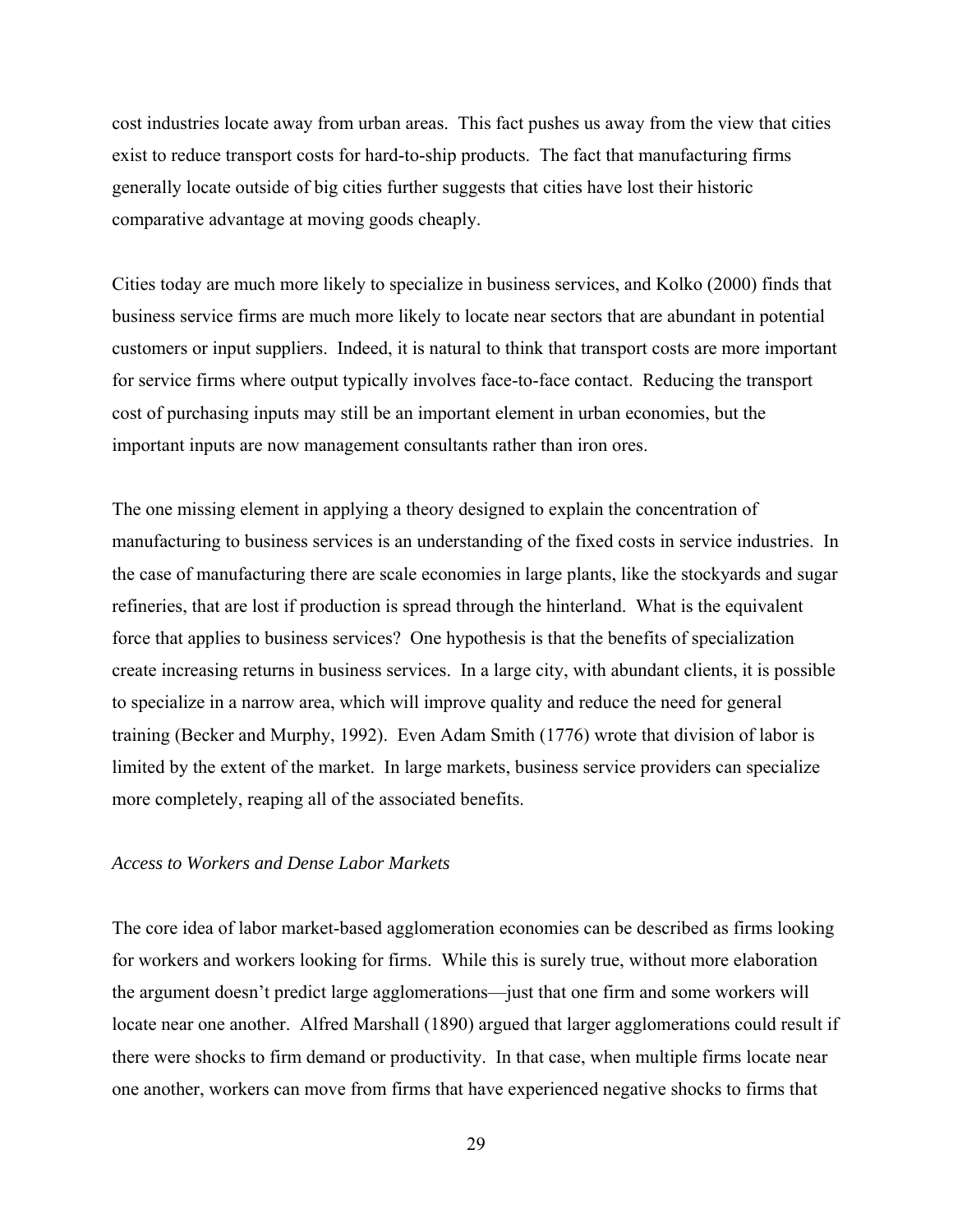have received positive shocks. If workers are risk averse, this increases average productivity through the process known as statistical returns to scale. Krugman (1991b) offers an elegant model of this concept.

Similar gains to labor market agglomerations occur if there is uncertainty about match quality between worker and firm. If firms are in splendid isolation, then workers will be stuck with their first employer. If there are many firms locating near one another, there is opportunity for workers to hop from job to job in order to find the best match for their talents and interests (Helsley and Strange, 1990). Strange, Hejazi and Tang (2006) provide a general model linking uncertainty and the gains from agglomeration that come from statistical returns to scale. Changes in preferences over the lifecycle, such as a desire to change work patterns for parenting, create advantages from agglomeration even without uncertainty.

There are numerous cases in which dense agglomerations provide extremely well-functioning labor markets. For example, Wall Street's dense labor market concentration allows workers to hop from firm to firm.<sup>14</sup> The Connecticut hedge fund industry took advantage of the already dense agglomeration of financial services workers in the New York area and located close to many of their suburban homes. Likewise, Silicon Valley provides plenty of opportunity for jobhopping engineers to move firms (Saxenian, 1994; Fallick, Fleischman and Rebitzer, 2006). The presence of so many alternative employers also may induce workers to take on riskier jobs because they know that there will be other employment opportunities if a venture goes bust.

Yet there has been relatively little empirical work documenting the importance of labor market pooling. Diamond and Simon (1990) show that workers in more specialized cities, who face greater employment risk, are compensated for that risk with higher wages. Costa and Kahn (2000) argue that highly skilled couples locate in big cities because of the benefits of thick labor markets. Ellison, Glaeser and Kerr (2007) find that industries locate near other industries that use the same type of workers. Overman and Puga (2007) use U.K. data and find that industries with more idiosyncratic risk are more likely to cluster near one another. This evidence is

 $14$ Rosenthal and Strange (2008a) present evidence showing that dense urban labor markets also increase hours worked for young professionals, possibly because they are trying to compete with their peers.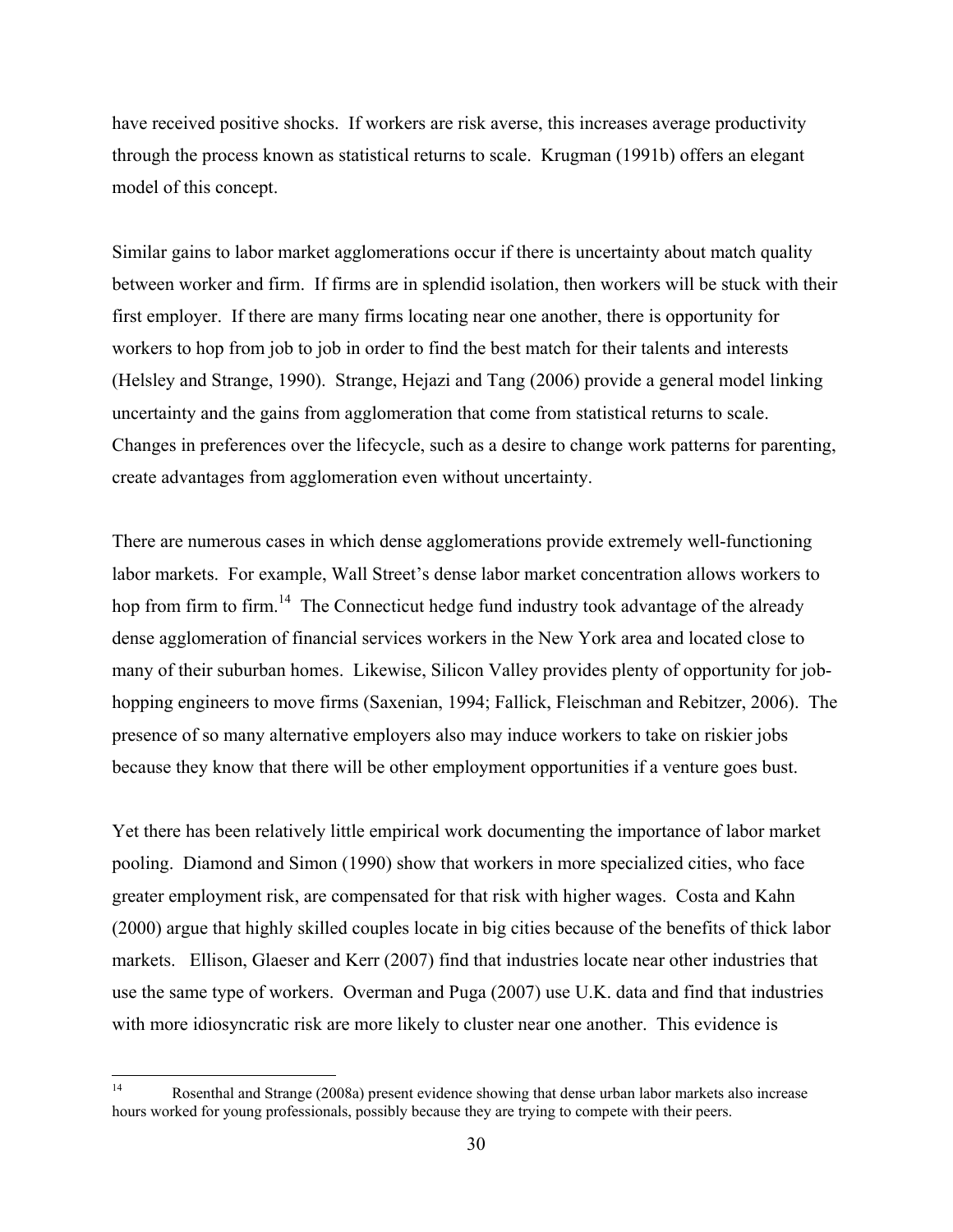suggestive, but more work is needed to establish this as a major force driving either industrial location or urbanization.

The theory of labor market pooling suggests that the gains from co-location will be highest for firms that use the same types of workers but are subject to different labor market shocks. This type of argument suggests that in some cases, agglomeration economies may come from locating near firms that do similar things and sometimes the gains come from locating near a wider range of industries. Following Henderson (1988), agglomeration economies that operate within industries are often called localization economies while agglomeration economies that work across industries are referred to as urbanization economies. Most of the interest in these different categories has come from researchers focused on the knowledge-related agglomeration economies.

## *Cities and Ideas*

Over the past 15 years, following the "new growth economics" of Romer (1986) and Lucas (1988), urban economists such as Glaeser, Kallal, Scheinkman and Shleifer (1992) and Rauch (1993) have increasingly focused on the role of location-specific ideas and human capital. Ideabased agglomeration economies result when ideas move imperfectly over space, as suggested by Marshall (1890), Jacobs (1968), Helsley and Strange (2004) and many others. The key piece of empirical evidence supporting this claim comes from Jaffe, Trajtenberg and Henderson (1993) who show that patents are more likely to cite previous patents that are geographically proximate.

There are several ways in which cities become more productive as centers of idea transmission. Faster intellectual flows in cities make firms more productive at any given point in time. Up-todate information is a direct input into some industries, including journalism and finance. The spread of ideas in cities may also increase the rate of technological change in those areas. Anecdotal support for this view is given by Saxenian (1994) who discusses the communication of new ideas across firms in Silicon Valley in social settings, like the Wagon Wheel restaurant. Audretsch and Feldmann (1996) show that commercial innovations are concentrated in urban areas.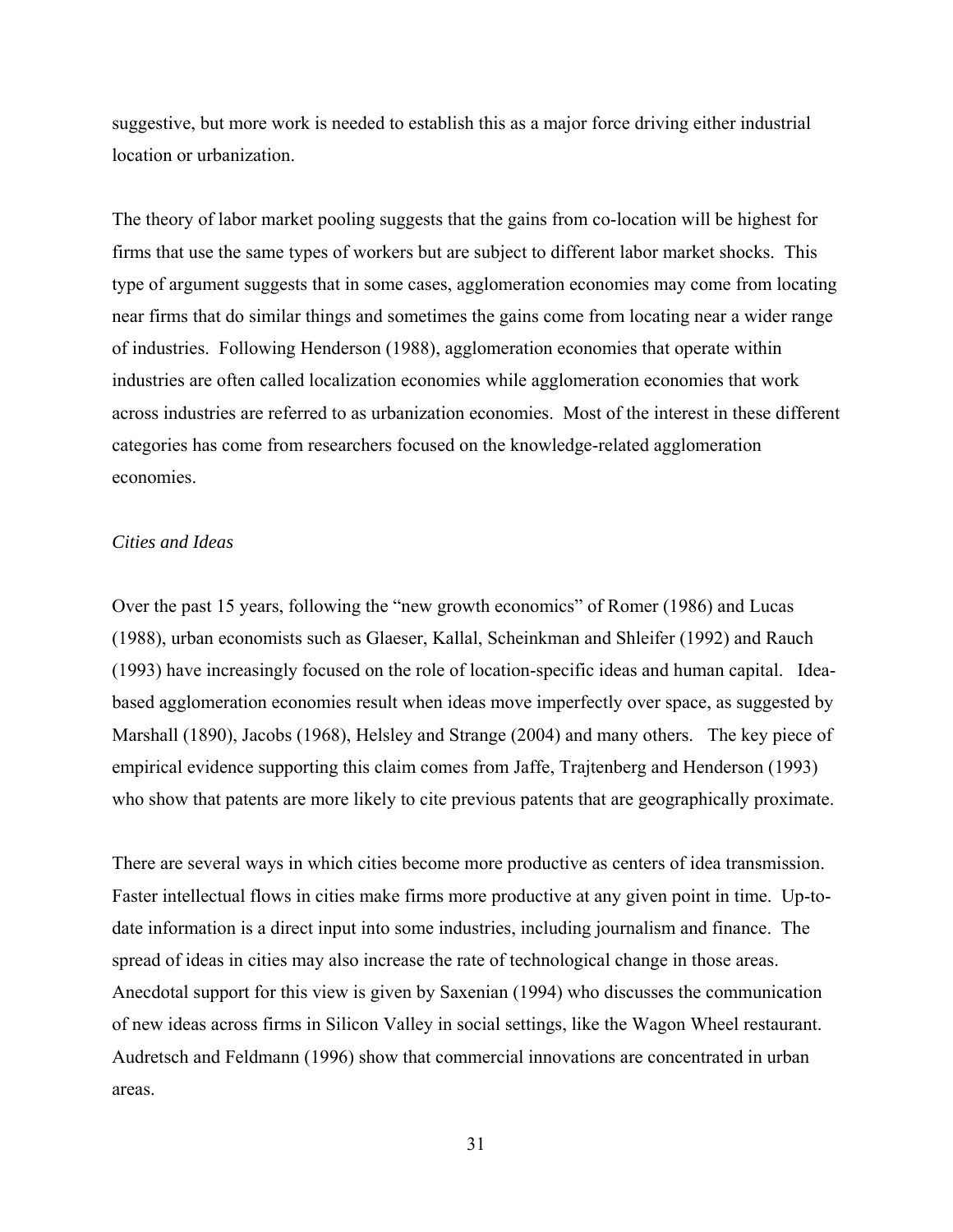Duranton and Puga (1998) present a version of this hypothesis suggesting that cities are "nurseries" for new ideas. In their model, mature industries then flee cities for the lower production costs of non-urban locales. The Ford Motor Company is a good example of a firm that had its most innovative stages in central city Detroit, where it could easily acquire inputs for its prototypes. Ford then moved to suburban River Rouge to lower costs when its product, the Model T, was fully designed. Figure 8 shows that industries with faster employment growth rates between 1980 and 2000 have tended to locate disproportionately in metropolitan areas, which supports the nursery city view.

Another way in which the urban transmission of ideas can increase productivity is by increasing human capital acquisition for workers. This view has its roots in Marshall (1890) who wrote that in dense clusters, "the mysteries of the trade become no mystery but are, as it were, in the air." According to this view, the flow of ideas in cities enhances worker human capital. Workers learn skills directly from each other. Proximity also enables them to observe mistakes and successes and to adjust accordingly.

All of the agglomeration theories that emphasize idea transmission suggest that cities and human capital are complements, because higher levels of skills will mean more knowledge to be transmitted. In the case of innovation, more skilled workers and firms are more likely to be innovators. In the case of urban human capital accumulation, a more skilled work force means that there are more potential teachers for young workers learning from their urban peers. There is no real distinction between idea-based agglomeration economies and what non-urban scholars often call human capital externalities.

Three separate bodies of empirical evidence bear on the role of cities as disseminators of knowledge. One body of evidence looks at wage levels, particularly the connection between incomes and area-level human capital. A second examines the connection between city growth and skills. A third literature looks at the connection between city growth and other variables and attempts to sort out different ways in which localities can increase innovation.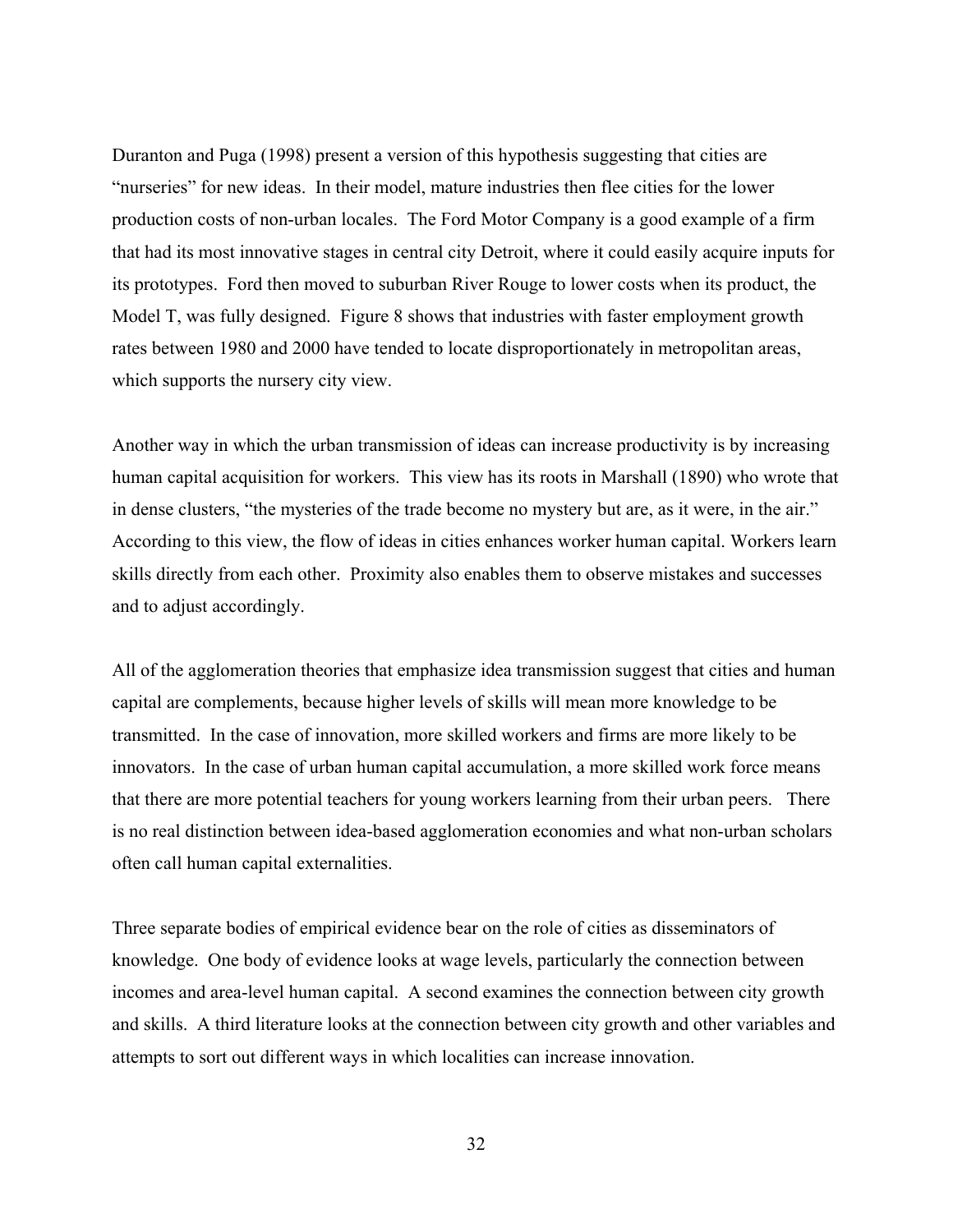Rauch (1993) began the modern empirical literature looking at the connection between wages and average human capital in an area. Rauch found a significant positive relationship—one extra year of area-level schooling increased the logarithm of wages by 0.05. He also found that higher levels of schooling increased housing costs. The major problem with interpreting this work is that unobserved human capital or other productivity variables may be higher in areas with higher levels of observed human capital.<sup>15</sup>

Acemoglu and Angrist (2001) use state-level mandatory schooling laws to test for the existence of these externalities. These rules force some cohorts in particular states to get more education than others, and Acemoglu and Angrist use this variation to look for human capital externalities.<sup>16</sup> They find little evidence for such externalities, which could mean that the Rauch results reflected endogeneity and omitted human capital quality. An alternative interpretation is that human capital externalities flow mostly from people at the top end of the human capital distribution rather than people at the bottom end of that distribution and the mandatory schooling laws affect the latter group. Moretti (2004a) may be the most significant recent work on this topic. He uses a number of different approaches, including the presence of federally-funded land grant colleges and other historical variables, and individual fixed effects to correct for individuallevel heterogeneity. Moretti (2004b) looks at plant level production functions, and finds that productivity rises with area level human capital. This work supports Rauch's initial findings that these externalities are present. $17$ 

Glaeser and Mare (2001) take a slightly different approach to using wage data to understand the returns from learning in cities. They first try to rule out the possibility that the urban wage premium represents omitted human capital characteristics.<sup>18</sup> They then show that migrants who

<sup>15</sup> Rosenthal and Strange (2008b) look at the geographic incidence of human capital externalities, and agglomeration economies, and find that these are highly geographically localized, meaning that they attenuate greatly over space. In the same vein, Fu (2007) tries to measure the appropriate geographic radius for various types of spillovers within an urban area.

<sup>16</sup> Ciccone and Peri (2006) use similar estimates to look at the connection between changes in income and changes in schooling at the area level. They also find little evidence for human capital spillovers.

Mas and Moretti (2008) provide particularly compelling evidence on peer effects within a firm where shift schedules are relatively random. Less productive workers become much more productive when they are scheduled alongside more productive peers.

<sup>18</sup> While Glaeser and Mare (2001) find little evidence that sorting impacts the urban wage premium in the U.S., Combes, Duranton and Gobillon (2008) find significant evidence for spatial sorting in French data.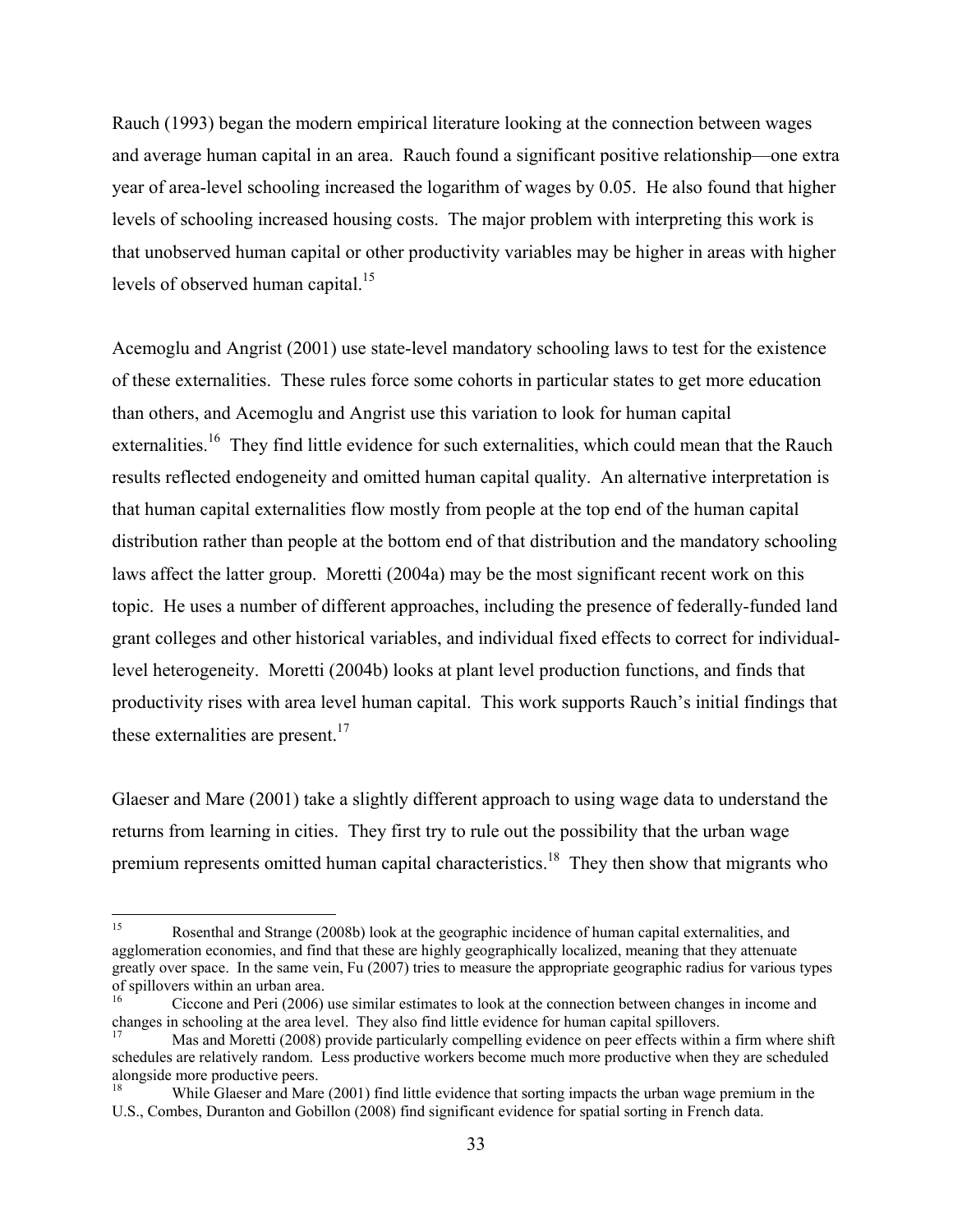come to cities do not receive the wage premium immediately. Instead, the age-earnings profile is steeper in big cities; i.e., migrants' wages grow faster than they would have otherwise. Furthermore, this effect is stronger in areas where a worker's industry is more heavily clustered (Freedman, 2008). One interpretation of these findings is that cities speed the acquisition of human capital.

The work on wages is paralleled by a research program that looks at the connection between initial levels of human capital in cities and population growth of those cities. Following the urban model, the value of having both approaches is that if human capital creates productivityenhancing externalities, this should show up both in higher wages and in higher levels of population. Glaeser, Scheinkman and Shleifer (1995) find a significant connection between skills and growth across cities in post-war America. Simon and Nardinelli (2002) examine a longer time frame and find that cities with more skilled occupations in 1880 have grown more steadily since then. Simon and Nardinelli (1996) show similar results for the United Kingdom. Using a framework like that in Section II, these results were interpreted as suggesting that skills increase the rate of productivity growth at the local level.

More recently, Glaeser and Saiz (2003) and Shapiro (2006) have tried to understand why skills predict urban growth. Both papers find that the connection between area-level skills and arealevel wages is rising, implying a connection between skills and productivity growth. These results support the view that successful cities thrive because of their ability to connect smart people.

The third body of research attempts to distinguish between hypotheses about how cities foment innovation. One view, associated with Marshall, Arrow and Romer, suggests that industrial concentrations of large firms will be more innovative. This view suggests localization externalities. A second view, associated with Jane Jacobs, argues that new ideas are formed by combining old ideas, and that urban diversity is the key to innovation.<sup>19</sup> A third view, following Porter (1990) argues that links with consumers are vital for generating new ideas. A fourth view,

Berliant, Peng and Wang (2002) provide an elegant model that captures this idea.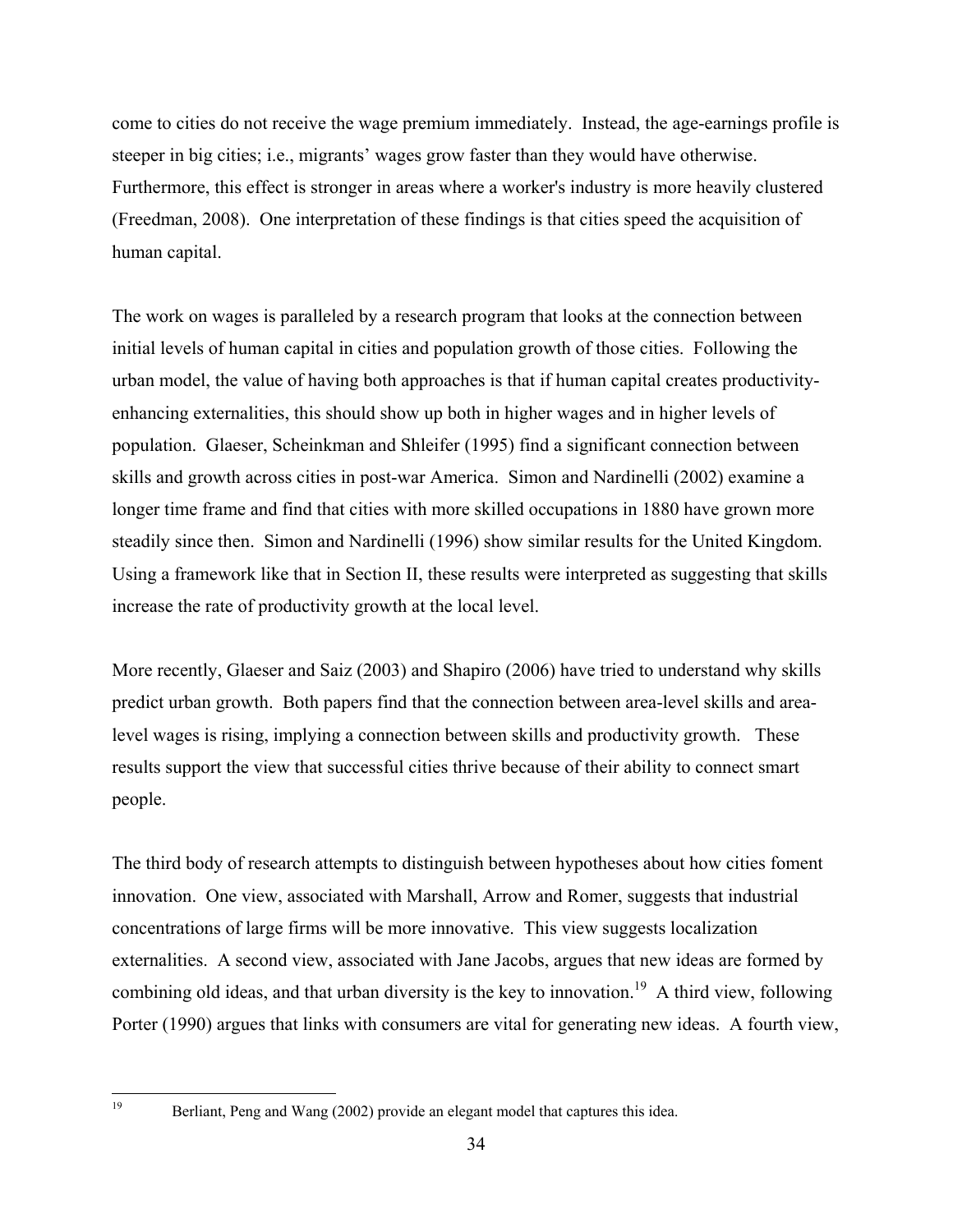from Chinitz (1961), argues that small firms are better for innovation, especially when they are not vertically integrated.

Regressions using city growth or the founding of new firms have typically been used to try to distinguish between these different views. For example, Glaeser et al. (1992) found evidence against concentration and for diversity. Henderson, Kuncoro and Turner (1995) find more support for the value of industrial concentration. Glaeser et al. (1992) also find that growth is faster in sectors with smaller firms, but this may reflect mean reversion of firm growth rather than new idea creation. Henderson (2003) takes a somewhat different approach and links plantlevel productivity measures with area level characteristics using the Longitudinal Research Database. He finds that plants are more productive when surrounded by other similar plants. This finding is similar to the result that productivity rises with density. While it provides some evidence for agglomeration economies, it suffers from the problem that location is endogenous and omitted productivity variables should create a correlation between area-level concentration and measured productivity.

Overall, a large body of research is at least compatible with the hypothesis cities thrive because of their ability to spread knowledge. This view is also supported by the tendency of ideaoriented industries to cluster in urban centers (Glaeser and Kahn, 2001). Figure 9 shows the correlation between average human capital in an industry and the likelihood that industry will locate in an urban area. At least for now, cities appear to have a comparative advantage in more idea-intensive sectors.

The great improvements in information technology over past 30 years have led some to argue that the informational functions of physical proximity will eventually become obsolete. Gaspar and Glaeser (1998) question this view and argue that the important question becomes whether face-to-face communication and electronic communication are substitutes or complements. Theoretically, the two types of communication could certainly be complements, as people may expect to use both types of connection when forming relationships. Empirically, the situation is also murky as people seem to use the phone more when they are physically close and likely to meet. The example of Silicon Valley, which is both a famous geographic cluster and a center for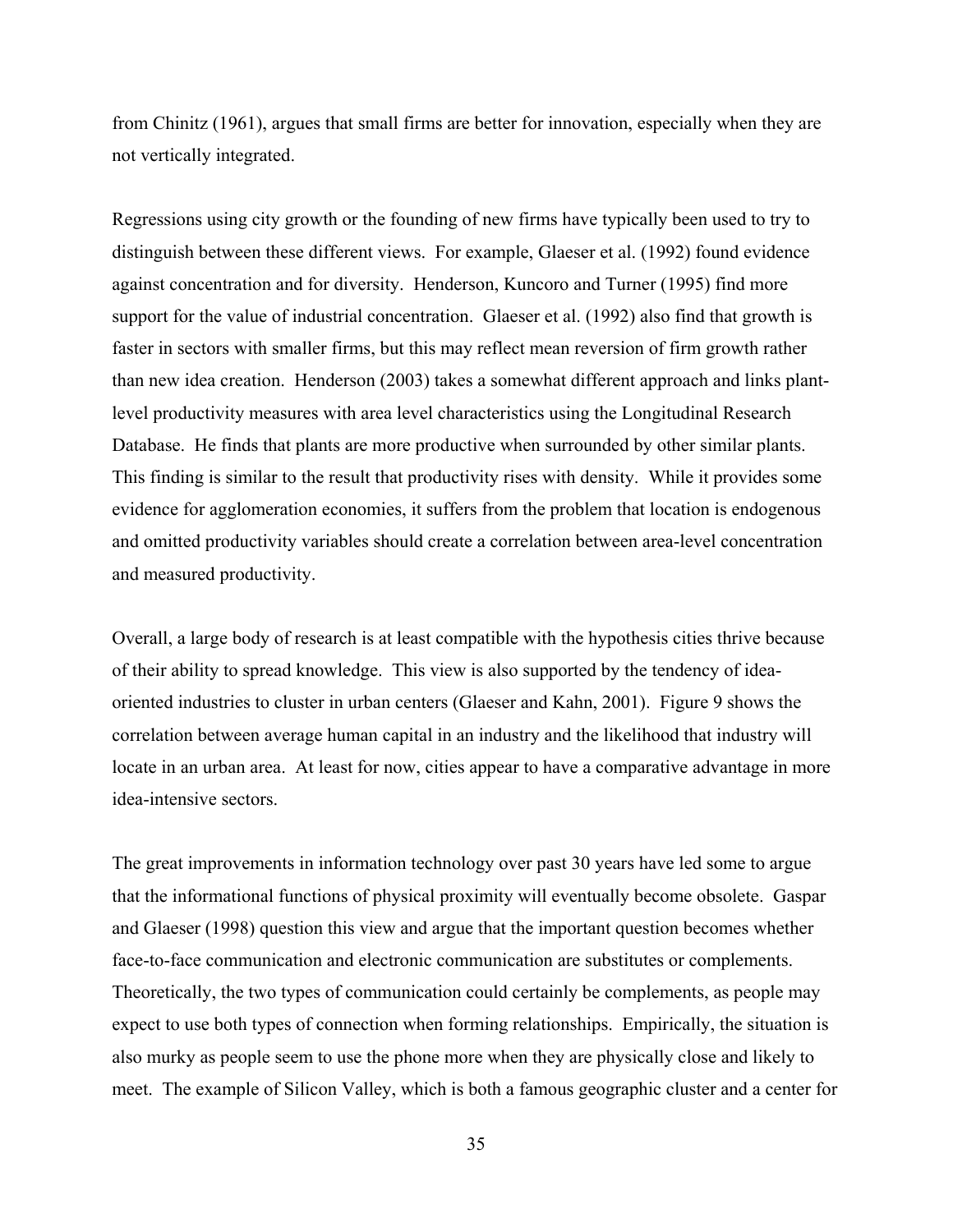information technology, cast doubts on the view that proximity and information technology are strong substitutes.

Glaeser and Ponzetto (2007) go further and argue that changes in information and transportation technologies have increased the returns to new ideas. If new ideas are best created in cities, where people can readily learn from one another, then technological changes that increase the returns to new ideas will only make cities more important, at least when those cities specialize in creating ideas. This theory can help explain why idea-oriented agglomerations, like those that specialize in financial services, have thrived over the last 30 years while goods-oriented agglomerations, like those that specialize in manufacturing, have faltered.<sup>20</sup>

### *Public Policy and Agglomeration Economies*

While the literature may have converged on the view that agglomeration exist, it is not clear what, if any, policy implications come from that view. Such agglomeration economies are externalities, and externalities often imply that the unfettered market will not produce a social optimum. The presence of agglomeration economies naturally leads to the possibility of multiple equilibria and therefore suggests that small changes to initial conditions can significantly affect subsequent urban growth (Krugman, 1991a). As such, a small push could create big benefits, but what form should such small pushes take?

Some countries, but not the United States, have followed more aggressive regional policies. For example, the European Union has long directed resources towards more disadvantaged areas. In the U.S., regional policy has been limited to modest interventions in Appalachia, various attempts at urban renewal and Empowerment zones. All of these interventions were meant to strengthen troubled areas.

However, while the existence of agglomeration economies suggests that the free market may get things wrong, this doesn't imply the appropriate form of government intervention. For example,

 $20\,$ 20 This model is closely tied to Duranton and Puga (2005) who show how and why cities have moved from sectoral to functional specialization.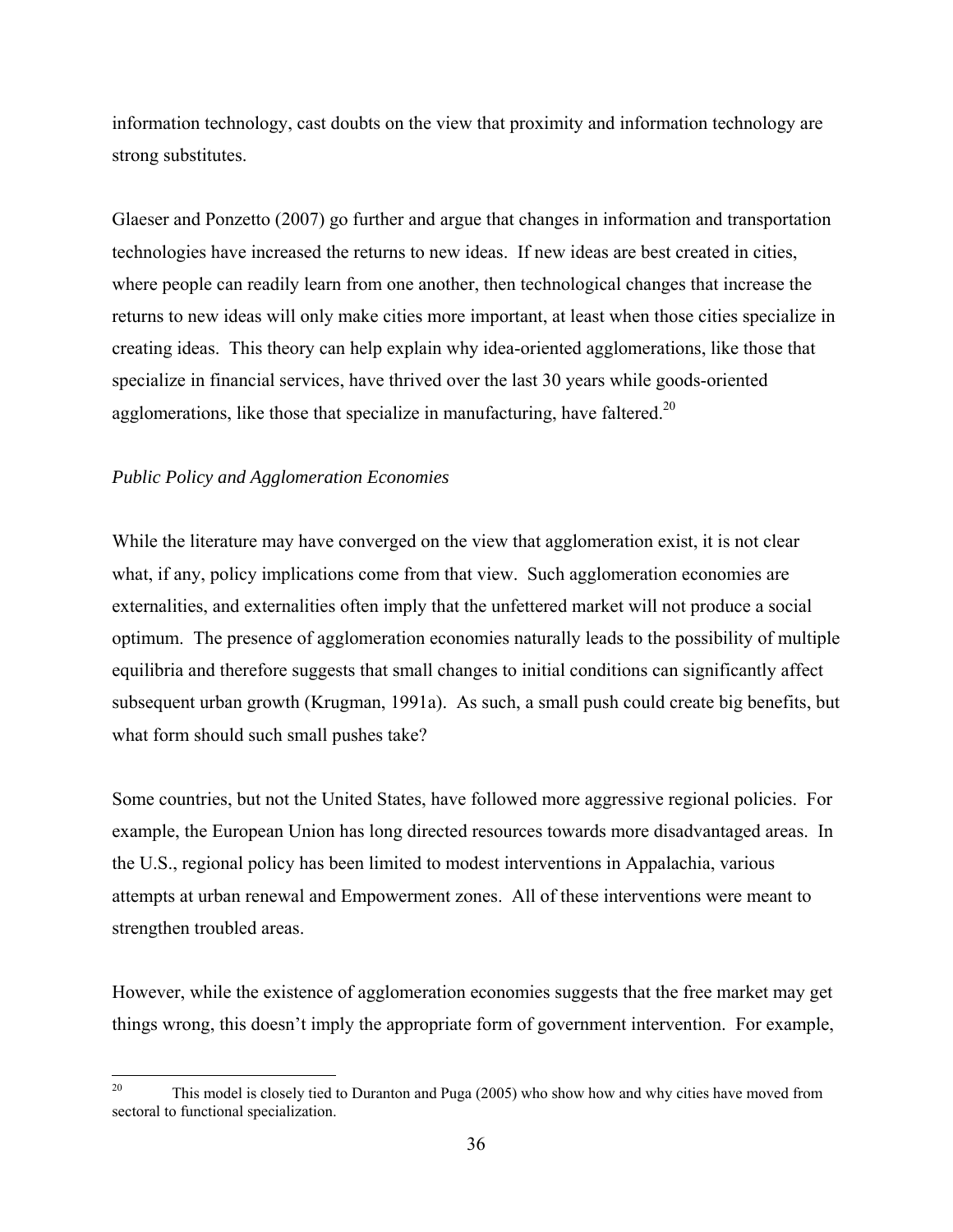assume that a country had two places—one poor and the other rich. The poor place is less populated, while the rich place is denser. Do agglomeration economies imply that the government should create subsidies that induce either people are firms to move from one place to another?

No. If agglomeration economies exist, then moving people out of one area will reduce the productivity of that area and increase the productivity of the receiving place. One area gets more productive and the other gets less productive. The existence of agglomeration economies does not imply that the winning area will gain more than the losing area loses. As Glaeser and Gottlieb (2008) discuss, any firm conclusions depend on the functional form of agglomeration economies. Even if we have reached a consensus that agglomeration economies exist, we have not reached any consensus over their functional form. Glaeser and Gottlieb find little clear evidence on that shape of any agglomeration effects.

The existence of human capital externalities, likewise, provides little guidance about whether more skilled workers should be pushed into already skilled areas or dispersed throughout the country. Again, the policy implication depends not only on the existence of spillovers, but on their functional form. If anything, the empirical results suggest that productivity increases with concentration of talent, but we are far from confident about that finding. If human capital spillovers are real, then this may suggest that subsidizing education might increase social welfare, but it does not suggest a regional policy that would push talent in one direction or another.

The results of this literature may, perhaps, offer more guidance to local policy-makers interested in boosting local productivity. If agglomeration economies exist, then local productivity would increase if local leaders are able to attract more economic activity. However, since attempts to attract such activity are rarely costless, the mere existence of agglomeration economies does not imply any particular policy action. They certainly do not, on their own, make the case for local subsidies to encourage new businesses. Greenstone, Hornbeck and Moretti (2007) provide the best evidence on this question.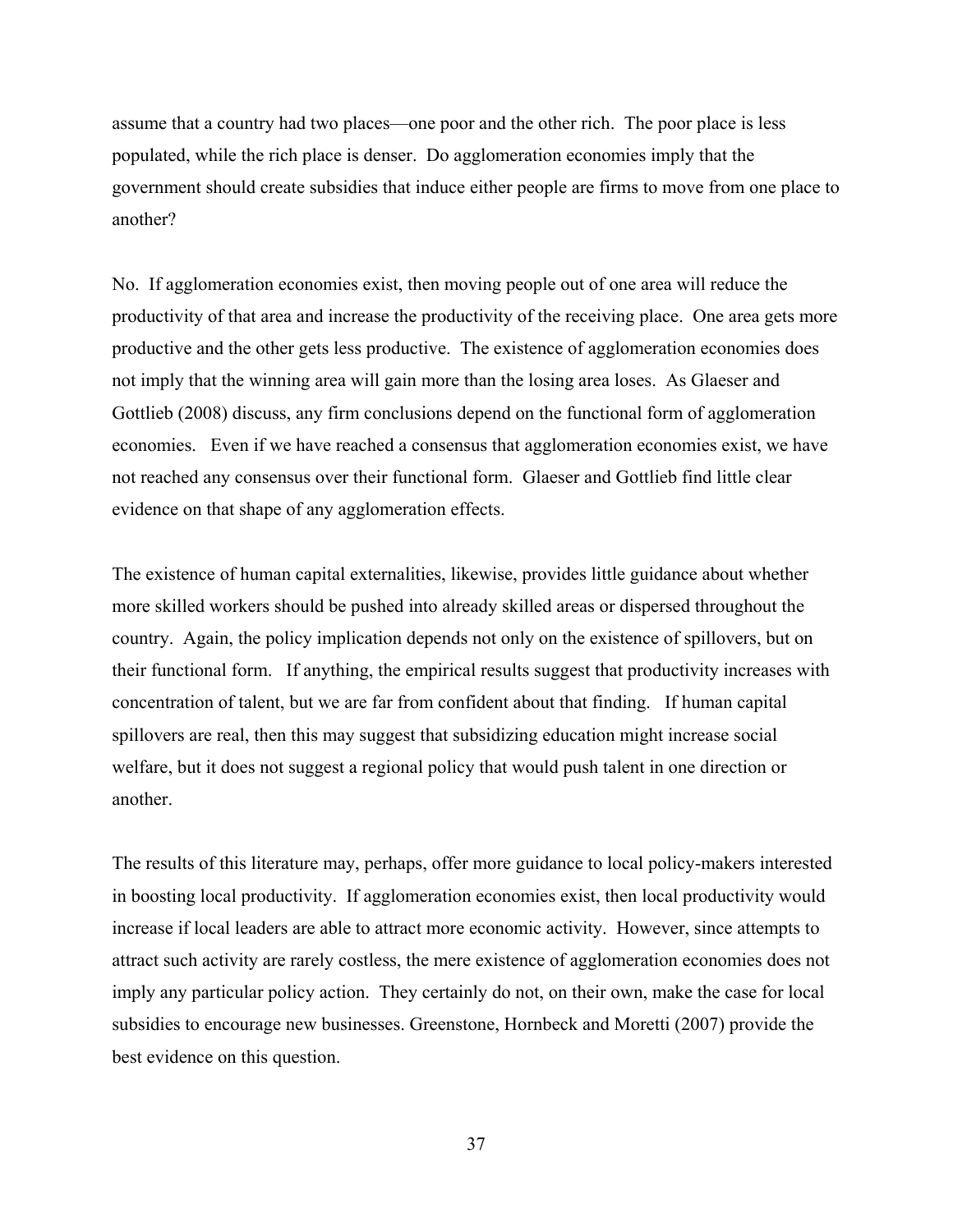The existence of human capital externalities does suggest that attracting skilled workers may increase local productivity and local growth. However, again, the existence of those externalities does not suggest which policies will attract skilled workers or whether such policies carry benefits that will offset their costs. Those results do suggest that there are costs associated with policies that repel highly skilled workers, such as progressive taxation at the local level.

### **IV. The Implications of Urban Economics for Other Fields**

We now turn to the implications that urban economics has for other fields. Some of these insights reflect empirical findings in the field. Others follow from the core ingredients of urban theory.

## *The Economics of Growth: Human Capital and Urbanization*

Much of the recent work on cities has been motivated by a desire to shed more light on the processes that also drive national economic growth. While within-country research requires somewhat different methods than cross-country methods, there are a number of findings from city-level research that seem quite relevant for cross-country researchers. The connections between area-level human capital and urban success supports the cross-county work showing a correlation between initial human capital and later GDP growth (e.g. Barro, 1991; Mankiw, Romer and Weil, 1993). There are, of course, papers (e.g., Hausmann, Pritchett and Rodrik, 2004) challenging the view that human capital increases growth rates. Others suggest that human capital is endogenous, caused by institutions and cannot be seen as a driving force of growth. The city-level evidence does not disprove these arguments, but it does support the view that education is an important determinant of area-level productivity and growth.

Indeed, a comparison of individual, metropolitan area and national income regressions shows that the correlation between human capital and incomes gets stronger at higher levels of aggregation. This is compatible with the presence of human capital spillovers that create a social multiplier, which causes group coefficients to be larger than individual level coefficients. If education improves the quality of political outcomes, then this will create another channel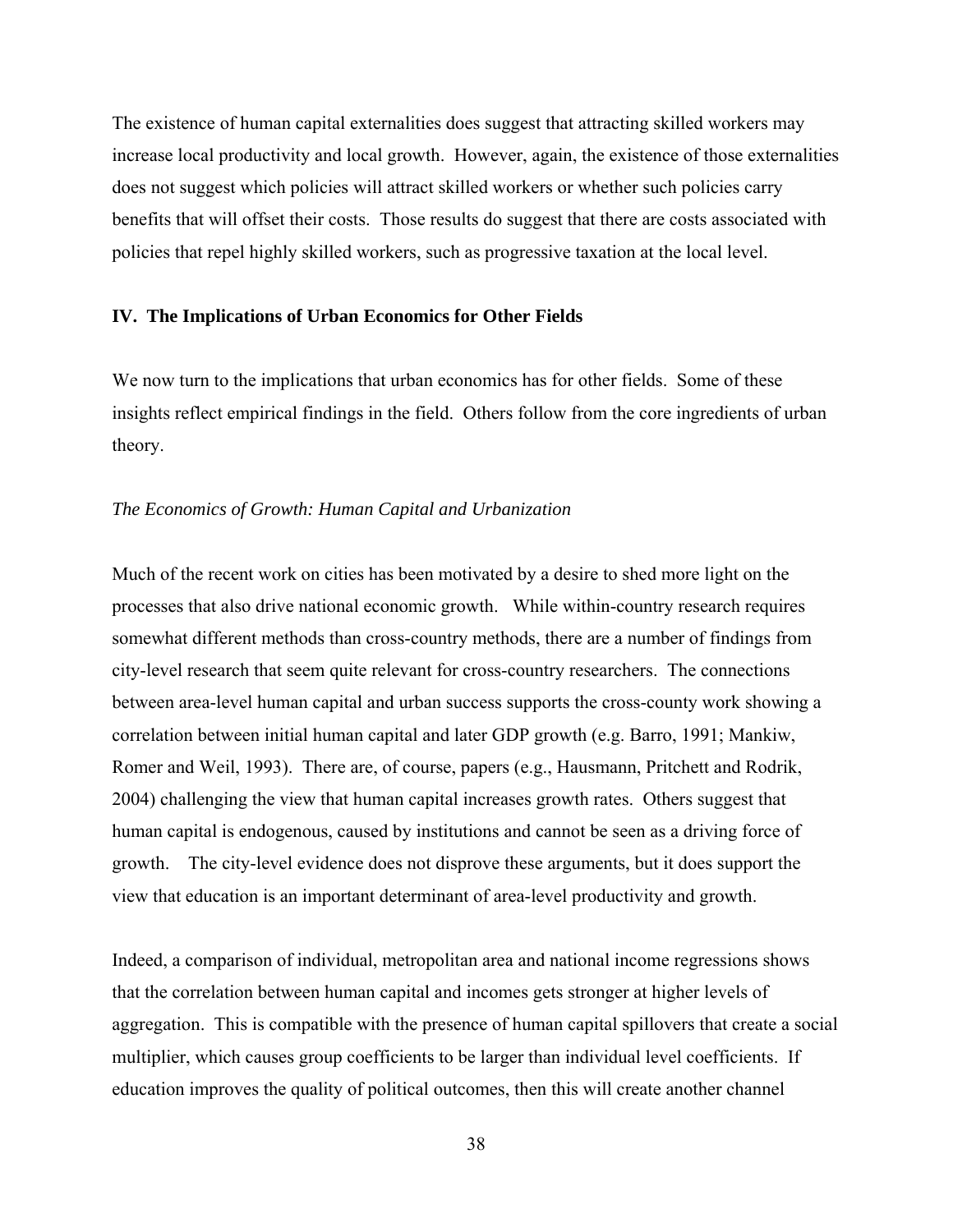whereby living around skilled people can enhance productivity. Within-country evidence also supports the view that there is a link between area-level skills and reduced corruption (Glaeser and Saks, 2006).

The urban growth literature has other implications for broader growth theory. The evidence that growth at the city-industry level was negatively associated with initial scale and positively associated with small firm size casts some doubt on the view that large firms in big single industry clusters are particularly innovative. This contradicts some of the early growth models that emphasize a positive connection between innovation and either monopoly or initial scale. Following Barro and Sala-i-Martin (1991), cross-city work on income convergence can be helpful for understanding income convergence at the national level.

The urban literature also should remind us of the enormously strong connection between urbanization and income across space. Figure 10 shows the nearly-perfect connection between the logarithm of per capita GDP and urbanization rates across countries. Without sub-national evidence it would be easy to believe that this correlation was spurious, reflecting only the tendency of some countries to both be richer and have less farming. However, the withincountry evidence showing a strong positive connection between density and productivity (Ciccone and Hall, 1996, Combes et al., 2008) makes that view less tenable. Of course, this does not necessarily mean that countries should subsidize urbanization, but rather that the transition to dense, urban living seems to be part of the process of countries becoming richer over time.

### *Idea Spillovers and Variation across Space in Innovation*

The literature on knowledge spillovers suggests that ideas move quickly from person to person within urban areas. These spillovers seem to be the source of intellectual change, as urban innovators riff off each others' ideas. The role of cities in creating chains of innovations can be seen historically in events like the Florentine Renaissance, where the architect Brunelleschi developed linear perspective, which was then used in low relief sculpture by his friend Donatello, then in painting by Masaccio, and passed to his student Filippo Lippi and others. Urban intellectual connections create agglomeration economies and help us to understand why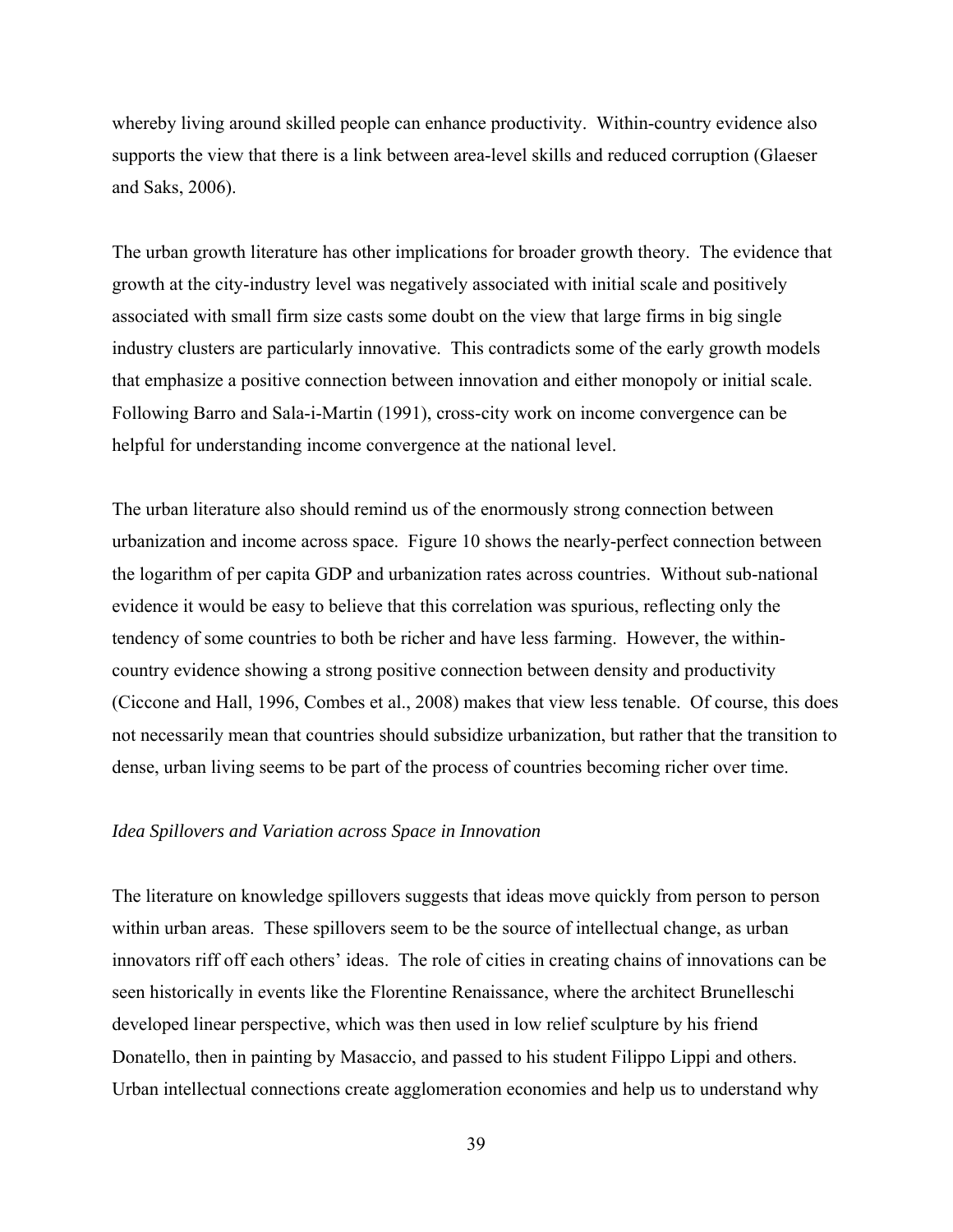skilled cities are so successful, but they also remind us that many intellectual revolutions involve small numbers of connected inventors.

The presence of social interactions, in any context, can create high levels of random variation across space (Glaeser, Sacerdote and Scheinkman, 1996). Intuitively, when individuals act independently random variation averages out quickly—the variance of city-level averages of independent individual level outcomes is 1/N times the variance of individual level outcomes. But when outcomes are not independent, and are instead connected through urban interactions, then the variation of group-level averages can be much higher. For example, suppose the individuals in a city are connected in a circle and each person's outcome equals an independent draw plus *a* times the outcome of the person next to him, where  $0 \le a \le 1$ . With these interactions, the variance of the population average is approximately  $1/(1-a)$  times  $1/N$  time the individual variance.

The social nature of innovation can also help us think more clearly about major events in economic history, such as the industrial revolution. The industrial revolution required a number of important innovations, which were generally produced by geographically proximate inventors who borrowed each other's ideas. For example, the water frame, a machine for mechanically pulling wool, was the basis of Richard Arkwright's factory and fortune. Arkwright got the idea over drinks from a clockmaker, John Kay, who was working on a similar machine with his neighbor, the inventor Thomas Highs. Highs himself probably got the idea for the machine from earlier work done by Lewis Paul and John Wyatt. The James Watt steam engine, a similarly significant invention, came out of early collaborations in Glasgow between Watt and scientists such as John Robison and Joseph Black, and later collaborations with Matthew Boulton and William Murdoch in Birmingham.

When seminal economic innovations reflect the acts of a small number of people who learned from each other, we should expect a great deal of variation over time and space in innovative episodes like the industrial revolution or the rise of Silicon Valley. These insights are important for the vast literature that attempts to look backward and understand why events—like the Industrial Revolution—happened in places like England. If these episodes are the result of small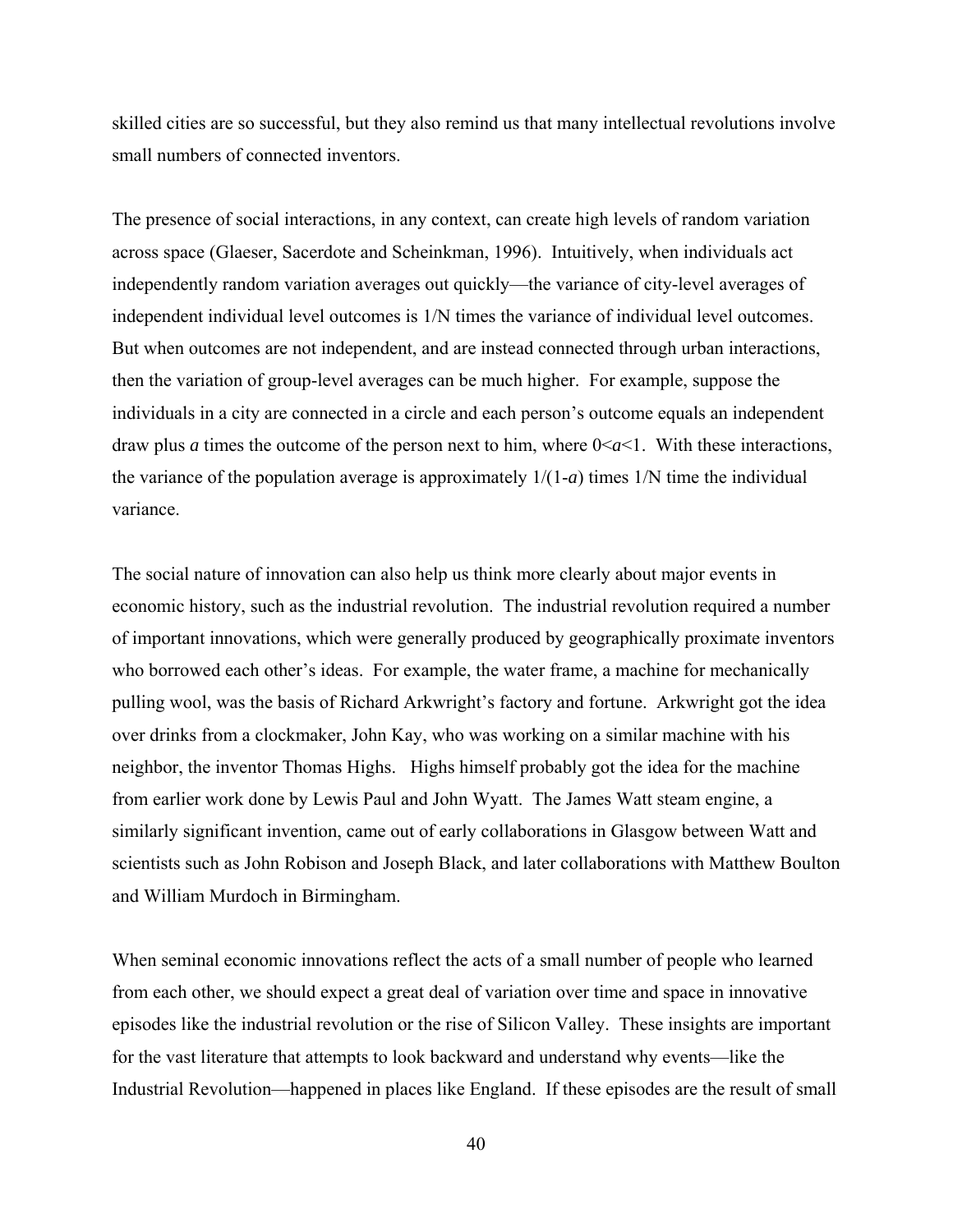numbers of people interacting with each other, then we would expect them to reflect random variation as much as any obvious cause. This is not to say that English institutions and canal networks were not necessary conditions for the Industrial Revolution, but it does suggest that random sparks of genius that then connected innovators across space might have been just as important.

### *The Spatial Equilibrium and Empirical Work on Sub-National Data*

The spatial equilibrium assumption suggests that researchers cannot immediately apply tools used at the national level to sub-national data. Regressions that look at changes in income, which make perfect sense at the national level where populations are relatively fixed make far less sense in sub-national regressions where population responses are expected to be large. This does not mean that there is no role for regressions explaining income growth at the sub-national level, but they must be used together with regressions explaining population growth. Ideally, researchers would look at housing prices as well.

These facts are important for growth economists trying to use sub-national data, but they are also important for researchers in public finance who are interested in the impact of different local policies. There is a large literature that examines state-by-state variation in different policies. In some cases, the dependent variables in these regressions are very specific outcomes, like the level of private insurance. In these cases, the state policy interventions are probably too small to create a meaningful migration response. However, if a state policy is large enough to potentially impact income in a meaningful way, then it is also large enough to meaningfully change the population.

To take a concrete example, consider the pioneering work of Thomas Holmes (1997) on state right-to-work regulations. He looks at the differences in employment around state borders and connects this with different regulatory regimes in different states. He looks at employment and not incomes, which we would expect to be quite similar since workers can readily commute across borders. The work of Nathaniel Baum-Snow (2007a) and Duranton and Turner (2008) on highway production similarly looked at population rather than income effects. If a highway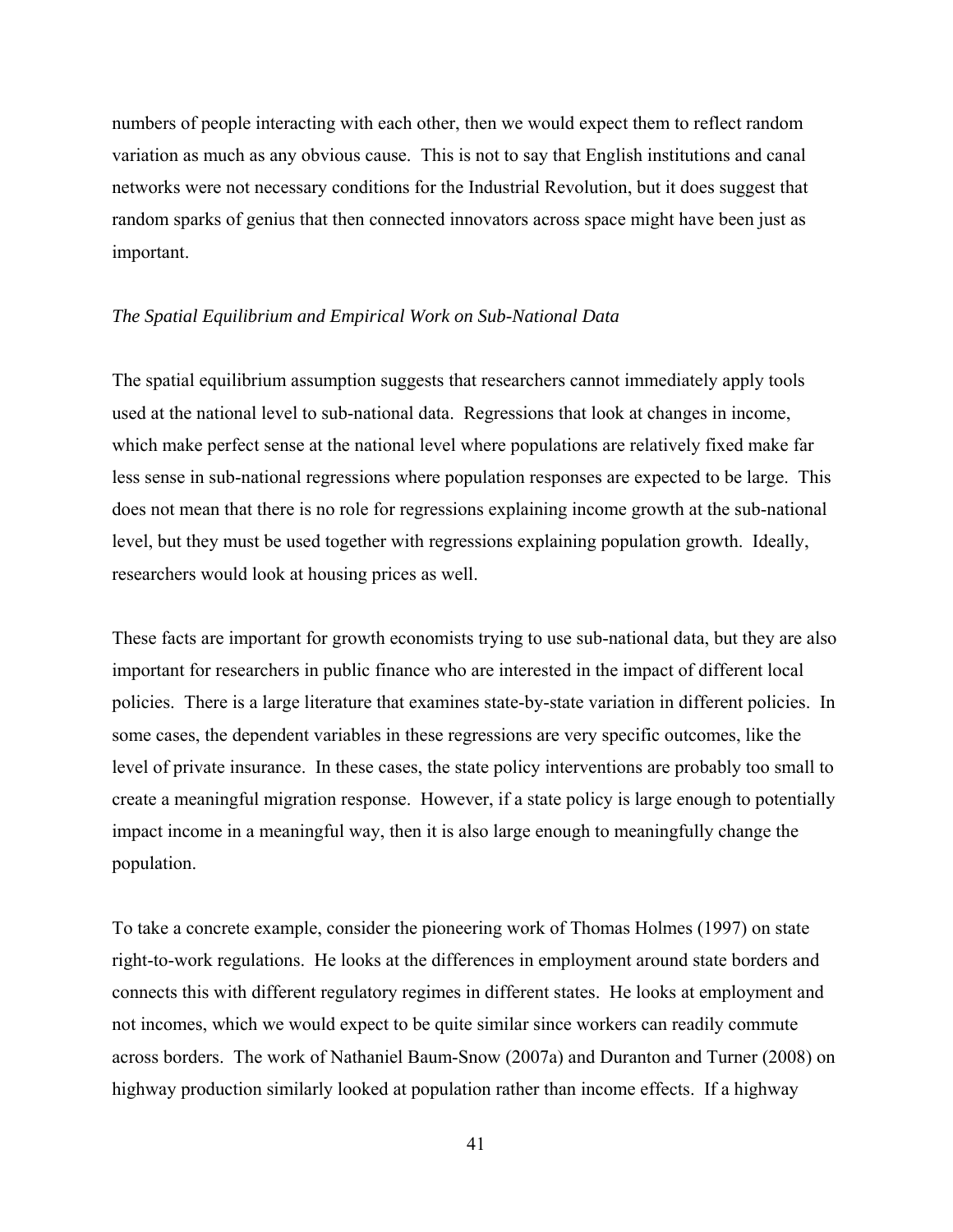makes a region more productive, then we will see an increase in population and employment as long as housing supply is at least somewhat elastic—a particularly reasonable assumption in metropolitan areas recently connected to their suburbs. But, as the model shows, we will not necessarily see an increase in income.

When will a boost to local productivity have a greater impact on income as opposed to employment? This depends on the supply of net migrants, and in turn on the elasticity of housing supply since the number of people in an area is essentially proportional to the number of homes. We know little about the supply of migrants, but we are increasingly coming to understand regional differences in housing supply elasticity. The growing areas of the Sunbelt, such as Houston, Phoenix and Atlanta, appear to have abundant land and permissive land use regulations. The more static areas of the northeast and coastal California appear to have much less ability to build housing, primarily due to land use restrictions. Declining cities have a fixed supply of housing in the short run, because housing is durable (Glaeser and Gyourko, 2005).<sup>21</sup>

These different housing supply elasticities imply that empirical work on sub-national data may need to think seriously about how productivity increases will have different impacts in Houston and Boston. In Houston, we would expect anything that makes the region more productive to show up primarily as an increase in new construction. In Boston, where the housing supply is much more restricted, an increase in productivity should show up in higher incomes and housing prices but cannot increase population. Indeed, the economic resurgence of the Boston region since the 1970s shows up primarily in wages and prices—not population—consistent with the view that the region's housing supply is quite inelastic.

#### *National Inequality, Housing Prices and Commute Times*

The spatial equilibrium assumption and the large cross-national differences in incomes and housing prices may also be important when thinking about national income accounts and withincountry inequality. If labor were perfectly mobile, and if individuals were identical, cross-city

 $21\,$ 21 Helsley and Strange (1991) explain the implication of durable urban assets, like housing, for capital markets.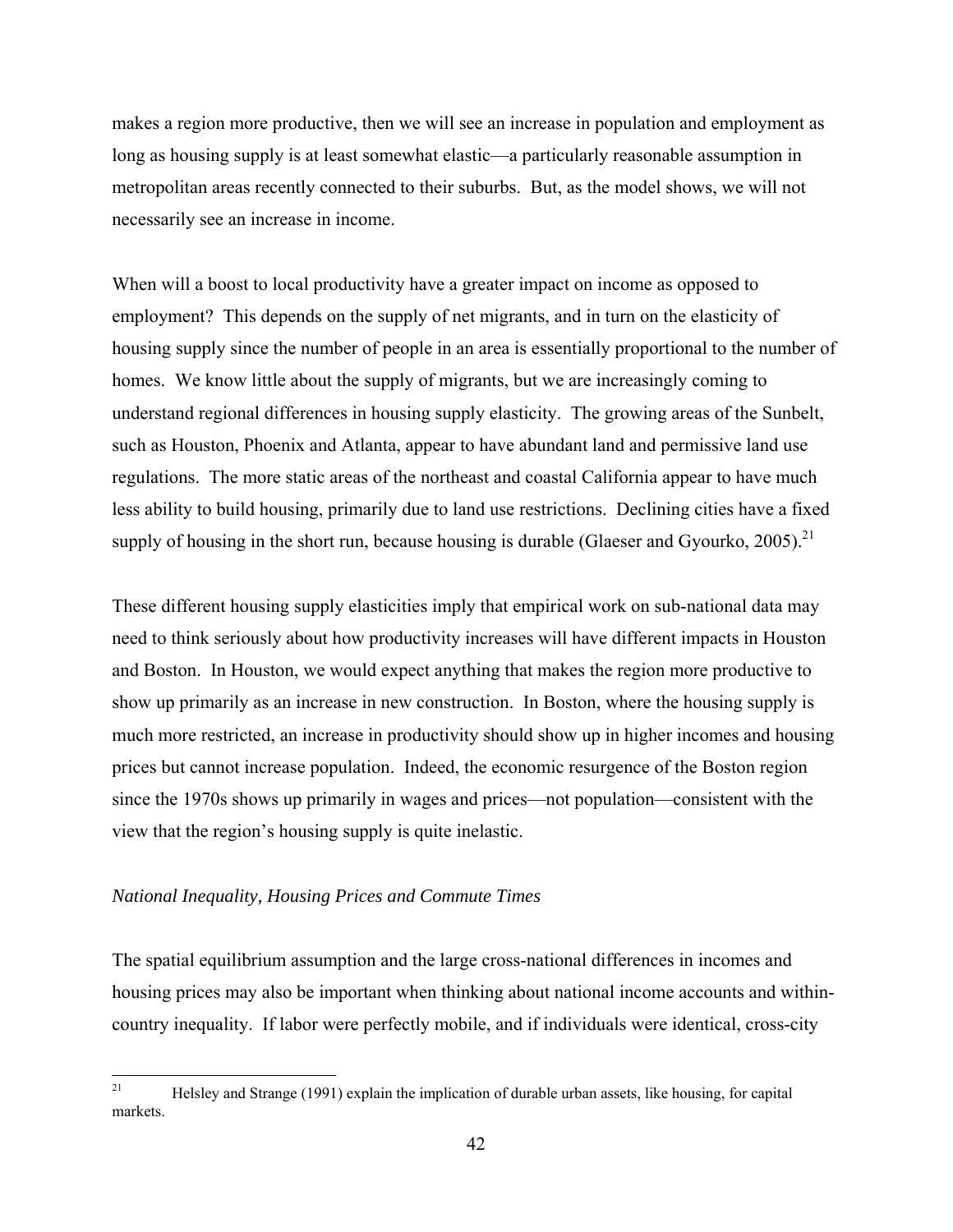differences in incomes would create a false impression of income inequality with a country. Under less restrictive assumptions, the failure to think fully about space will tend to make within-country inequality estimates overstate the level of real income inequality.

For example, in 1980, the average San Francisco family was about 10 percent richer than average Houston family. In 2000, the average San Francisco family was about 50 percent richer than the average Houston family. These gaps may tell us about rising productivity in San Francisco, and about the selection of highly skilled people into that area, but they do not tell us about real income inequality. After all, the price of San Francisco housing went from being less than double the price of Houston housing to more than four times the price of Houston housing over the same time period. Using national individual data that don't correct for differences in local prices will tend to overstate real income inequality because high-wage areas also have high prices.

Following this logic, Moretti (2008) computes revised measures of the college wage premium. He finds that the high and increasing correlation between skills and house prices causes economists to significant overestimate the level and growth of U.S. inequality, but that local price indices can help correct these problems. If we use the American Chamber of Commerce Research Association metropolitan area price indices, we find that the average income in San Francisco is much closer to the average income in Houston. Moretti adjusts income with housing prices and finds that half of the increase in the college premium from 1980 to 2000 was absorbed by a higher cost of living. But even these price indices will not adjust perfectly if the unobserved amenity flows, like climate and average commute times, are different across areas.

Metropolitan area price and income differences also may cause mismeasurement of national income trends. The standard technique is to correct national average incomes with national average prices. This is not the same thing as computing average real incomes. For example, consider two regions with equal populations over two periods. In the first period both regions had average earnings of 10,000 dollars and faced a price index of one. In the second period, the first region's prices and earnings were unchanged. The second region's income had risen to 30,000 but its price index had only risen to 2, reflecting lower demand for that region's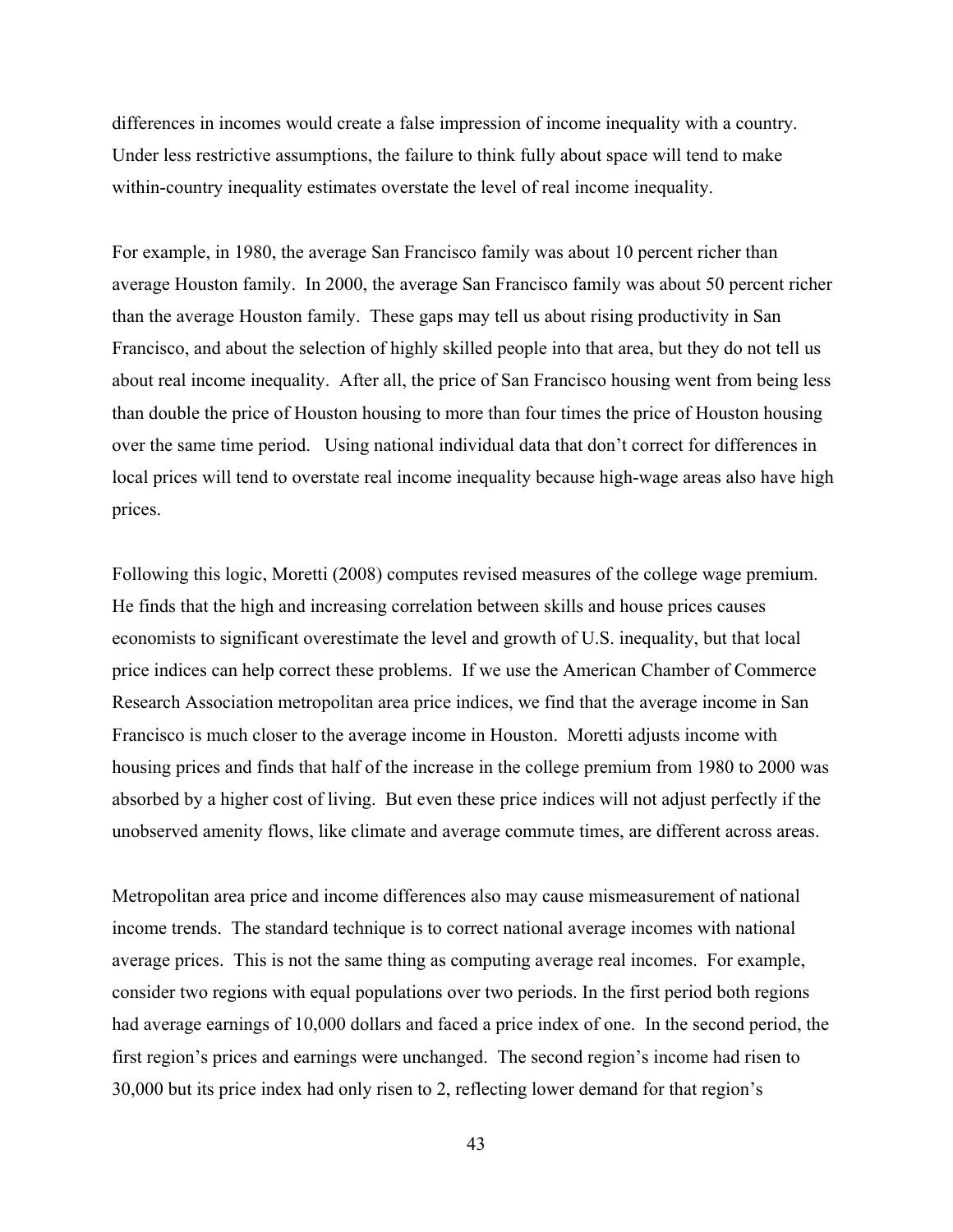amenities. Standard accounting would see an increase in national income from 10,000 to 13,333, but average real incomes have only increased to 12,500. The problem results from applying region one's low prices to the large number of nominal dollars spent in region two. Similar problems occur if we apply national price indices to the median household if the median household lives in a relatively low-cost region of the country.

## *Macroeconomics, Finance and Housing Prices*

Urban economics treats the price of housing as a reflection of the demand for a particular place and the costs of supplying homes. Yet this perspective rarely finds its way into the financial and macroeconomic approaches to housing prices, which tend to treat houses as they would any other asset. There is no question that macroeconomic variables influence housing prices, but the mapping is more complicated than a simple financial approach to housing would suggest. Moreover, non-financial variables, specifically the differences in productivity over space, have a large impact on aggregate housing values.

To illustrate these points, consider a simple two-region economy. In the first region, housing supply is growing and perfectly elastic. Homes are supplied by builders at a fixed construction cost of 100,000 dollars per year. In the second region, housing is completely inelastic. The price of housing will be set so that individuals are indifferent between the two locations. We assume that people are identical and risk neutral, there is a spatial equilibrium, and that everyone is a homeowner. The income difference between the two areas,  $x$ , follows a random walk.<sup>22</sup>

The random walk assumption implies that expected housing price appreciation will be the same in the two areas.<sup>23</sup> If the user cost of housing, which combines the interest rate, property taxes and maintenance costs, is 10 percent, then an income difference of *x* implies a housing price difference of 10*x* in the inelastic region. Thus, if income in the first region is 50,000 and income

<sup>22</sup> <sup>22</sup> In fact, income differences across space mean revert quite strongly. This is one of the reasons why housing prices also mean revert (Glaeser and Gyourko, 2007).

We are ignoring the possibility that the implied housing price in the inelastic community may become negative.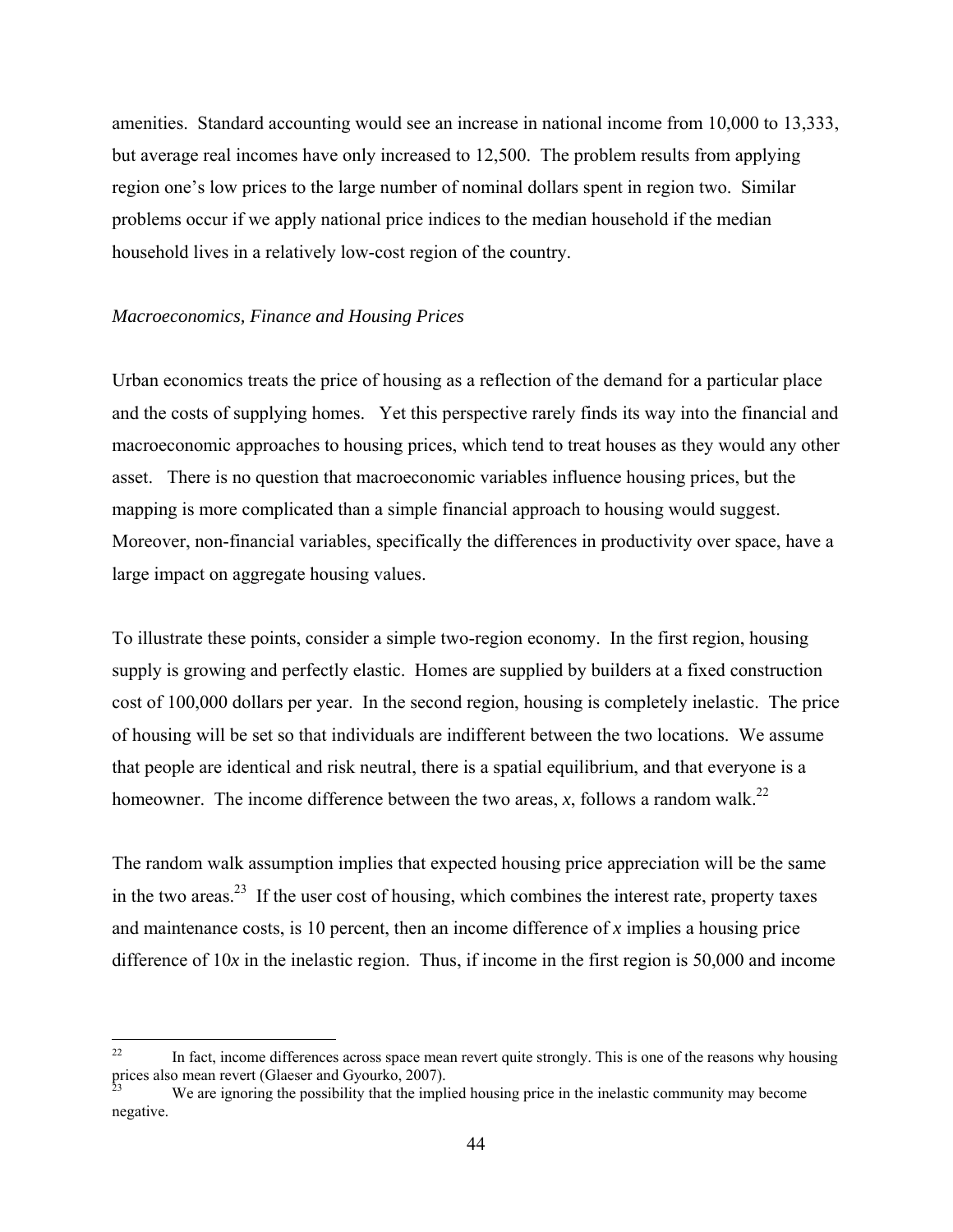in the second region is 80,000, then house prices in the second region will be 400,000 (100,000 plus 30,000 times 10).

One implication of this type of calculation is that using the share of expenditures on housing to judge affordability of housing across space is highly misleading. In the example, housing costs are 20 percent of total income in the lower income area. Housing rises to 50 percent of total income in the higher income area. Usual affordability metrics assume that if housing costs more than thirty percent of income, then housing has become unaffordable, so the high-cost, highincome region would be classified as unaffordable but the other region would not. Yet the two areas offer exactly the same real incomes and lower housing costs in the high-income area would violate the spatial equilibrium condition.

What does this approach imply for the dynamics of national housing prices? First, average housing prices are going to be driven by the difference in income between the first and second regions. If, for example, one-half of the population lives in both regions, and the income in the first region goes down by 5,000 while the income in the high income region goes up by 5,000 dollars, then national housing prices will increase by 50,000 dollars. If incomes in both regions rise or fall by the same amount, then average housing prices will remain the same. This model's urban perspective suggests that income heterogeneity, not average income, drives national prices.

The model also offers a slightly different perspective on the impact of interest rates. If the second region's income is 5,000 dollars higher than the first region's housing prices, then a one percent decrease in interest rates, which causes the user cost of housing to decline from 0.1 to 0.09, will cause the difference in housing prices to rise by 5,556 dollars. Since the price is housing in the second region is fixed by supply, then average prices in the country will rise as interest rates fall, which is the standard comparative static illustrated by Poterba (1984) and others.

However, prices can also fall as interest rates fall. Assume that income in the second (inelastic) community is \$5,000 less than in the first community, so that if the user cost is 0.1 then the price of housing is 50,000 dollars less. In this case, a one percent decrease in the interest rate that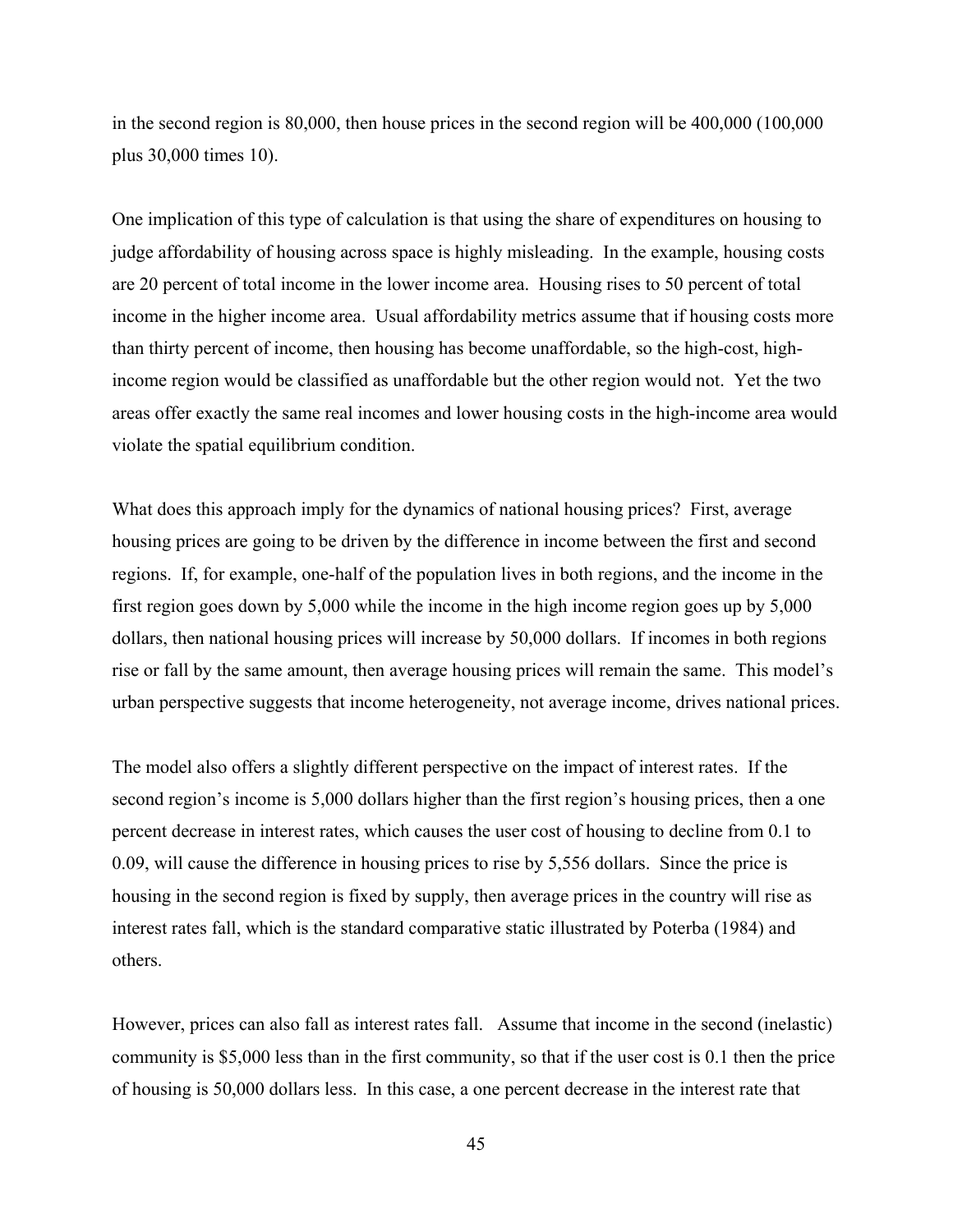pushes the user cost down to 0.09 will cause the housing prices difference to increase by 5,556 dollars, but that can only happen if the price in the lower-income community falls by 5,556 dollars.

Other relatively counterintuitive results come from the urban economics view that emphasizes the non-financial aspects of housing. As Sinai and Souleles (2005) note, we all come into the world needing to buy housing. Owning a home, according to this perspective, is as much a hedge against future housing price shocks as a risky investment. If people are infinitely lived and never intend to move, then home ownership is a completely safe strategy while renting is risky. Housing price risk for owners becomes more severe as people expect to move between areas, change housing consumption, or perish.

This perspective also questions the view that we should expect the country in aggregate to consume significantly more as housing prices go up due to a wealth effect. An infinitely-lived consumer who wants to stay in his home has gotten neither wealthier nor poorer when housing prices rise or fall. For every home owner who sells his house in the face of a rising market, there is a buyer who is going to have to pay more for his home. Rising housing prices are better seen as a transfer from prospective buyers to perspective sellers than a nationwide increase in wealth. There are ways that rising housing prices could have a wealth effect for the aggregate economy, but they would require current owners to be more sensitive to rising prices than prospective buyers.

### *Understanding Local Poverty: Implications for Federalism*

Economists usually see poverty as reflecting something negative about an economy that makes it unable to offer better labor market returns for poorer people. When people are mobile, however, high poverty rates in cities tell us that cities are attracting poor people—presumably by offering them something. Indeed, poverty rates in central cities are just as high among recent migrants as they are among long term residents, supporting the view that poor people are being drawn to these areas. LeRoy and Sonstelie (1979) argue that the location choices of the poor reflects high levels of demand for public transportation; Glaeser, Kahn and Rappaport (2008) provide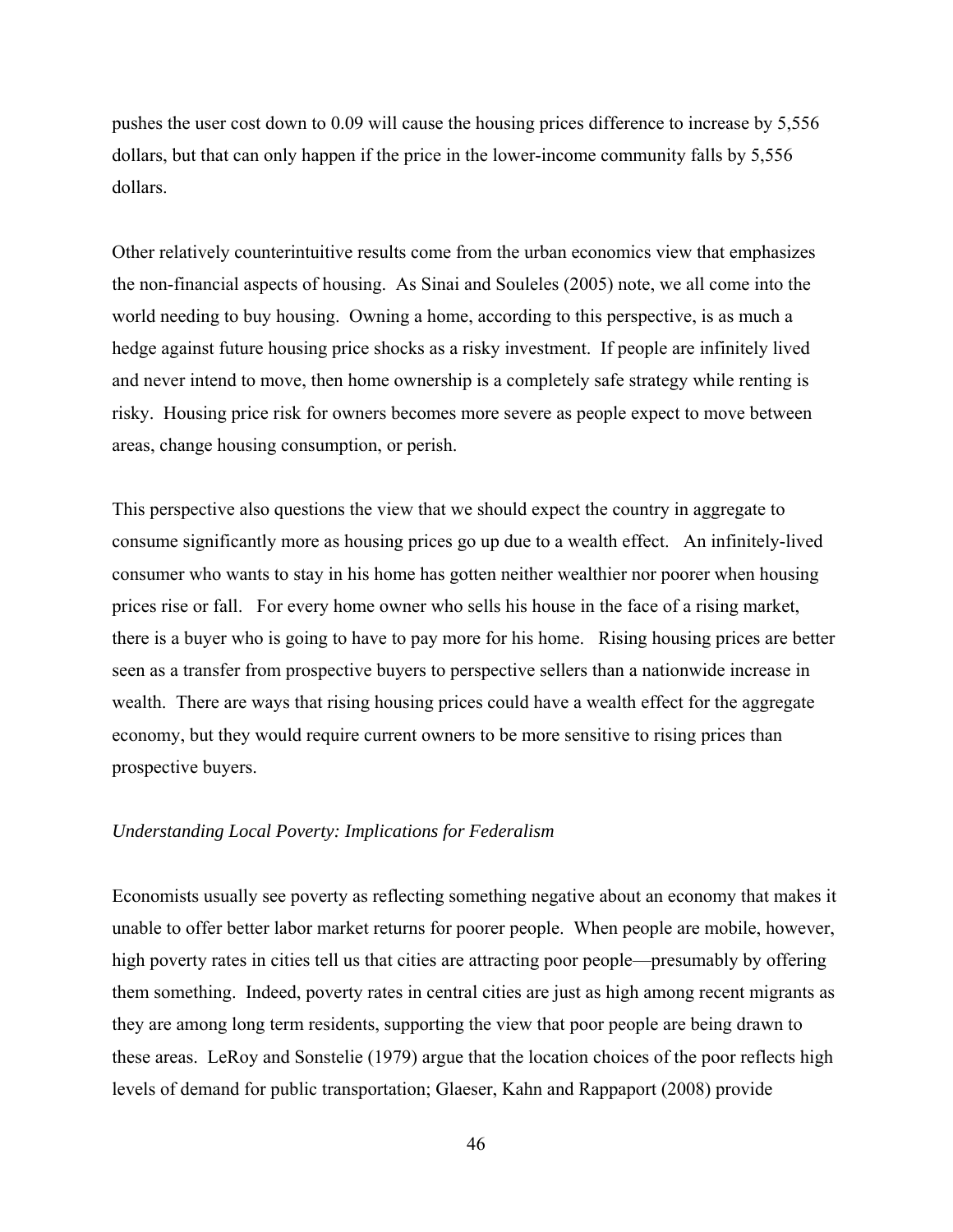empirical support for that claim, by showing the connection between transit access and poverty and demonstrating that increases in poverty accompany new urban transit stops.

There is also a healthy literature on welfare magnets debating whether increased transfer payments to the poor in an area increases local poverty rates (Blank, 1985, Borjas, 1999). Recent research using spatial discontinuities at state borders supports the view that poverty rates are higher when redistribution is higher (Schwuchow, 2006). A classic example of this is East St. Louis, which is one of the poorest cities in America—perhaps because it is part of the St. Louis metropolitan area but has historically received higher transfers payments because it is in Illinois.

While an increase in local poverty is usually seen as a bad thing, the urban perspective questions this interpretation. After all, public transportation has a comparative advantage in helping the poor and there is no reason to oppose poor people taking public transit and moving to areas where they have access to it. Again, this provides us with a caution against looking at an area's incomes as a measure of its success.

The mobility of the poor suggests that there may be dangers in running transfer programs at the state and local level. Large welfare differences will create concentrations of poverty, and if there are also adverse consequences for children growing up in concentrated poverty then there are reasons to question a system that will pull poorer people towards particular areas. Moreover, disproportionately taxing the wealthy in one area of the country may lead to an exodus of high income people from that area for reasons that have little to do with economic efficiency. Some urban economists have therefore argued that national redistribution is less likely to cause perverse migration responses.

Urban economics also has something to contribute to thinking about national redistribution policies. If the government pays the same amount to a welfare recipient in every location, then that sum will buy much more in a low cost area and this may induce migration to lower cost regions and also create pockets of poverty. Glaeser and Gyourko (2005) suggest that the correlation of poverty and urban decline owes much to the tendency of poorer people to move to areas where housing is cheap.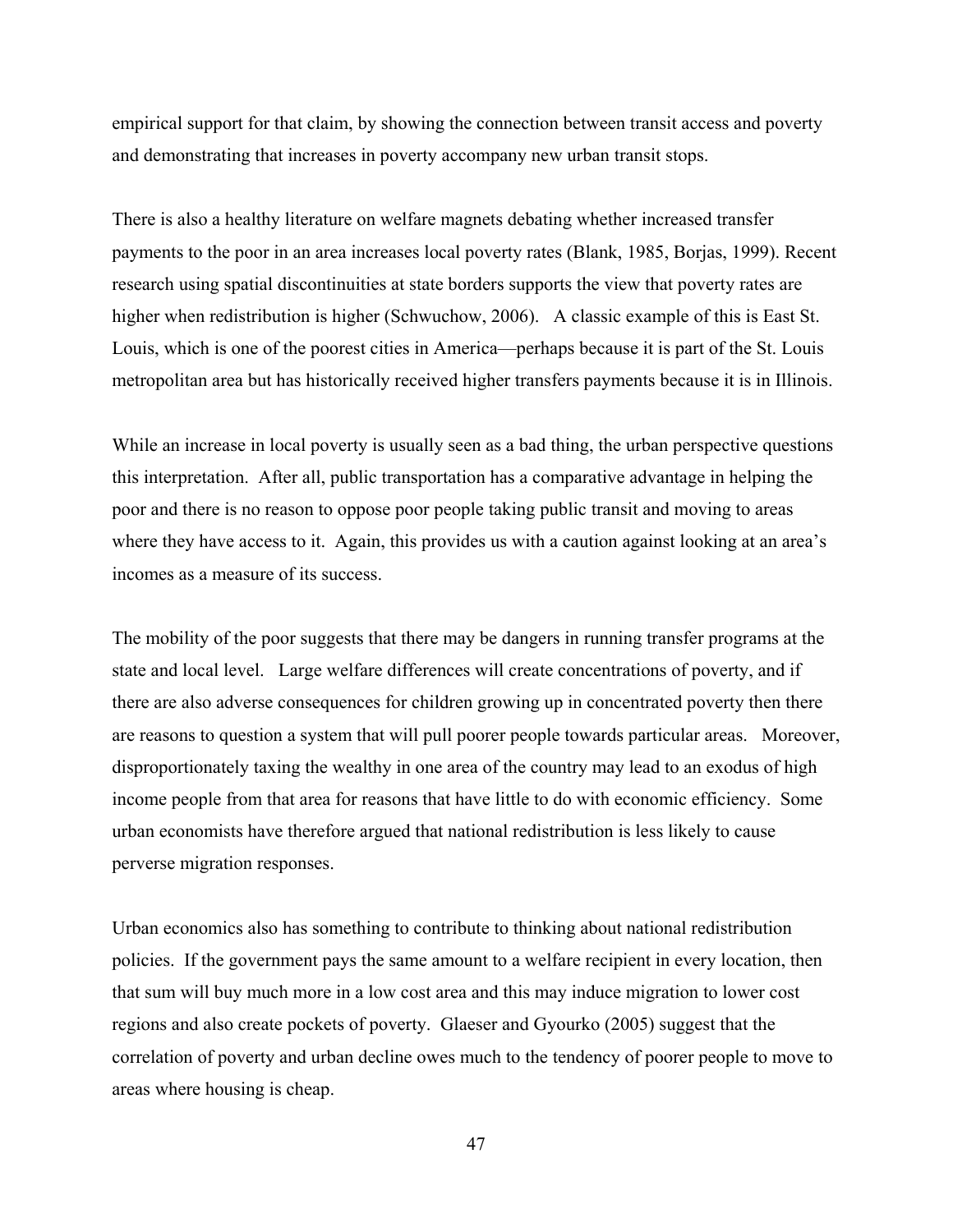In fact, the decision of whether to index transfer payments to local price levels is a somewhat complex problem that includes a number of different considerations. Popular discussions of national transfers suggest that equity requires that these transfers be higher in high cost regions, but the spatial equilibrium concept questions that perspective; people in high cost areas are presumably already getting something in exchange for paying those higher prices (Glaeser, 1998). Moreover, the government is able to buy more for the poor by transferring more to people in low cost regions (Kaplow, 1996). The mobility response to welfare payments only further confuses the situation, and seems to suggest that the tools of urban economics can be helpful in crafting national transfer policies.

### **V. Directions for Future Research**

The study of cities is an exciting area that can help us understand some of the most central questions in economics. The differences in productivity across place provide means of testing theories about the causes of economic output more generally. The development of technology is often a local phenomenon, so understanding why some cities are so much more innovative than others can help us to get at the very roots of technological improvement.

While the field of urban research has achieved many successes over the past four decades, we deeply hope that the best work is still ahead of us. Old questions still need more compelling answers; newer questions are still waiting to be asked. One particularly important question is how to evaluate the spatial equilibrium assumption. This essay has taken the view that this assumption is the organizing principle of urban economics. Yet there is still a lack of evidence on whether this assumption holds, especially at higher frequencies. We particularly lack evidence on whether this assumption is valid in places, like Europe, where migration flows less readily.

Understanding the sources and nature of agglomeration economies is also a particularly central question in the field. One type of approach focuses on a particular source of agglomeration benefits, such as labor market pooling, and then attempts to fully understand that source. Despite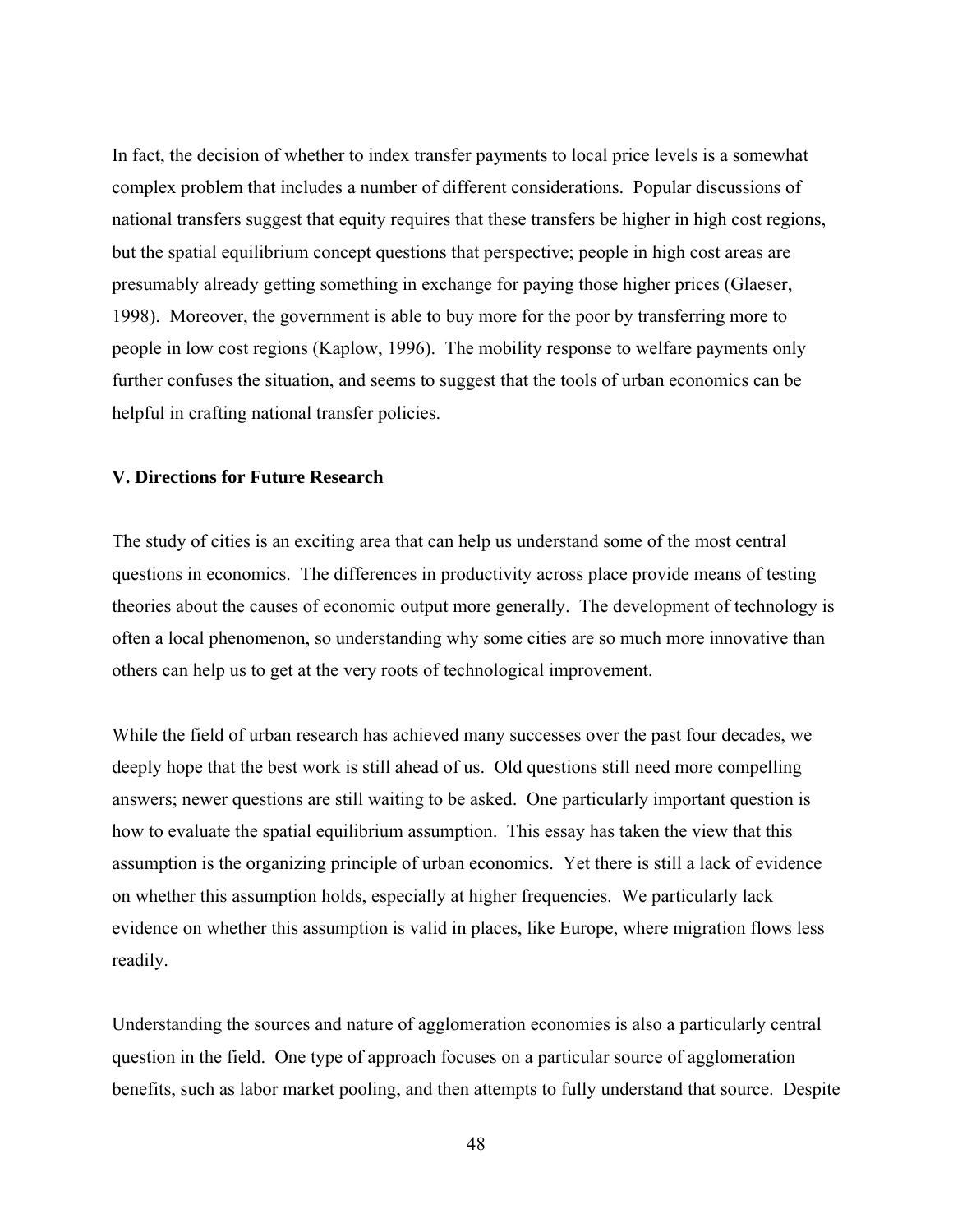the abundance of facts about the implications of information transfer, we do not yet know exactly what types of information and ideas are transferred better within cities than across them. A second approach focuses on understanding the total functional form of agglomeration economies. The first approach offers more hope of identification. The second approach is more likely to generate parameters of policy interest. We need more research of both types.

There is a particular need for research examining the interaction between various policies and agglomeration effects. For example, transportation investments have shown a remarkable ability to make and unmake cities. Such policies are, in some cases, plausibly exogenous and provide a means for assessing the magnitude of agglomeration effects. Understanding those effects will in turn make it easier to evaluate these policies.

Since agglomeration yields benefits if there are increasing returns in firms' production functions, a better understanding of returns to scale in the service sector would help us understand why cities continue to facilitate production in a modern economy. What are the fixed costs that drive modern firms to concentrate their production geographically?

Existing research into the dynamics of regional transitions, as well as recent attempts to improve cross-regional welfare measurements, are a promising start towards a more comprehensive understanding of urban dynamics. Good measurements of migration costs would allow us to capture the short-run costs of adjusting to productivity or amenity shocks that are only incorporated into prices over time.

Finally, there has long been too much division between housing research and mainstream urban research. This division makes little sense. It is impossible to understand much about housing markets without embedding them in an urban system. In turn, the changes to the urban system work through housing markets. Limits on new construction stem the ability of higher productivity levels to create population growth. The durability of housing limits the tendency of declining productivity to decrease population in the short run. More work is needed integrating housing markets into urban research.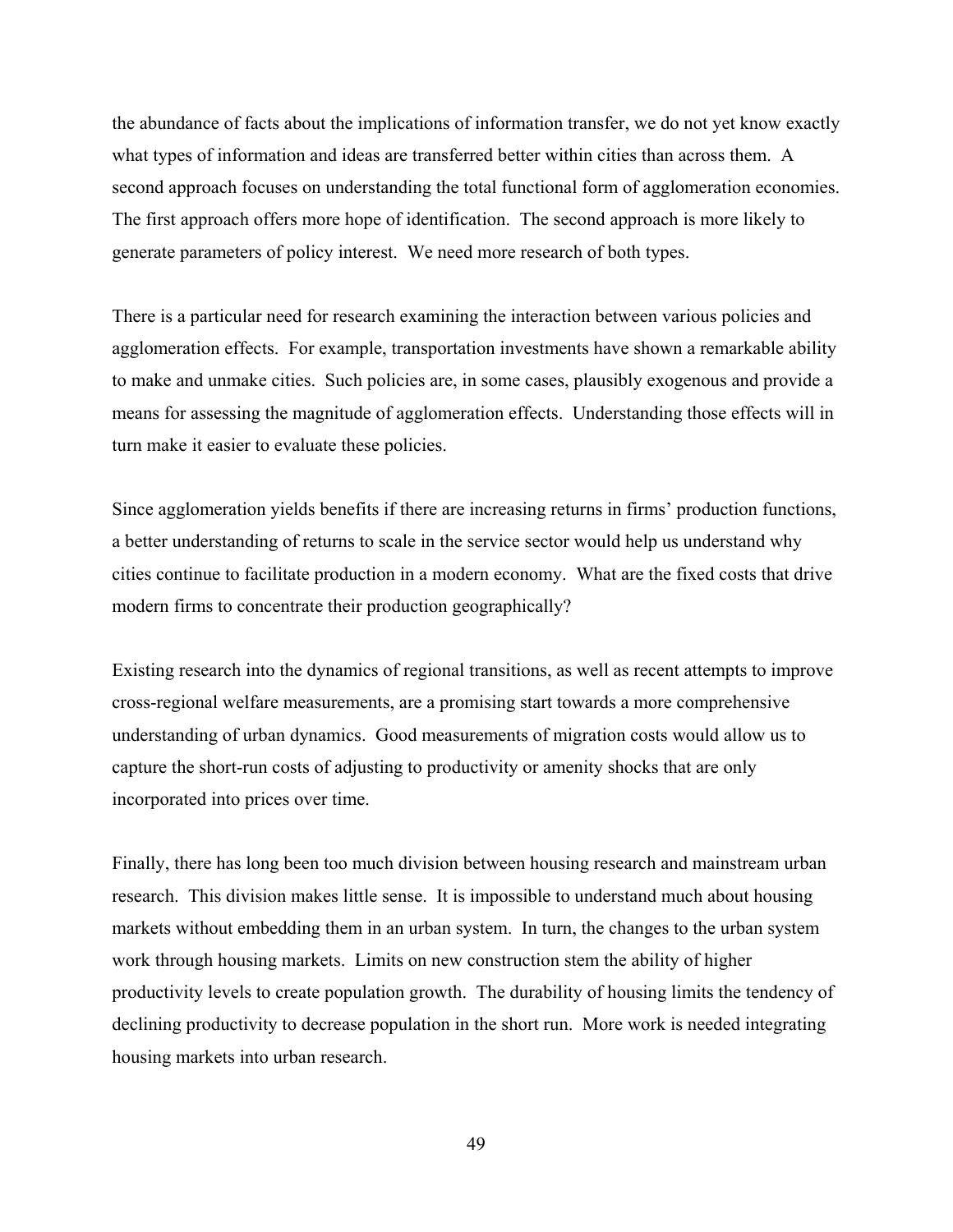### **VI. Conclusion**

More than half of humanity now lives in cities and urban agglomerations are an intrinsically important topic. Variation across these metropolises also provides a valuable means of testing hypotheses that come out of growth theory, public economics, international trade and other fields. However, proper use of city-level data requires researchers to understand something about cities. In particular, researchers looking to use regional data must keep in mind the concept of a spatial equilibrium, which plays a role in urban economics that is similar to the noarbitrage assumption in finance. The relatively free movement of labor across cities means that urban success will show up in some combination of higher wages, higher prices and higher population levels. Housing supply elasticities, which differ across space, will determine the impact that positive shocks have on population, prices and wages.

In this essay, we reviewed the spatial equilibrium concept and showed how it could be used to understand the rise of Sunbelt cities. We then turned to a core urban topic: agglomeration economies. While there is little doubt that such economies do exist, estimating them empirically is hard because population size and productivity are determined simultaneously. Instruments that increase housing supply or consumption amenities provide the best chance of estimating the magnitude of these externalities.

We focused on three different types of agglomeration economies. There is abundant evidence that manufacturing firms choose location to reduce transport costs, but this does not seem to be an important part of urban comparative advantage today. Today, the urban role in reducing transport costs seems to be more important for service firms. Numerous researchers have argued that dense agglomerations provide labor market pooling so that workers can move from less productive to more productive firms, yet the empirical evidence supporting this claim is still modest.

The largest body of evidence supports the view that cities succeed by spurring the transfer of information. Skilled industries are more likely to locate in urban areas and skills predict urban success. Workers have steeper age-earnings profiles in cities and city-level human capital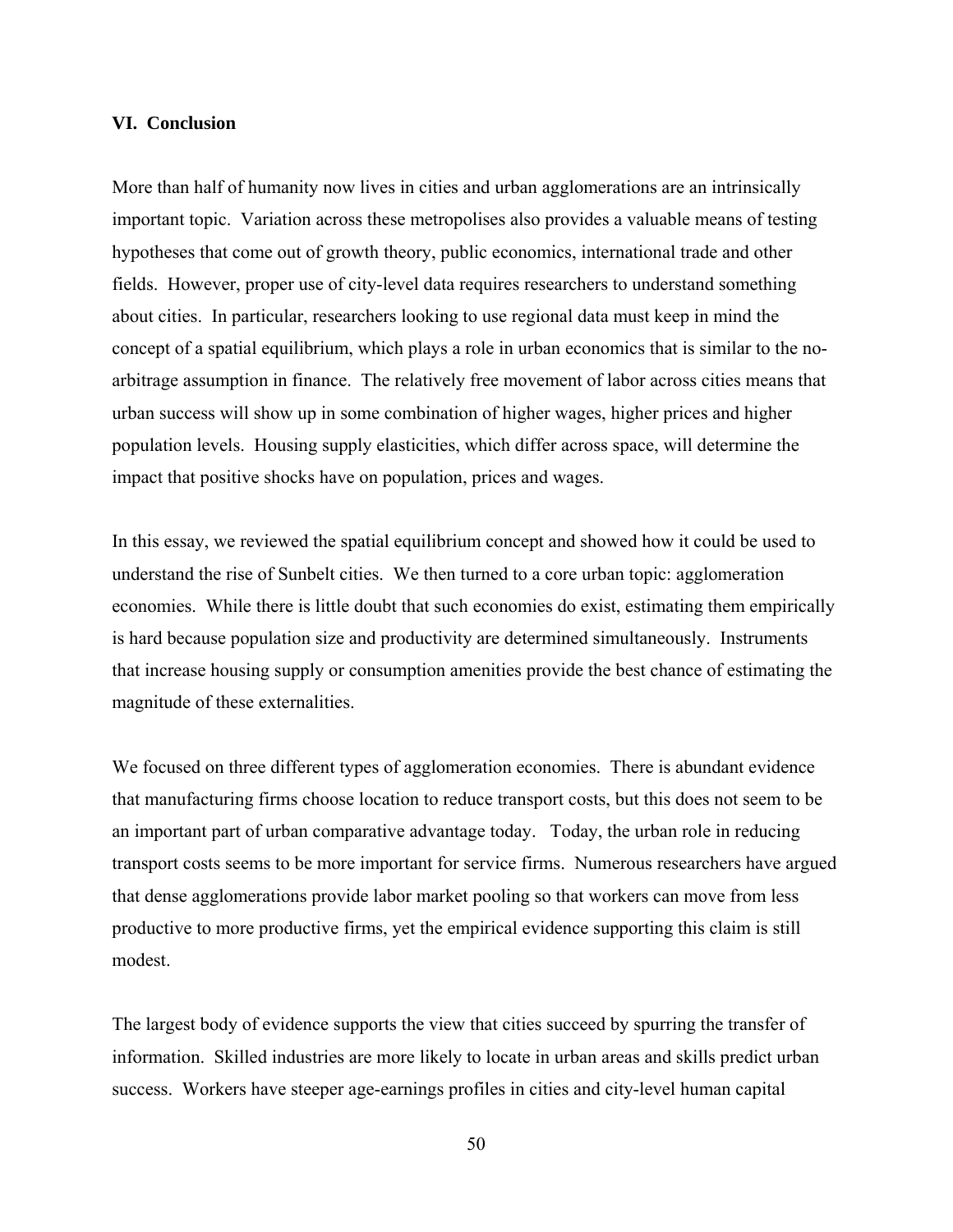strongly predicts income. It is possible that these effects will be reduced by ongoing improvements in information technology, but that is not certain and has not happened yet.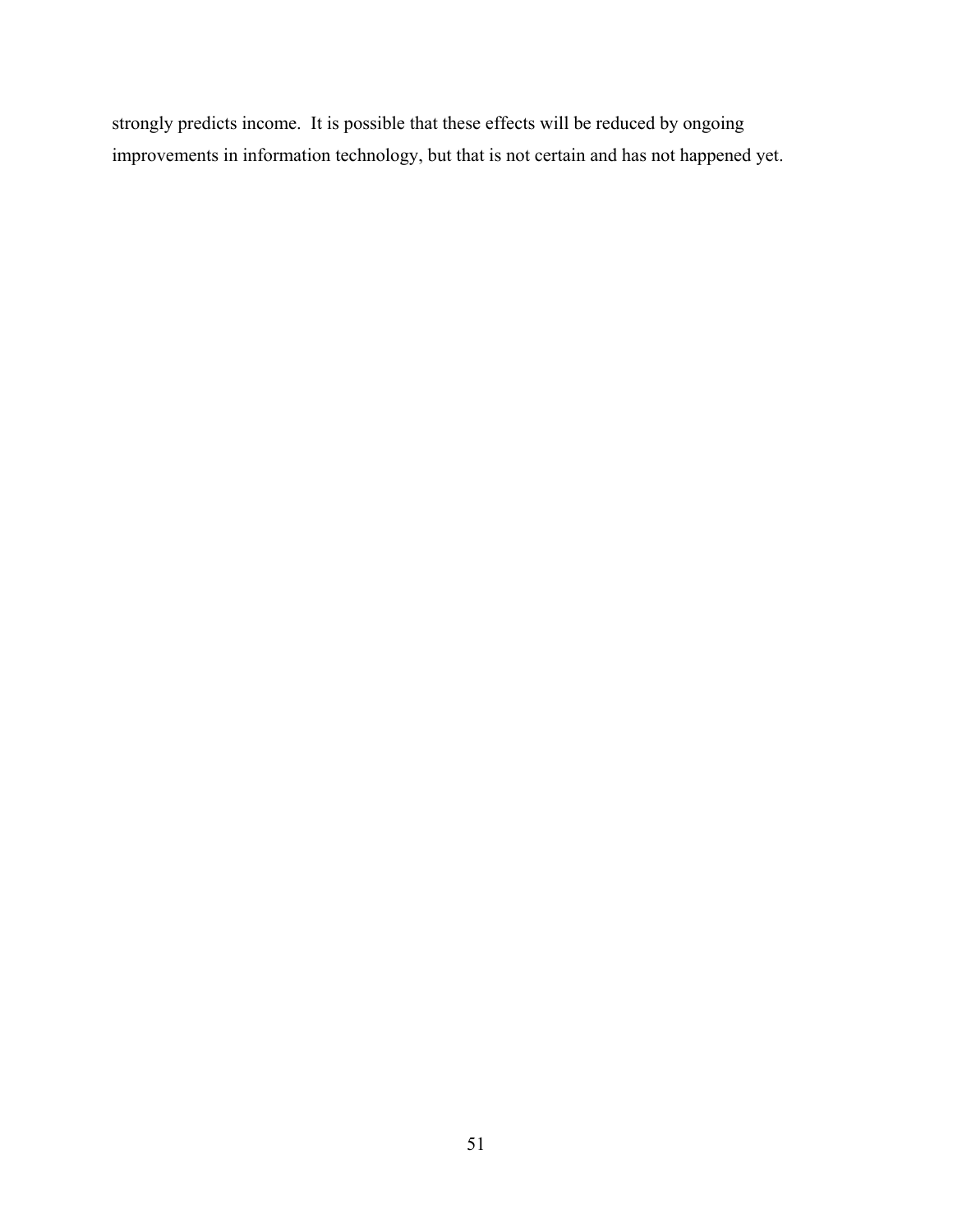# **References**

Acemoglu, Daron and Joshua Angrist. 2001. "How Large Are Human-Capital Externalities? Evidence from Compulsory Schooling Laws." *NBER Macroeconomics Annual 2000*: 9-59.

Albion, Robert Greenhalgh. 1938. *Square-Riggers on Schedule*. Princeton: Princeton University **Press**.

Alonso, William. 1964. *Location and Land Use*. Cambridge, Mass.: Harvard University Press.

Audretsch, David B. and Maryann Feldman. 1996. "R&D Spillovers and the Geography of Innovation and Production." American Economic Review, 86(3):630-640.

Barro, Robert J. 1991. "Economic Growth in a Cross Section of Countries." *The Quarterly Journal of Economics*, 106(2):407-443.

Barro, Robert J. and Gary S. Becker. 1989. "Fertility Choice in a Model of Economic Growth," *Econometrica*, 57(2):481-501

Barro, Robert and Xavier Sala-i-Martin. 1991. "Convergence Across States and Regions." *Brookings Papers of Economic Activity* (1):107-158.

Baum-Snow, Nathaniel. 2007a. "Did Highways Cause Suburbanization?" *Quarterly Journal of Economics* 122(2):775-805.

Baum-Snow, Nathaniel. 2007b. "Suburbanization and transportation in the monocentric model." *Journal of Urban Economics* 62: 405-442.

Becker, Gary S. and Kevin M. Murphy. 1992. "The Division of Labor, Coordination Costs, and Knowledge." The Quarterly Journal of Economics, 107(4):1137-60.

Berliant, Marcus, Peng, Shin-Kung and Ping Wang (2002) "Production Externalities and Urban Configuration," *Journal of Economic Theory* 104(2): 275-303.

Besley, Timothy, Torsten Persson and Daniel Sturm. 2005. "Political Competition and Economic Performance: Theory and Evidence from the United States." NBER working papers, no. 11484.

Black, Sandra. 1999. "Do Better Schools Matter: Parental Valuation of Elementary Schools." *Quarterly Journal of Economics* 114(2): 577-599.

Blank, Rebecca M. 1985. "The impact of state economic differentials on household welfare and labor force behavior." Journal of Public Economics, 28(1): 25-58.

Blanchard, Olivier J. and Lawrence F. Katz. 1992. "Regional Evolutions." *Brookings Papers on Economic Activity*. 1992(1):1-75.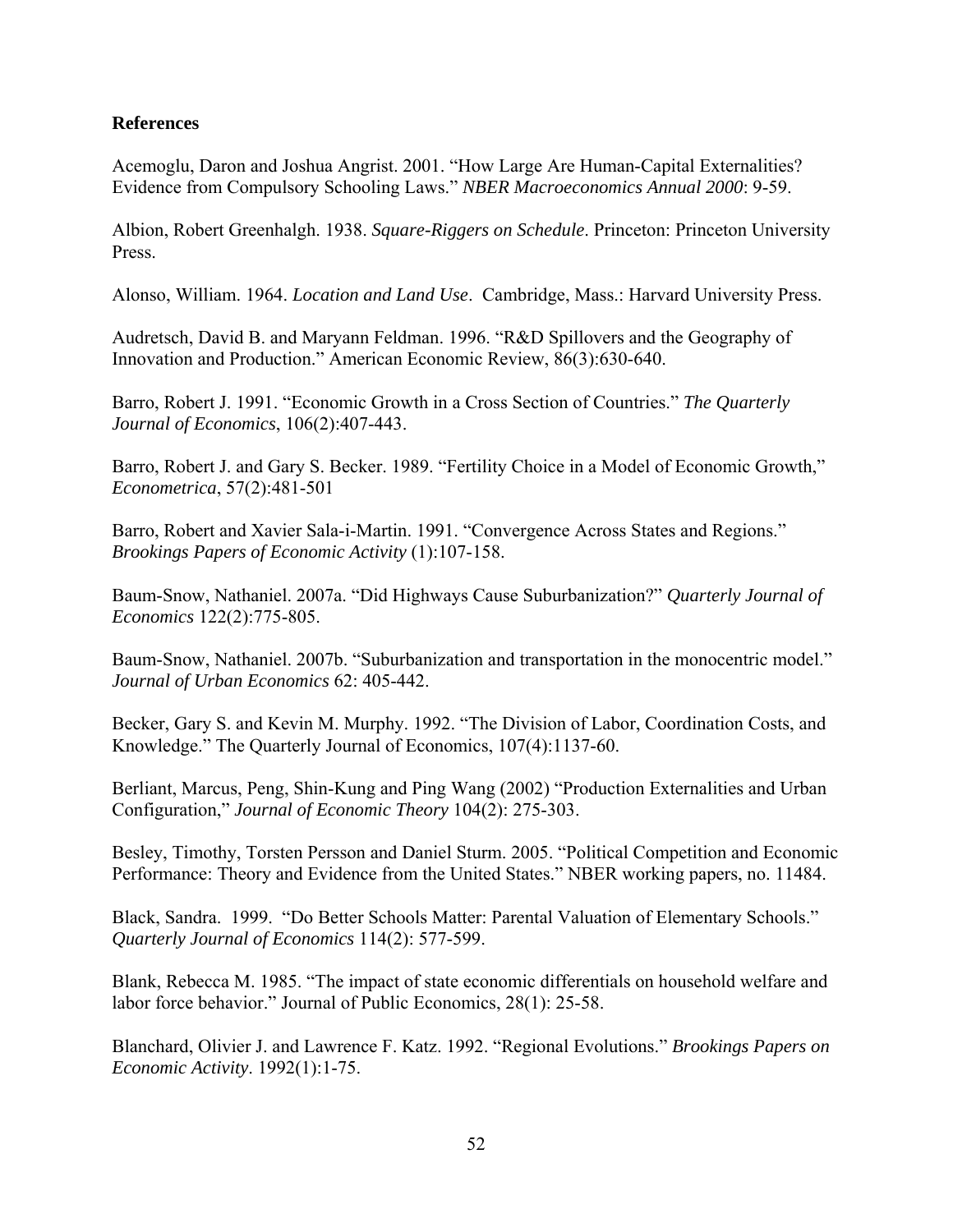Borjas, George. 1999. "Immigration and Welfare Magnets," J*ournal of Labor Economics*, 17(4):607-637.

Borts, George and Jerome Stein. 1964. *Economic Growth in a Free Market*. New York: Columbia University Press.

Brueckner, Jan. 1987. "The Structure of Urban Equilibria: A Unified Treatment of the Muth-Mills Model," in Edwin S. Mills (ed.), *Handbook of Regional and Urban Economics, Volume II*. Cambridge: Cambridge University Press, 263-289.

Caselli, Francesco and Wilbur J. Coleman. 2001. "Cross-Country Technology Diffusion: The Case of Computers." *American Economic Review*, 91(2):328-335

Paul Cheshire & Stefano Magrini, 2006. "Population growth in European cities: Weather matters -- but only nationally," Regional Studies, Taylor and Francis Journals, vol. 40(1), pages 23-37, February.

Chinitz, Benjamin. 1961. "Contrasts in Agglomeration: New York and Pittsburg." *American Economic Review* 51(2):279-289.

Ciccone, Antonio and Robert E. Hall. 1996. "Productivity and the Density of Economic Activity." *American Economic Review*, 86(1):54-70.

Ciccone, Antonio and Giovanni Peri (2006) "Identifying Human Capital Externalities: Theory with an Application to US Cities," *Review of Economic Studies* 73(2): 381-412.

Cobb, James C. 1982. *The Selling of the South: The Southern Crusade for Industrial Development*. Baton Rouge: Louisiana State University Press.

Combes, Pierre-Philippe, Gilles Duranton, Laurent Gobillon, and Sébastien Roux. 2009. "Estimating agglomeration economies with history, geology, and worker effects," in Edward L. Glaeser (ed.), *The Economics of Agglomeration*.

Combes, Pierre-Philippe, Gilles Duranton and Laurent Gobillon, 2008. "Spatial Wage Disparities: Sorting Matters!" *Journal of Urban Economics* 63(2): 723-742.

Costa, Dora L. and Matthew E. Kahn. 2000. "Power Couples: Changes In The Locational Choice Of The College Educated, 1940-1990." The Quarterly Journal of Economics, 115(4):1287-1315.

Cronon, William. 1991. *Nature's metropolis: Chicago and the great west*. New York: W.W. Norton and Company.

Davis, Donald and David Weinstein. 2002. "Bones, Bombs and Break Points: The Geography of Economic Activity," *American Economic Review* 92(5):1269-1289.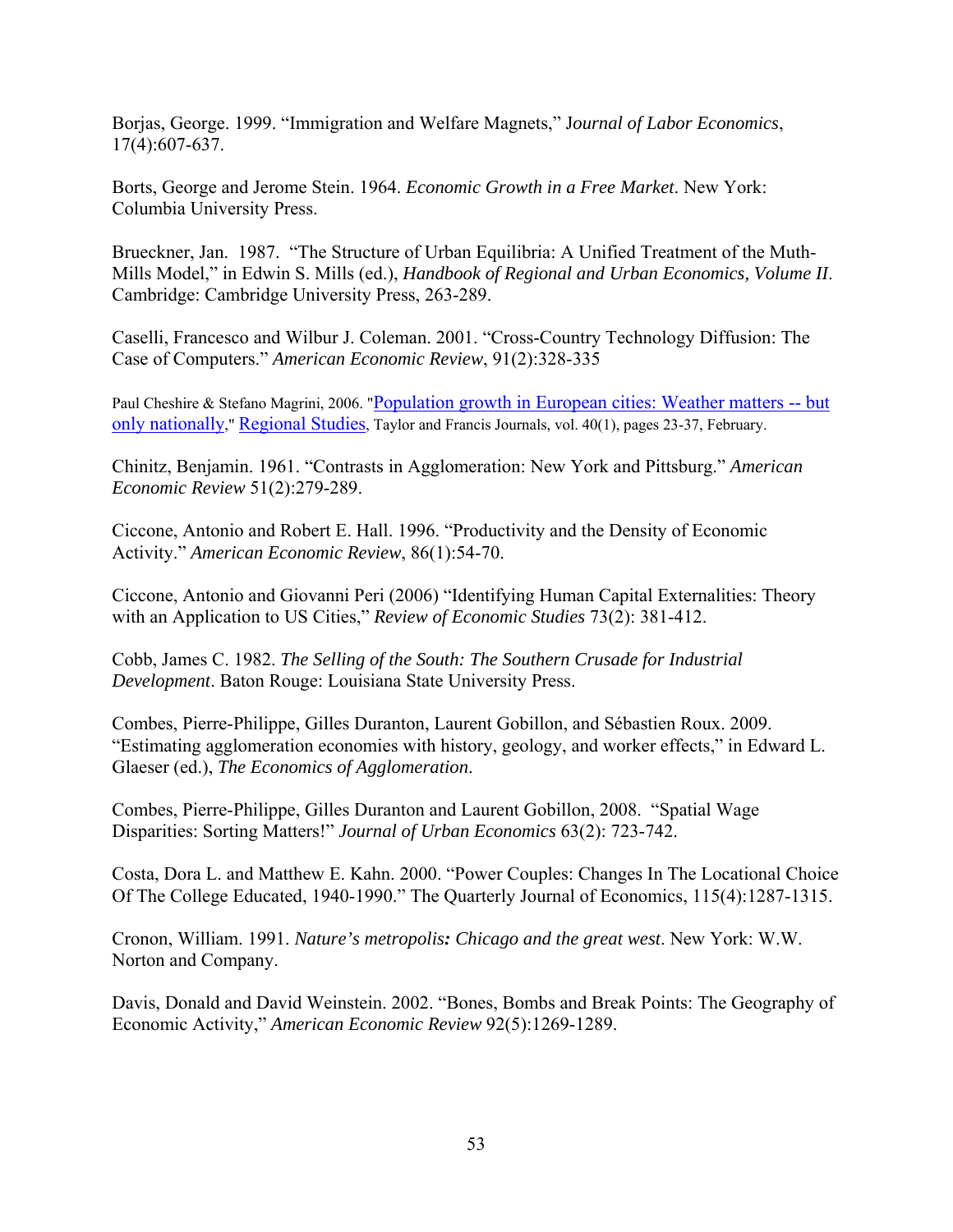Davis, Donald and David Weinstein. 2005. "Market Size, Linkages and Productivity: A Study of Japanese Regions" in Ravi Kanbur and Anthony J. Venables (eds.), *In Spatial Inequality and Develeopment*. Oxford: Oxford University Press.

Decressin, Jorg. (1993) "Regional Labor Market Evolutions in Europe," Harvard Ph.D. Dissertation.

Diamond, Charles A. and Curtis J. Simon. 1990. "Industrial Specialization and the Returns to Labor." *Journal of Labor Economics*, 8(1):175-201.

DiPasquale, Denise and William Wheaton. 1996. *Urban Economics and Real Estate Markets. New York*: Prentice Hall.

Duranton, Gilles and Diego Puga. 2001. "Nursery Cities: Urban diversity, process innovation, and the life cycle of products." *American Economic Review* 91(5):1454-1477.

Duranton, Gilles and Diego Puga, 2005. "From Sectoral to Functional Urban Specialization," *Journal of Urban Economics* 57(2): 343-370.

Duranton, Gilles and Henry Overman, 2005. "Testing for Localisation Using Micro-Geographic Data," *Review of Economic Studies* 72(4): 1077-1106.

Duranton, Gilles, and Matthew Turner. 2008. "Urban growth and transportation." University of Toronto Working Paper No. 305.

Eaton, Jonathan and Zvi Eckstein. 1997. "Cities and growth: Theory and evidence from France and Japan." *Regional Science and Urban Economics* 27(4-5):443-474.

Ellison, Glenn and Edward L. Glaeser. 1997. "Geographic Concentration in U.S. Manufacturing Industries: A Dartboard Approach." *Journal of Political Economy* 105(5): 889-927.

Ellison, Glenn and Edward L. Glaeser. 1999. "The Determinants of Geographic Concentration." *American Economic Review Papers and Proceedings* 89(2):311-316.

Ellison, Glenn, Edward L. Glaeser and William Kerr. 2007. "What Causes Industry Agglomeration? Evidence from Coagglomeration Patterns." NBER working papers, no. 13068.

Fallick, Bruce, Charles Fleischman and James B. Rebitzer. 2006. "Job hopping in Silicon Valley: The micro-foundations of an industry cluster." *Review of Economics and Statistics* 88(3):472- 481.

Fogel, Robert W. 1964. *Railroads and American Economic Growth: Essays in Economic History.* Baltimore: Johns Hopkins University Press.

Freedman, Matthew L. 2008. "Job hopping, earnings dynamics and industrial agglomeration in the software publishing industry." *Journal of Urban Economics* 64(3):590-600.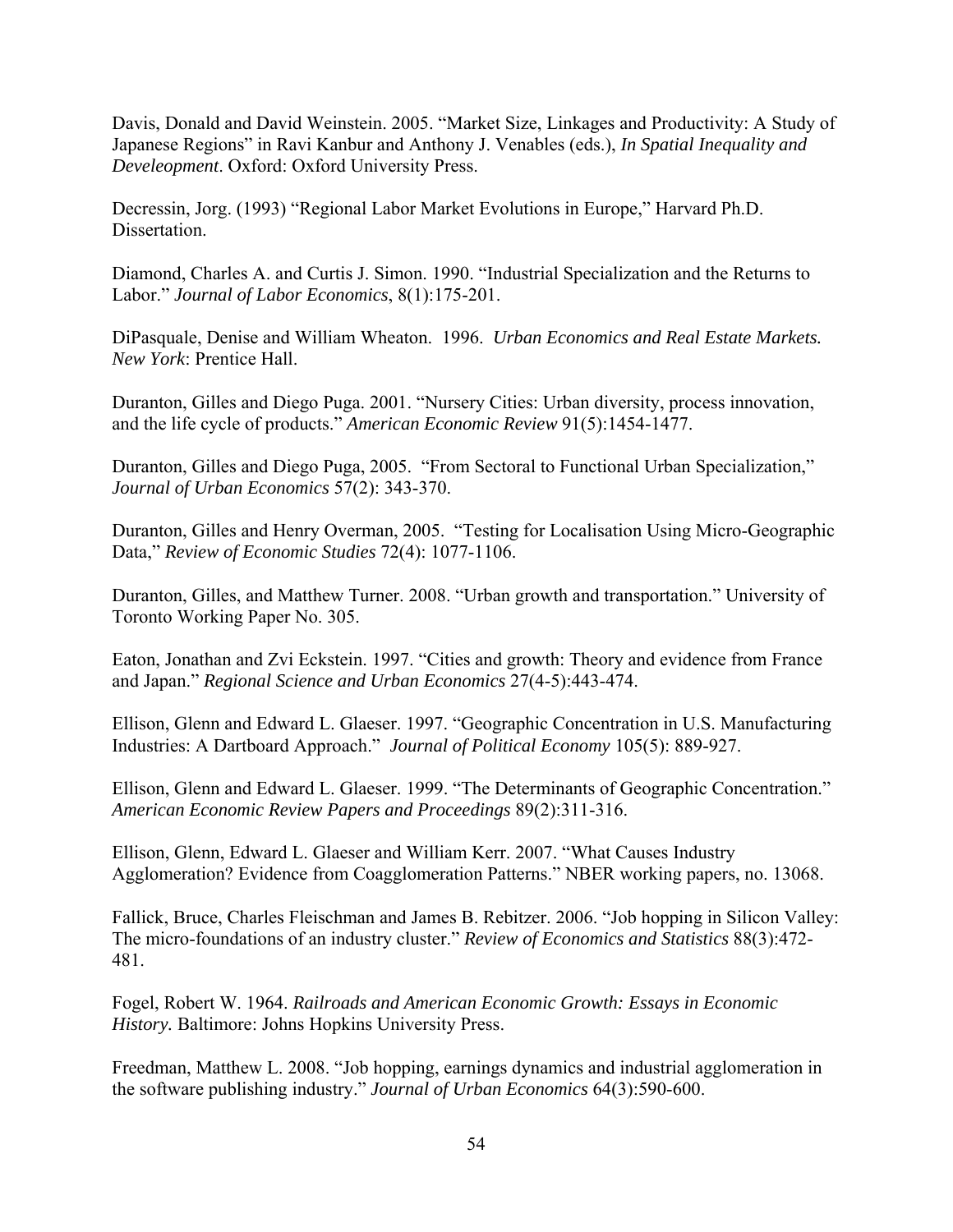Fu, Shihe. 2007. "Smart café cities: Testing human capital externalities in the Boston metropolitan area." *Journal of Urban Economics* 61(1):86-111.

Fuchs, Victor. 1957. *The Economics of the Fur Industry*. New York: Columbia University Press.

Fujita, Masahisa, Paul Krugman and Anthony J. Venables. 1999. *The Spatial Economy: Cities, Regions, and International Economy*. Cambridge, Mass.: MIT Press.

Gabaix, Xavier. 1999. "Zipf's Law for Cities: An Explanation." *The Quarterly Journal of Economics*, 114(3):739-767.

Gaspar, Jess and Edward L. Glaeser. 1998. "Information Technology and the Future of Cities." *Journal of Urban Economics* 43(1):136-156.

Glaeser, Edward L. 1989. "Should Transfer Payments be Indexed to Local Price Levels?" *Regional Science and Urban Economics* 28:1-20.

Glaeser, Edward L. 2008. *Cities, Agglomeration and Spatial Equilibrium*. Oxford: Oxford University Press.

Glaeser, Edward L. and Joshua D. Gottlieb. 2006. "Urban Resurgence and the Consumer City." *Urban Studies*, 43(8):1275-1299.

Glaeser, Edward L. and Joshua D. Gottlieb. 2008. "The Economics of Place-Making Policies." *Brookings Papers on Economic Activity*, 2008(1):155-239.

Glaeser, Edward L. and Joseph Gyourko. 2005 "Urban Decline and Durable Housing." *Journal of Political Economy,* 113(2):345-375.

Glaeser, Edward L. and Joseph Gyourko. 2007. "Housing Dynamics." Harvard University, mimeo.

Glaeser, Edward L., Joseph Gyourko and Raven E. Saks. 2005. "Why Have Housing Prices Gone Up?" *American Economic Review Papers and Proceedings*, 95(2):329-333.

Glaeser, Edward L. and Matthew E. Kahn. 2001. "Decentralized Employment and the Transformation of the American City." *Brookings/Wharton Papers on Urban Affairs* 2.

Glaeser, Edward L., Matthew E. Kahn and Jordan Rappaport. 2008. "Why do the Poor Live in Cities?" *Journal of Urban Economics* 63(1) (2008):1-24.

Glaeser, Edward. L., Heidi D. Kallal, Jose A. Scheinkman, and Andrei Shleifer. 1992. "Growth in Cities," Journal of Political Economy, 100(6):1126-52.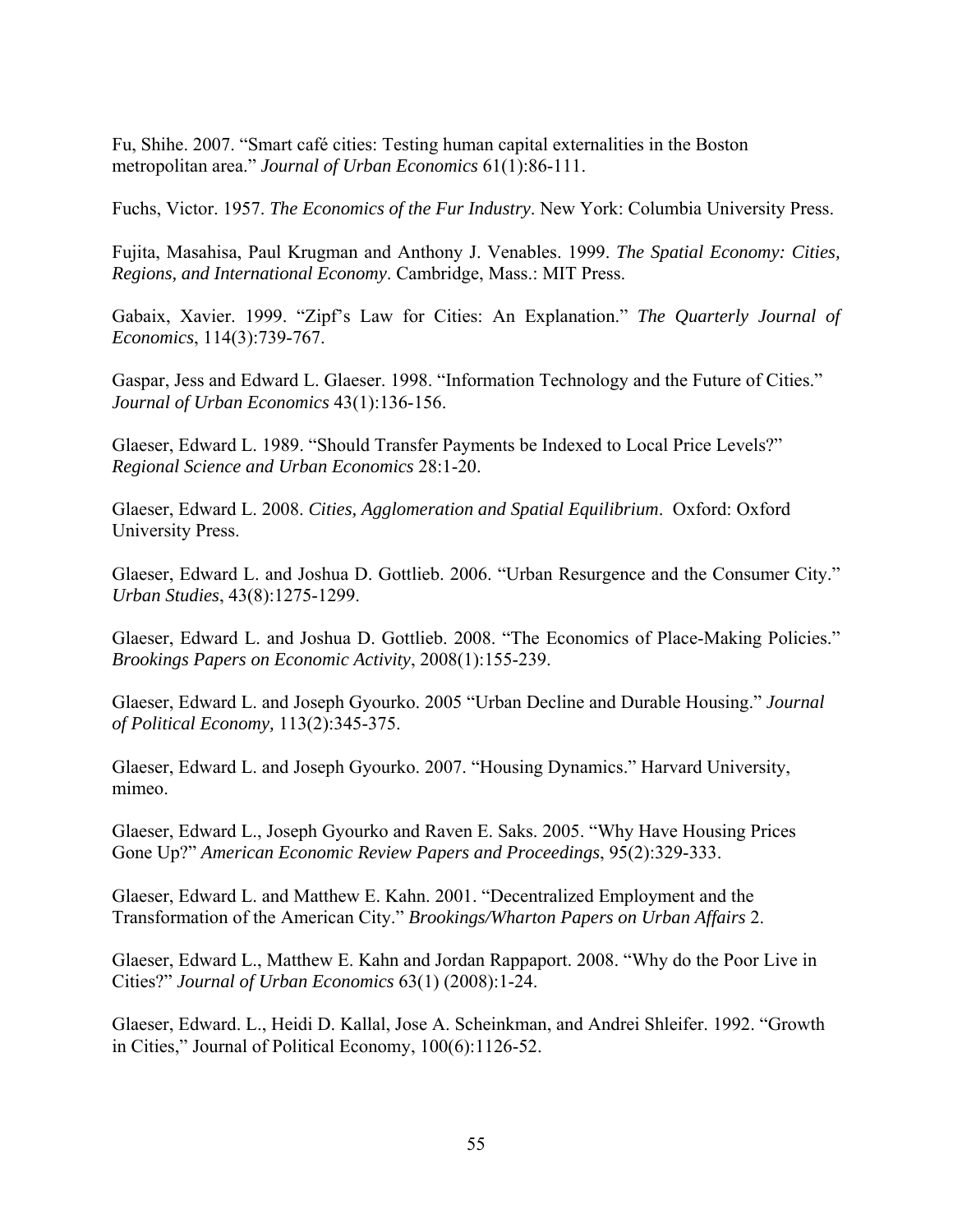Glaeser, Edward L. and Janet Kohlhase. 2004. "Cities, Regions and the Decline of Transport Costs." *Papers in Regional Science* 83(1):197-228.

Glaeser, Edward L. and David Mare. 2001 "Cities and Skills." *Journal of Labor Economics*  19(2):316-342.

Glaeser, Edward L. and Charles Redlick. 2008. "Social Capital and Urban Growth." Harvard University, mimeo.

Glaeser, Edward L., Bruce Sacerdote, and Jose A. Scheinkman. 1996. "Crime and Social Interactions," *The Quarterly Journal of Economics* 111(2):507-548.

Glaeser, Edward L. and Raven E. Saks. 2006. "Corruption in America." *Journal of Public Economics* 90(6-7):959-1364.

Glaeser, Edward L. and Giacomo A.M. Ponzetto. 2007. "Did the Death of Distance Hurt Detroit and Help New York?" Harvard University, mimeo.

Glaeser, Edward L., Jose A. Scheinkman and Andrei Shleifer. 1995. "Economic Growth in a Cross-Section of Cities." *Journal of Monetary Economics* 36(1):117-143.

Glaeser, Edward L. and Kristina Tobio. 2007. "The Rise of the Sunbelt." Harvard University, mimeo.

Greenstone, Michael, Richard Hornbeck and Enrico Moretti (2007) "Bidding for Industrial Plants: Does Winning a 'Million Dollar' Plant Increase Welfare?" MIT, mimeo.

Gyourko, Joseph and Albert Saiz. 2006. "Construction Costs and the Supply of Housing Structure." Journal of Regional Science, 46(4):661-680.

Hanson, Gordon H. 2005. "Market Potential, Increasing Returns and Geographic Concentration." *Journal of International Economics*, 67(1):1-24.

Harris John R. and Michael P. Todaro. 1970. "Migration, Unemployment and Development: A Two-Sector Analysis." *American Economic Review*, 60(1):126-42.

Hausmann, Ricardo, Lant Pritchett and Dani Rodrik. 2005. "Growth Accelerations." *Journal of Economic Growth* 10(4):303-329.

Head, Keith and Thierry Mayer. 2004. "Market Potential and the Location of Japanese Investment in the European Union." *Review of Economics and Statistics*, 86(4):959-972.

Helsley, Robert W. and William C. Strange. 1990. "Matching and Agglomeration Economics in a System of Cities." *Regional Science and Urban Economics*, 20(2):189-212.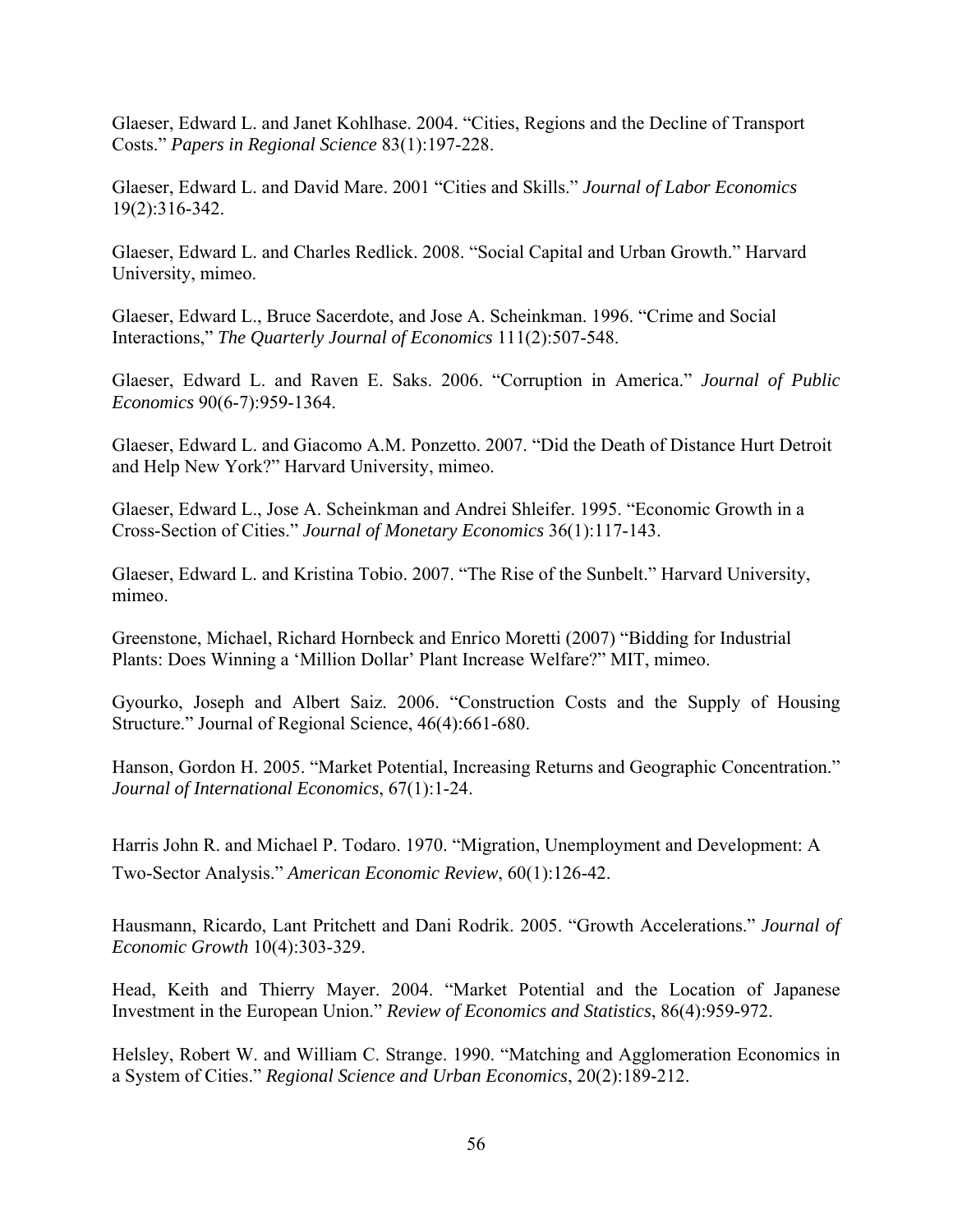Helsley, Robert W. and William C. Strange. 1991. "Agglomeration economies and urban capital markets," *Journal of Urban Economics*, 29(1):96-112.

Helsley, Robert W. and William C. Strange, 2004. "Knowledge Barter in Cities," *Journal of Urban Economics* 56(2): 327-345.

Henderson, J. Vernon. 1988. *Urban Development: Theory, Fact, and Illusion*. Oxford: Oxford University Press.

Henderson, J. Vernon. 2003. "Marshall's Scale Economies." *Journal of Urban Economics*, 53(1):1-28.

Henderson, J. Vernon, Ari Kuncoro and Matt Turner. 1995. "Industrial Development in Cities." *Journal of Political Economy*, 103(5):1067-1090.

Henderson, J. Vernon and Yukako Ono. 2008. "Where do manufacturing firms locate their headquarters?" *Journal of Urban Economics* 63(2):431-450.

Hoover, Edgar M. 1948. *The Location of Economic Activity*. New York: McGraw Hill.

Hornbeck, Richard. 2008. "Quantifying Long-term Adjustment to Environmental Change: Evidence from the American Dust Bowl." MIT, mimeo.

Jaffe, Adam B., Manuel Trajtenberg and Rebecca Henderson. 1993. "Geographic Localization of Knowledge Spillovers as Evidenced by Patent Citations." *The Quarterly Journal of Economics* 108(3):577-598.

Kaplow, Louis. 1996. " Regional Cost-of-Living Adjustments in Tax/Transfer Schemes." Tax Law Review. 51(2):175-198.

Kolko, Jed. 2000. *Essays on Information Technology, Cities, and Location Choice*. Harvard University, dissertation.

Krugman, Paul. 1991a. "Increasing Returns and Economic Geography." *Journal of Political Economy*, 99(3):483-499.

Krugman, Paul. 1991b. *Geography and Trade*. Cambridge: MIT Press.

LeRoy, Stephen and Jon Sonstelie. 1983. "Paradise Lost and Regained: Transportation Innovation, Income and Residential Location." *Journal of Urban Economics* 13:67-89.

Lucas, Robert. 1988. "On the Mechanics of Economic Development." *Journal of Monetary Economics*, 22(1):3-42.

Mankiw, Gregory, David Romer and David Weil. 1992. "A Contribution to the Empirics of Economic Growth." *The Quarterly Journal of Economics*, 107(2):407-437.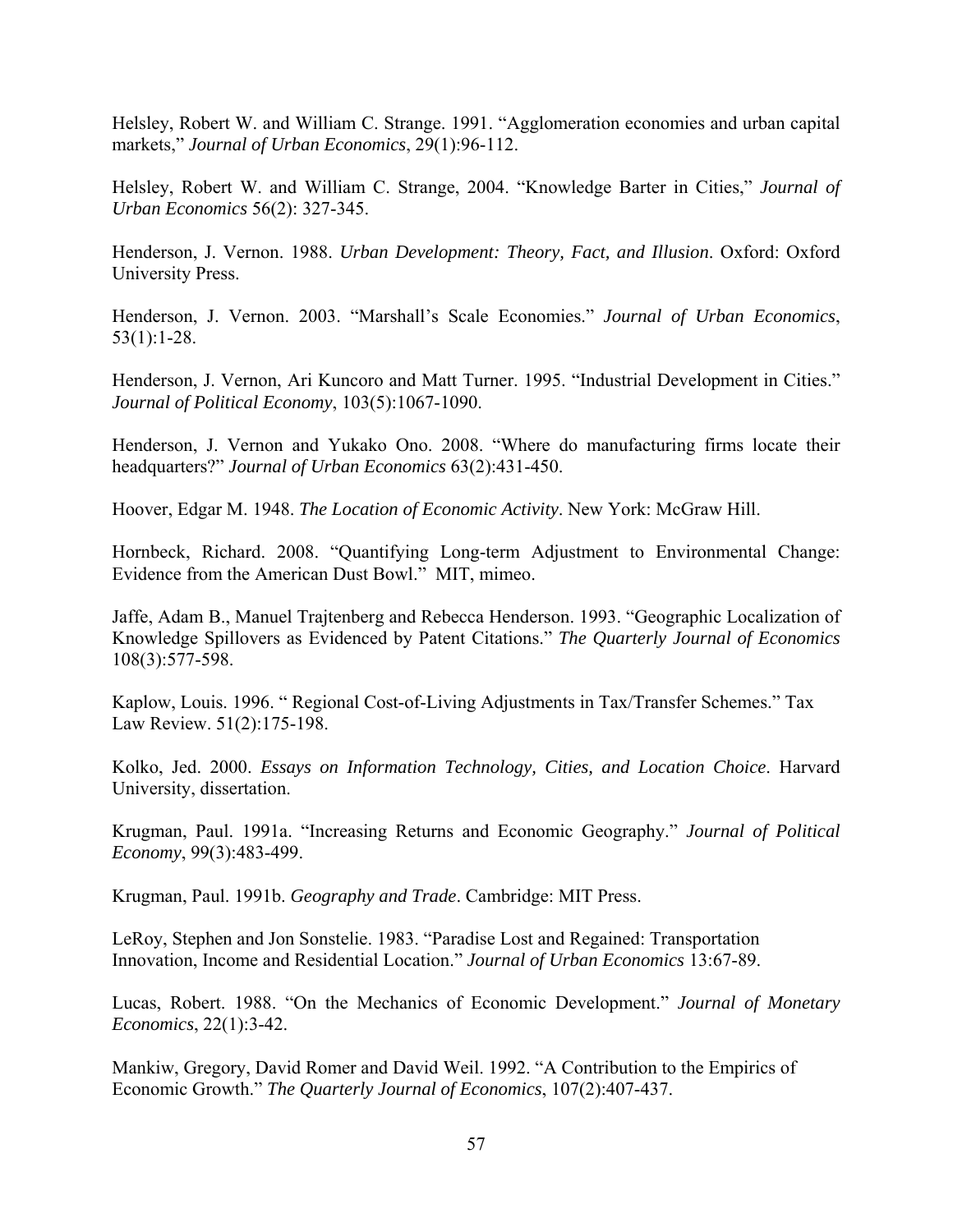Marshall, Alfred. 1890. *Principles of Economics*. London: Macmillan and Co.

Mas, Alexandre and Enrico Moretti (2008) "Peers at Work," *American Economic Review*, forthcoming.

Mills, Edwin S. 1967. "An Aggregative Model of Resource Allocation in a Metropolitan Area." *American Economic Review*, 57(2):197-210.

Moretti, Enrico. 2004a. "Estimating the Social Return to Higher Education: Evidence from Longitudinal and Repeated Cross-Sectional Data." *Journal of Econometrics* 121(1-2):175-212.

Moretti, Enrico. 2004b. "Workers' Education, Productivity and Spillovers: Evidence from Plant-Level Production Functions," *American Economic Review* 84(3): 656-690.

Moretti, Enrico. 2008. "Real Wage Inequality." University of California, Berkeley, mimeo.

Mueser, Peter and Philip Graves. 1995. "Examining the Role of Economic Opportunity and Amenities in Explaining Population Redistribution." *Journal of Urban Economics*  37(2):176-200.

Muth, Richard. 1969. *Cities and Housing*. Chicago: University of Chicago Press.

Olson, Mancur. 1983. "The South Will Fall Again: The South as Leader and Laggard in Economic Growth." *Southern Economic Journal* 49(4):917-932.

Overman, Henry and Diego Puga. 2007. "Labor Market Pooling as a Source of Agglomeration: An Empirical Investigation." London School of Economics, mimeo.

Porter, Michael E. 1990. *The Competitive Advantage of Nations.* New York: Free Press.

Poterba, James. 1984. "Tax Subsidies to Owner-Occupied Housing: An Asset Market Approach," *The Quarterly Journal of Economics* 99(4):729-745.

Rappaport, Jordan and Jeffrey Sachs. 2003. "The United States as a Coastal Nation." *Journal of Economic Growth*, 8(1):5-46.

Rauch, James E. 1993. "Does History Matter Only When It Matters Little? The Case of City-Industry Location." *The Quarterly Journal of Economics* 108(3):843-867.

Roback, Jennifer. 1982. "Wages, Rents and the Quality of Life." *Journal of Political Economy* 90(6):1257-1278.

Romer, Paul M. 1986. "Increasing Returns and Long-run Growth." *Journal of Political Economy*, 94(5):1002-1037.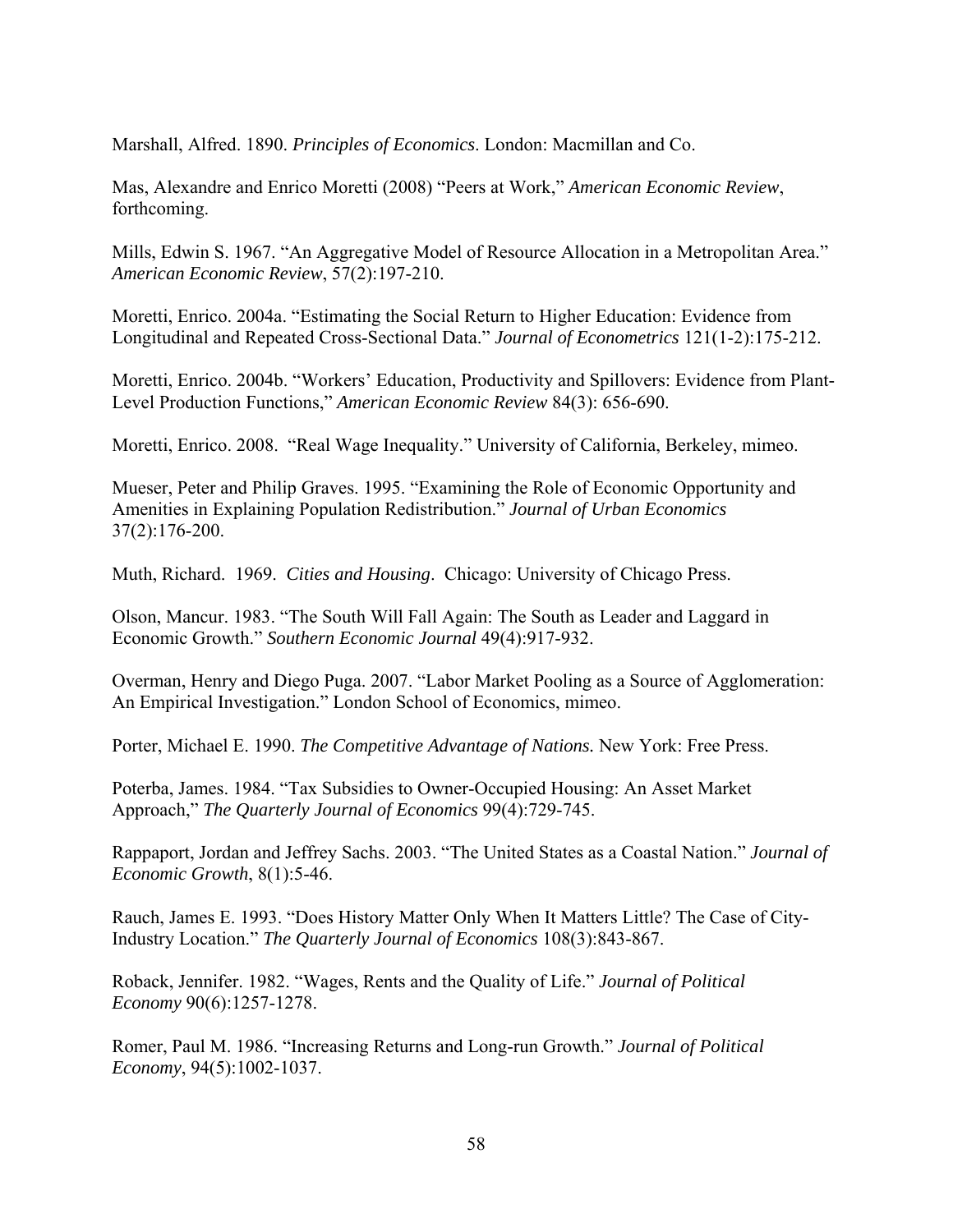Rosen, Sherwin. 1979. "Wage-based indexes of urban quality of life." In Peter Miezkowski and Mahlon R. Straszheim, eds., *Current Issues in Urban Economics*. Baltimore: Johns Hopkins University Press.

Rosenthal, Stuart and William C. Strange. 2008a. "Agglomeration and Hours Worked," *Review of Economics and Statistics*, 90:105-115.

Rosenthal, Stuart and William C. Strange. 2008b. "The Attenuation of Human Capital Spillovers. *Journal of Urban Economics*, 64:373-389.

Rosenthal, Stuart S. and William C. Strange. 2003. "Geography, Industrial Organization, and Agglomeration." *The Review of Economics and Statistics*. 85(2):377-393.

Saks, Raven E. and Abigail Wozniak. 2007. "Labor Mobility Over the Business Cycle: New Evidence from Internal Migration." University of Notre Dame, mimeo.

Saxenian, AnnaLee. 1994. *Regional Advantage: Culture and Competition in Silicon Valley and Route 128*. Cambridge, Mass.: Harvard University Press.

Schwartz, Amy Ellen, Scott Susin and Ioan Voicu. 2003. "Has Falling Crime Driven New York City's Real Estate Boom?" *Journal of Housing Research***,** 14(1):101-135.

Schwuchow, Timothy J. 2006. "Do Differences in State Welfare Policy Affect the Residential Choices of the Poor?" Harvard University, thesis.

Shapiro, Jesse M. 2006. "Smart Cities: Quality of Life, Productivity, and the Growth Effects of Human Capital." *Review of Economics and Statistics* 88(2):324-335.

Simon, Curtis J. and Clark Nardinelli. 1996. "The Talk of the Town: Human Capital, Information, and the Growth of English Cities, 1861 to 1961." *Explorations in Economic History* 33(3):384-413.

Simon, Curtis J. and Clark Nardinelli. 2002. "Human Capital and the Rise of American Cities," Regional Science and Urban Economics xxx.

Sinai, Todd and Nicholas Souleles. 2005. "Owner-Occupied Housing as a Hedge Against Rent Risk." *Quarterly Journal of Economics*, 120(2):763-789.

Smith, Adam. 1776. *An Inquiry into the Nature and Causes of the Wealth of Nations*. London: W. Strahan and T. Cadell.

Solow, Robert M. 1956. "A Contribution to the Theory of Economic Growth." *The Quarterly Journal of Economics*, 70(1):65-94.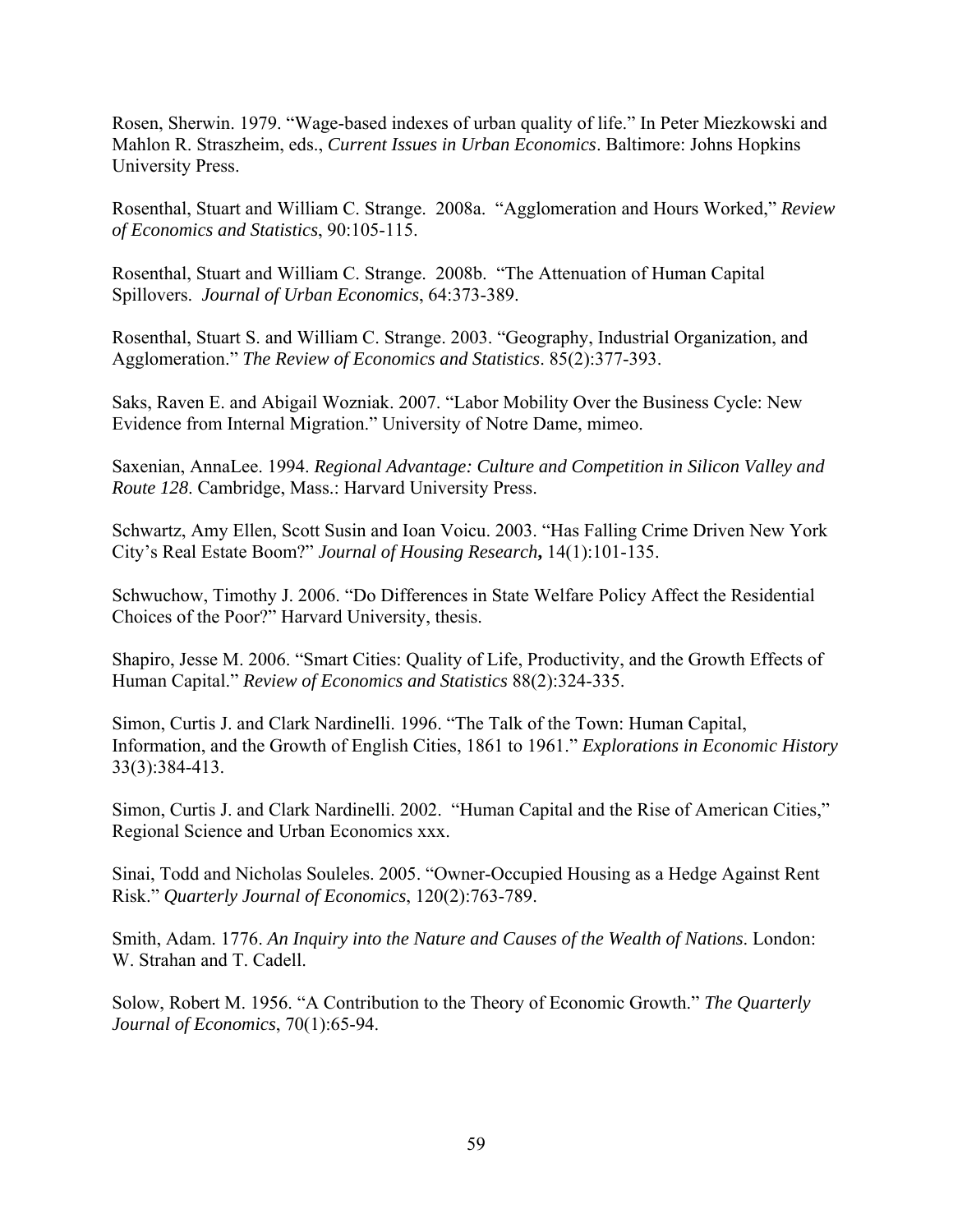Strange, William C., Hejazi, Walid and Jianmin Tang. 2006. "The Uncertain City: Competitive Instability, Skills, Innovation and the Strategy of Agglomeration," *Journal of Urban Economics*  59: 331-351.

Thaler, Richard H.. 1978. "A Note on the Value of Crime Control: Evidence from the Property Market." *Journal of Urban Economics*, 5: 137-145.

von Thunen, Johan. 1826. *The Isolated State*. Hamburg: F. Perthes.

Zipf, George Kingsley. 1949. *Human Behavior and the Principle of Least Effort*. Cambridge, Mass.: Addison Wesley Press.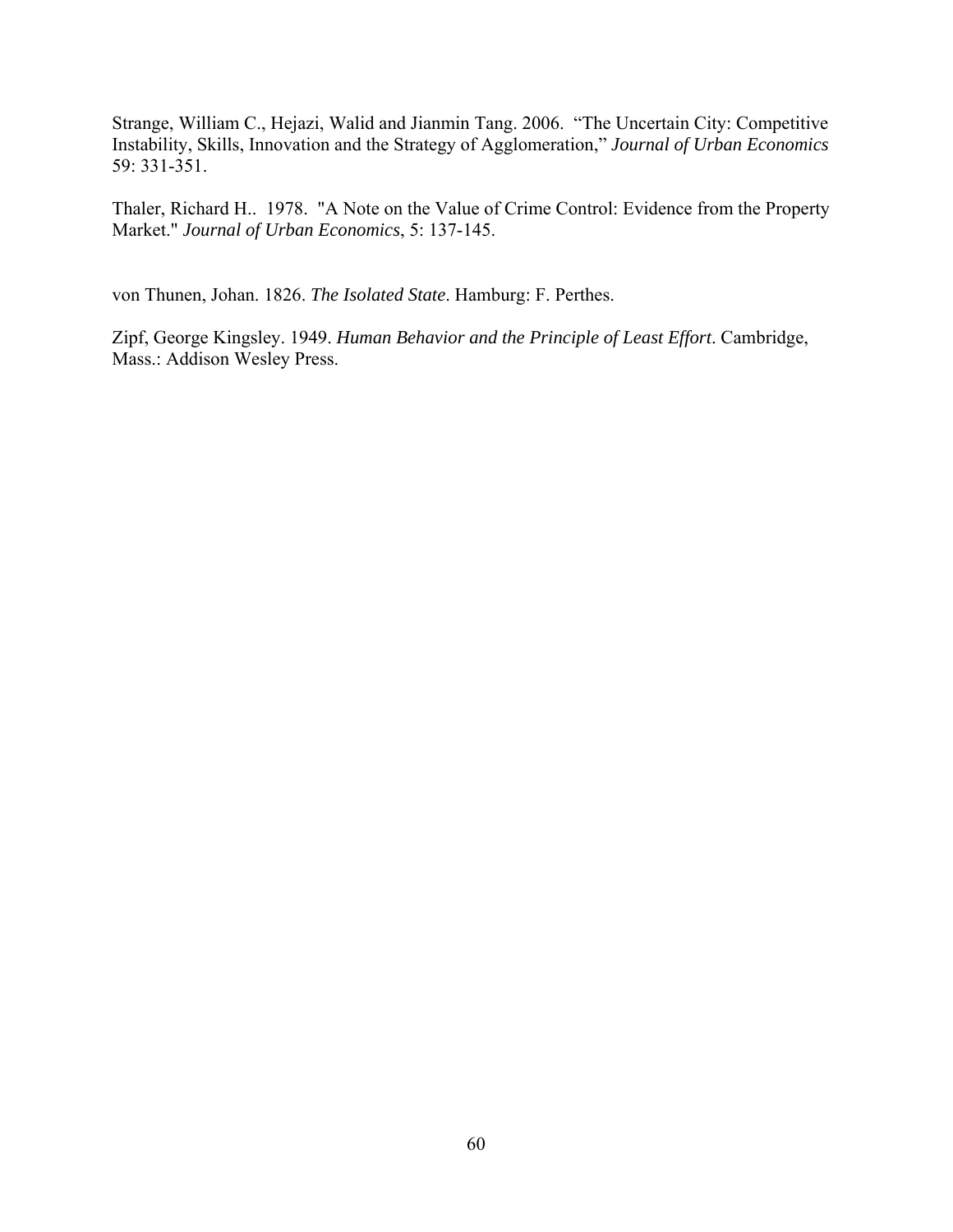### **Appendix: Data Description**

Census aggregated data are taken from the compilation provided by the Inter-university Consortium for Political and Social Research, under record number 2896. This compilation includes Census county data from 1790 to 2000, including data from the Census's various City and County Data Books.

To analyze metropolitan-area level data, we aggregate the county data according to Metropolitan Statistical Area (MSA) definitions released by the Office of Management and Budget. Each figure or table specifies the definition used for that particular application. We use different definitions for different purposes in order to be consistent with data from other sources used in a particular figure or table.

A word of caution is in order regarding some aggregate numbers computed from these data. In order to use a consistent set of MSA definitions for each purpose we need median family income and median house value data at various MSA definitions, these medians are only presented under certain definitions. We therefore estimate the median by averaging the component counties' median values, weighting by families in the case of family income and by housing units in the case of house values. The resulting numbers are not equal to the true median for the metropolitan area, but they should be a close enough approximation for our purposes.

We obtain the Census Bureau's 5% Public Use Microdata Sample (PUMS) of the 2000 Census from the Integrated Public Use Microdata Series (IPUMS) service of the Minnesota Population Center. The sole geographical identifier included in the PUMS is a Public Use Microdata Area (PUMA), which IPUMS links to an MSA where appropriate. (In particular, IPUMS uses the 1999 MSA definitions, using Primary Metropolitan Statistical Areas rather than Consolidated Metropolitan Statistical areas where applicable.) This identification is imperfect because the Census does not ensure that each PUMA is contained within a county, so PUMAs do not necessarily map to MSAs. Nonetheless it is the best that can be done to link Census microdata to other geographical data.

When we use industry-level data in conjunction with Census industry categorization, it is necessary to match the different industry classification systems used in the different datasets.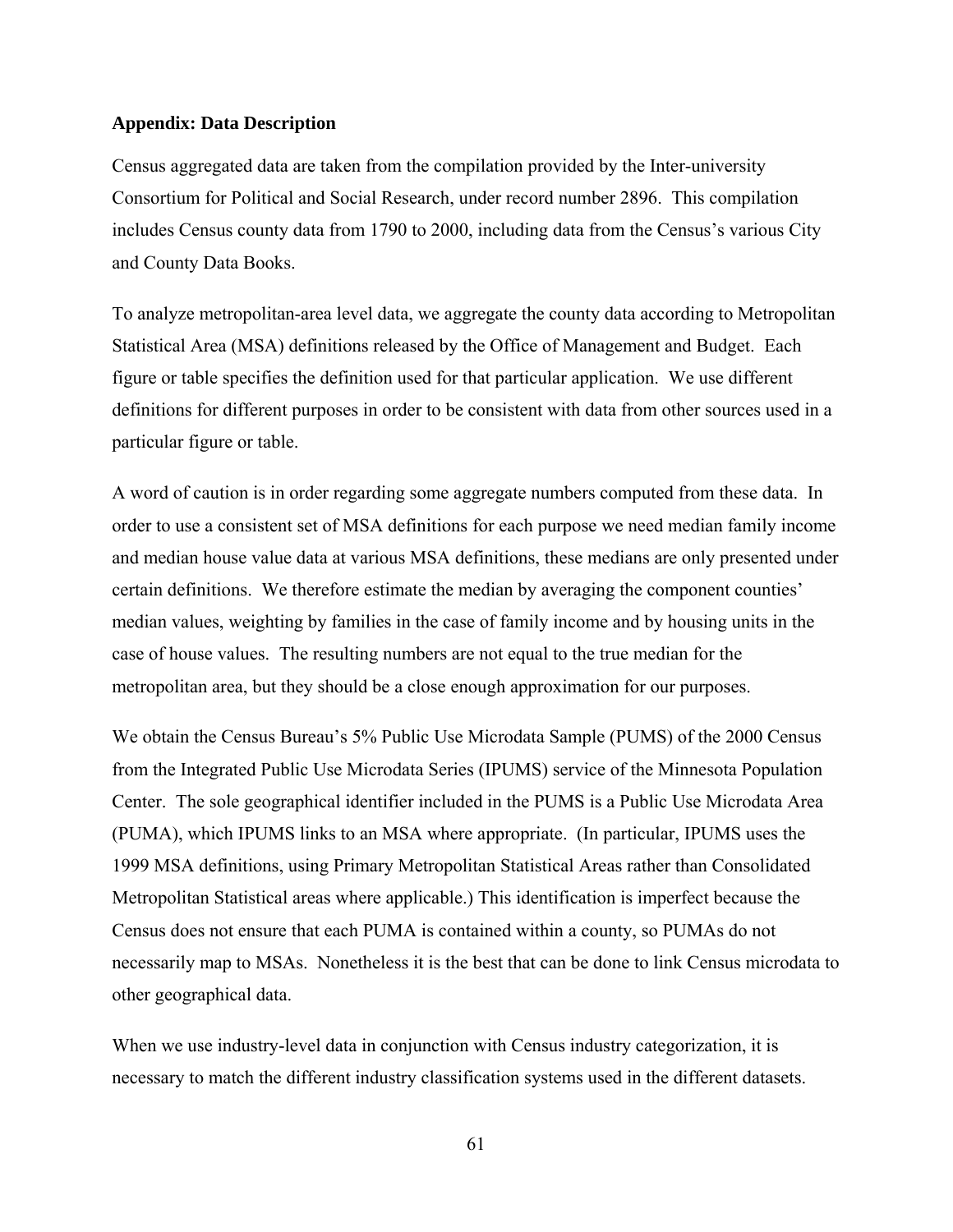Census industry codes for manufacturing industries, on the 1990 basis, are matched to Standard Industrial Classification (SIC) codes using Appendix A to Census Technical Paper No. 65, which is available online at http://www.census.gov/hhes/www/ioindex/tp65\_report.html. Since there is not a one-to-one relationship between Census industry codes and SIC codes, the concordance is necessarily imperfect; we select one SIC code if there are multiple ones given, and we use data from the SIC code given even when informed that the Census industry code only matches part of the SIC category. A given Census industry code can be matched with a 2-digit, 3-digit or 4-digit SIC code, so our resulting dataset uses a mixture of levels of detail.

These SIC data are in turn matched to transportation cost data from the Commodity Flow Survey, which reports product-level data using the Standard Classification of Transported Goods (SCTG). We match each industry with its respective product by hand, and note that the inconsistent level of detail in our SIC data propagates into the SCTG concordance, where a given SIC code can be matched to a 2-, 3-, or 4-digit SCTG code. Furthermore, a detailed SIC code may be matched to a detailed SCTG code while a more general related SIC code may be matched to a coarser SCTG code that includes the detailed code used elsewhere.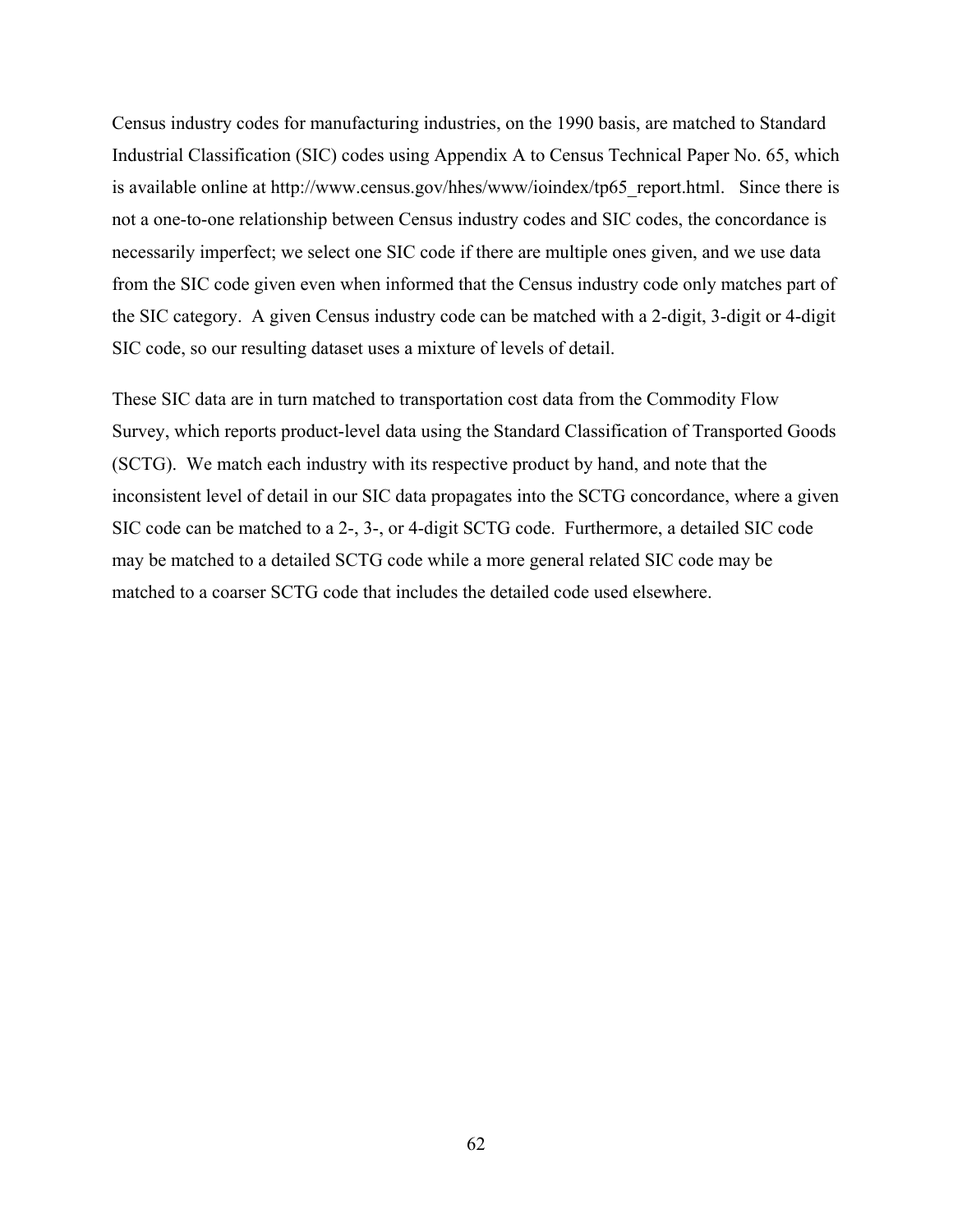| <b>Table 1: Convergence and growth</b>                                               |               |                   |  |  |  |  |
|--------------------------------------------------------------------------------------|---------------|-------------------|--|--|--|--|
| Decade                                                                               | Income growth | Population growth |  |  |  |  |
| 1960s                                                                                | $-0.26$       | 0.14              |  |  |  |  |
|                                                                                      | [0.02]        | [0.04]            |  |  |  |  |
| 1970s                                                                                | $-0.21$       | $-0.18$           |  |  |  |  |
|                                                                                      | [0.02]        | [0.05]            |  |  |  |  |
| 1980s                                                                                | $-0.006$      | 0.002             |  |  |  |  |
|                                                                                      | [0.035]       | [0.051]           |  |  |  |  |
| 1990s                                                                                | $-0.090$      | $-0.001$          |  |  |  |  |
|                                                                                      | [0.016]       | [0.034]           |  |  |  |  |
| <i>Note:</i> Each cell is a separate regression of the variable listed at the top of |               |                   |  |  |  |  |
| the column on initial log income per capita. All regressions include a               |               |                   |  |  |  |  |
| constant. Data are from the Census, as described in the Data Appendix.               |               |                   |  |  |  |  |
| Units of observation are Metropolitan Statistical Areas under the 1999               |               |                   |  |  |  |  |
| definitions, using Primary Metropolitan Statistical Areas rather than                |               |                   |  |  |  |  |
| Consolidated Metropolitan Statistical Areas where applicable and New                 |               |                   |  |  |  |  |
| England County Metropolitan Areas where applicable.                                  |               |                   |  |  |  |  |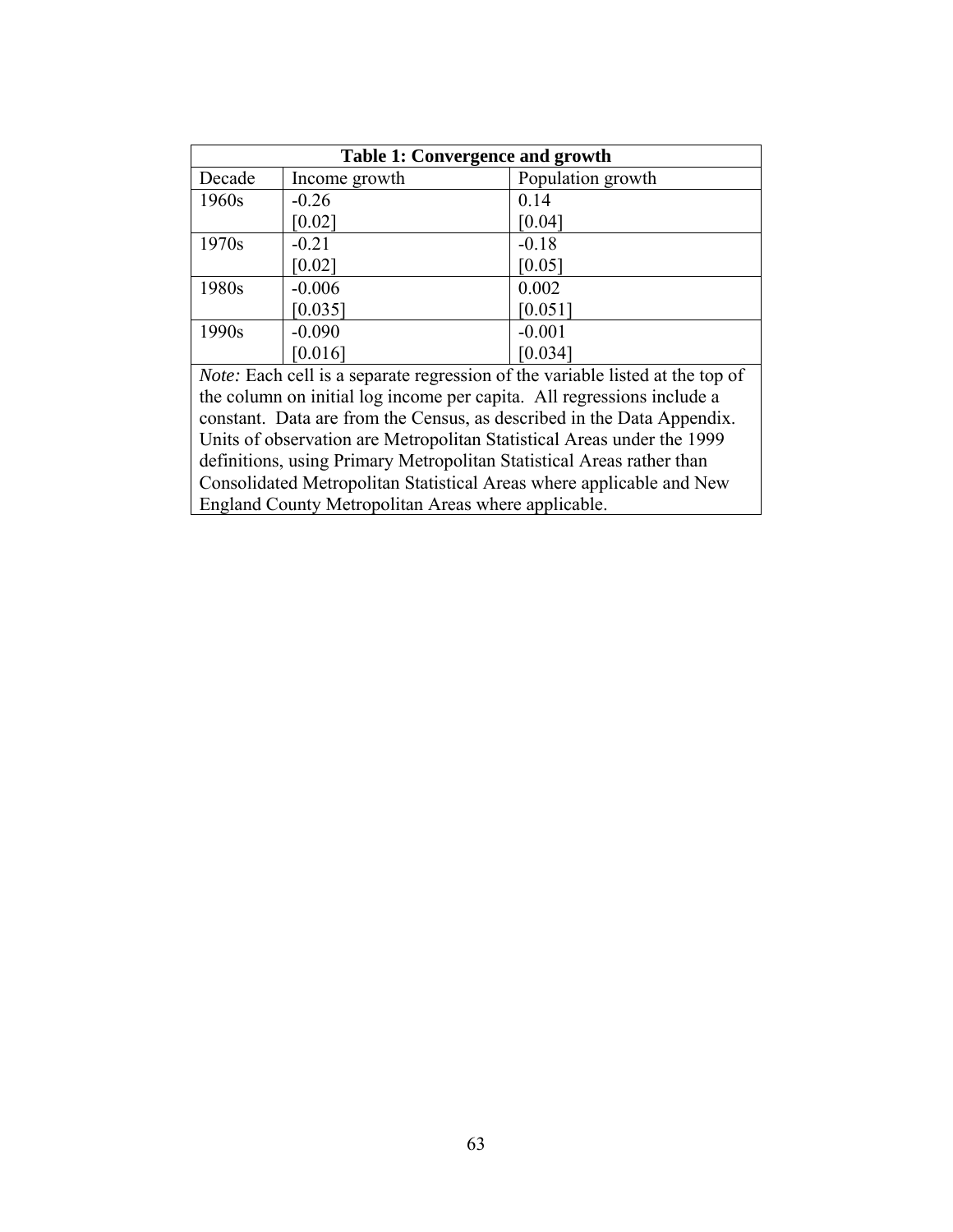| <b>Table 2: Estimating Parameters</b> |                            |                                                                                                                                                                                                                                                                                    |  |  |  |  |  |
|---------------------------------------|----------------------------|------------------------------------------------------------------------------------------------------------------------------------------------------------------------------------------------------------------------------------------------------------------------------------|--|--|--|--|--|
| Equation                              | Value of Parameters in the | Value of Parameters with Agglomeration                                                                                                                                                                                                                                             |  |  |  |  |  |
| Parameters                            | <b>Baseline Model</b>      | Economies                                                                                                                                                                                                                                                                          |  |  |  |  |  |
| $\lambda_A^N$                         |                            | $\frac{\beta + \mu(1-\beta)(1-\eta)}{(1-\alpha)\eta + \alpha\gamma)\mu(1-\beta) + \alpha\beta\gamma} \frac{\beta + \mu(1-\beta)(1-\lambda)}{(1-\alpha+\omega)(1-\beta)\eta\mu + (\mu+\beta-\mu\beta)(\alpha\gamma-\omega)}$<br>$\beta + \mu(1-\beta)(1-\lambda)$                   |  |  |  |  |  |
| $\lambda^N_H$                         |                            | $\frac{(1-\alpha+\alpha\gamma)(1-\beta)}{((1-\alpha)\eta+\alpha\gamma)\mu(1-\beta)+\alpha\beta\gamma} \frac{(1-\alpha+\alpha\gamma)(1-\beta)}{(1-\alpha+\omega)(1-\beta)\eta\mu+(\mu+\beta-\mu\beta)(\alpha\gamma-\omega)}$                                                        |  |  |  |  |  |
| $\lambda_{\theta}^{N}$                |                            | $\frac{1-\alpha+\alpha\gamma}{((1-\alpha)\eta+\alpha\gamma)\mu(1-\beta)+\alpha\beta\gamma} \left  \frac{1-\alpha+\alpha\gamma}{(1-\alpha+\omega)(1-\beta)\eta\mu+(\mu+\beta-\mu\beta)(\alpha\gamma-\omega)} \right $                                                               |  |  |  |  |  |
| $\lambda_A^W$                         |                            | $\frac{\mu\eta(1-\beta)}{\left((1-\alpha)\eta+\alpha\gamma\right)\mu(1-\beta)+\alpha\beta\gamma} \left  \frac{\mu\eta(1-\beta)}{(1-\alpha+\omega)(1-\beta)\eta\mu+(\mu+\beta-\mu\beta)(\alpha\gamma-\omega)} \right $                                                              |  |  |  |  |  |
| $\lambda_H^W$                         |                            | $\frac{-\alpha\gamma(1-\beta)}{\left((1-\alpha)\eta+\alpha\gamma\right)\mu(1-\beta)+\alpha\beta\gamma} \left  \frac{-(1-\beta)(\alpha\gamma-\omega)}{(1-\alpha+\omega)(1-\beta)\eta\mu+(\mu+\beta-\mu\beta)(\alpha\gamma-\omega)} \right $                                         |  |  |  |  |  |
| $\lambda_\theta^W$                    |                            | $\frac{-\alpha\gamma}{((1-\alpha)\eta+\alpha\gamma)\mu(1-\beta)+\alpha\beta\gamma} \bigg  \frac{-(\alpha\gamma-\omega)}{(1-\alpha+\omega)(1-\beta)\eta\mu+(\mu+\beta-\mu\beta)(\alpha\gamma-\omega)}$                                                                              |  |  |  |  |  |
| $\lambda^P_A$                         |                            | $\frac{\mu\eta}{((1-\alpha)\eta+\alpha\gamma)\mu(1-\beta)+\alpha\beta\gamma} \frac{\mu\eta}{(1-\alpha+\omega)(1-\beta)\eta\mu+(\mu+\beta-\mu\beta)(\alpha\gamma-\omega)}$                                                                                                          |  |  |  |  |  |
| $\lambda^P_H$                         |                            | $\frac{\alpha \gamma}{((1-\alpha)\eta+\alpha \gamma)\mu(1-\beta)+\alpha \beta \gamma} \bigg  \frac{-(\alpha \gamma-\omega)}{(1-\alpha+\omega)(1-\beta)\eta\mu+(\mu+\beta-\mu\beta)(\alpha \gamma-\omega)}$                                                                         |  |  |  |  |  |
| $\lambda^P_\theta$                    |                            | $\left  \frac{(1-\alpha)\mu\eta - (1-\mu)\alpha\gamma}{((1-\alpha)\eta + \alpha\gamma)\mu(1-\beta) + \alpha\beta\gamma} \right  \frac{(1-\alpha+\omega)\eta\mu - (1-\mu)(\alpha\gamma - \omega)}{(1-\alpha+\omega)(1-\beta)\eta\mu + (\mu+\beta-\mu\beta)(\alpha\gamma - \omega)}$ |  |  |  |  |  |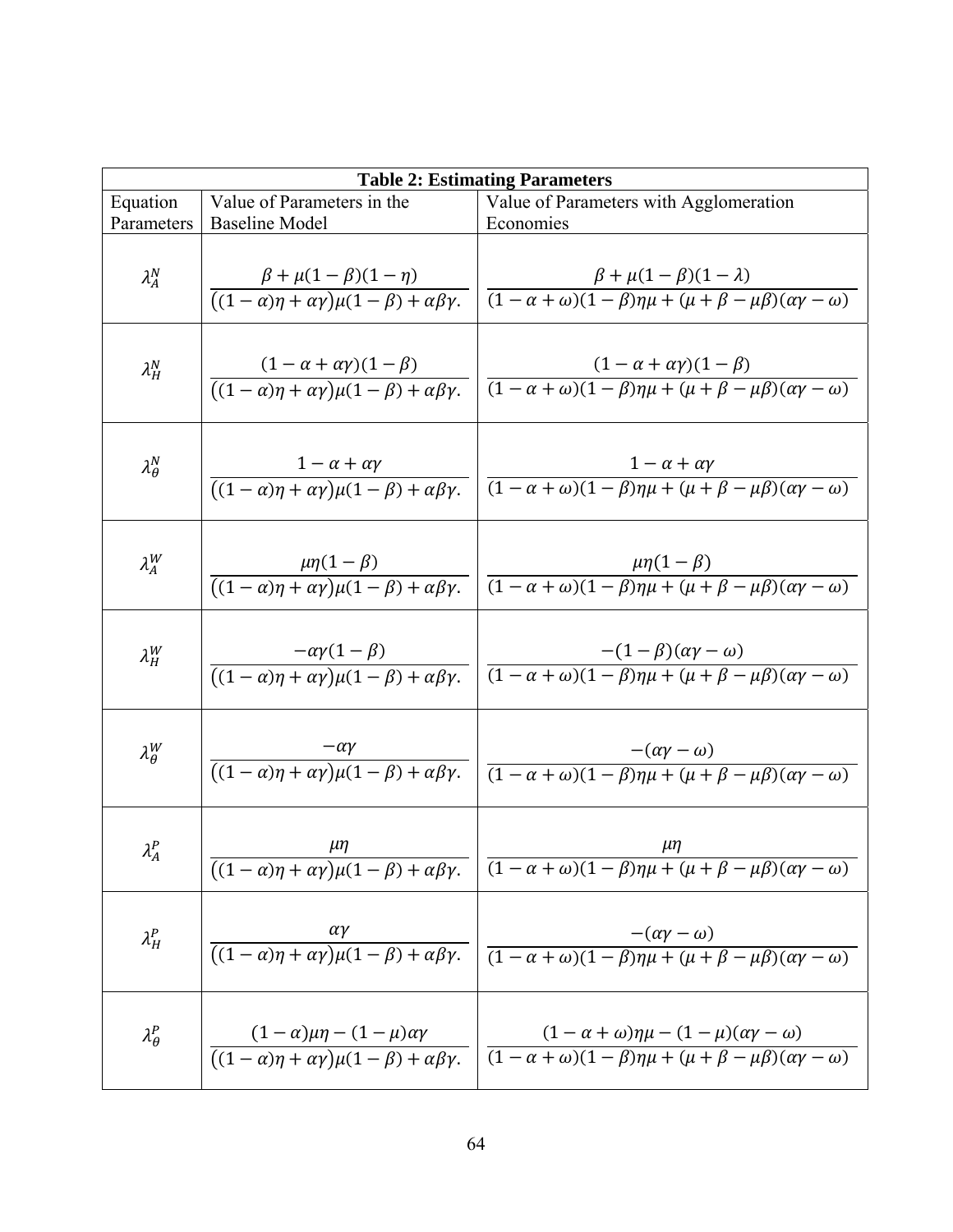| Table 3: Spatial equilibrium |           |           |           |            |            |            |  |
|------------------------------|-----------|-----------|-----------|------------|------------|------------|--|
|                              | (1)       | (2)       | (3)       | (4)        | (5)        | (6)        |  |
| Dependent variable:          | Log wage  | Log house | Log real  | Log wage   | Log house  | Log real   |  |
|                              |           | value     | wage      |            | value      | wage       |  |
| Year:                        | 2000      | 2000      | 2000      | 1990, 2000 | 1990, 2000 | 1990, 2000 |  |
| Mean January                 | $-0.19$   | 0.60      | $-0.33$   |            |            |            |  |
|                              | [0.06]    | [0.31]    | [0.10]    |            |            |            |  |
| Mean January                 |           |           |           | $-0.001$   | $-0.43$    | 0.19       |  |
|                              |           |           |           | [0.05]     | [0.11]     | [0.03]     |  |
| Year 2000 dummy              |           |           |           | 0.25       | 0.62       | 0.06       |  |
|                              |           |           |           | [0.02]     | [0.06]     | [0.02]     |  |
| Individual controls          | Yes       |           | Yes       | Yes        |            | Yes        |  |
| Housing controls             |           | Yes       |           |            | Yes        |            |  |
| <b>MSA Fixed Effects</b>     |           |           |           | Yes        | Yes        | Yes        |  |
| $\overline{N}$               | 1,590,467 | 2,341,976 | 1,590,467 | 2,950,850  | 4,245,315  | 2,950,850  |  |
| $R^2$                        | 0.29      | 0.36      | 0.21      | 0.27       | 0.60       | 0.26       |  |

*Note*: Individual-level data are from the Census Public Use Microdata Sample, as described in the Data Appendix. Metropolitan-area population is from the Census, as also described in the Data Appendix. Mean January temperature is from the City and County Data Book, 1994, and is measured in hundreds of degrees Fahrenheit. Real wage is controlled for with median house value, also from the Census as described in the Data Appendix. Individual controls include sex, age, and education. Location characteristics follow Metropolitan Statistical Areas under the 1999 definitions, using Primary Metropolitan Statistical Areas rather than Consolidated Metropolitan Statistical Areas where applicable and New England County Metropolitan Areas where applicable. Standard errors are clustered by metropolitan area.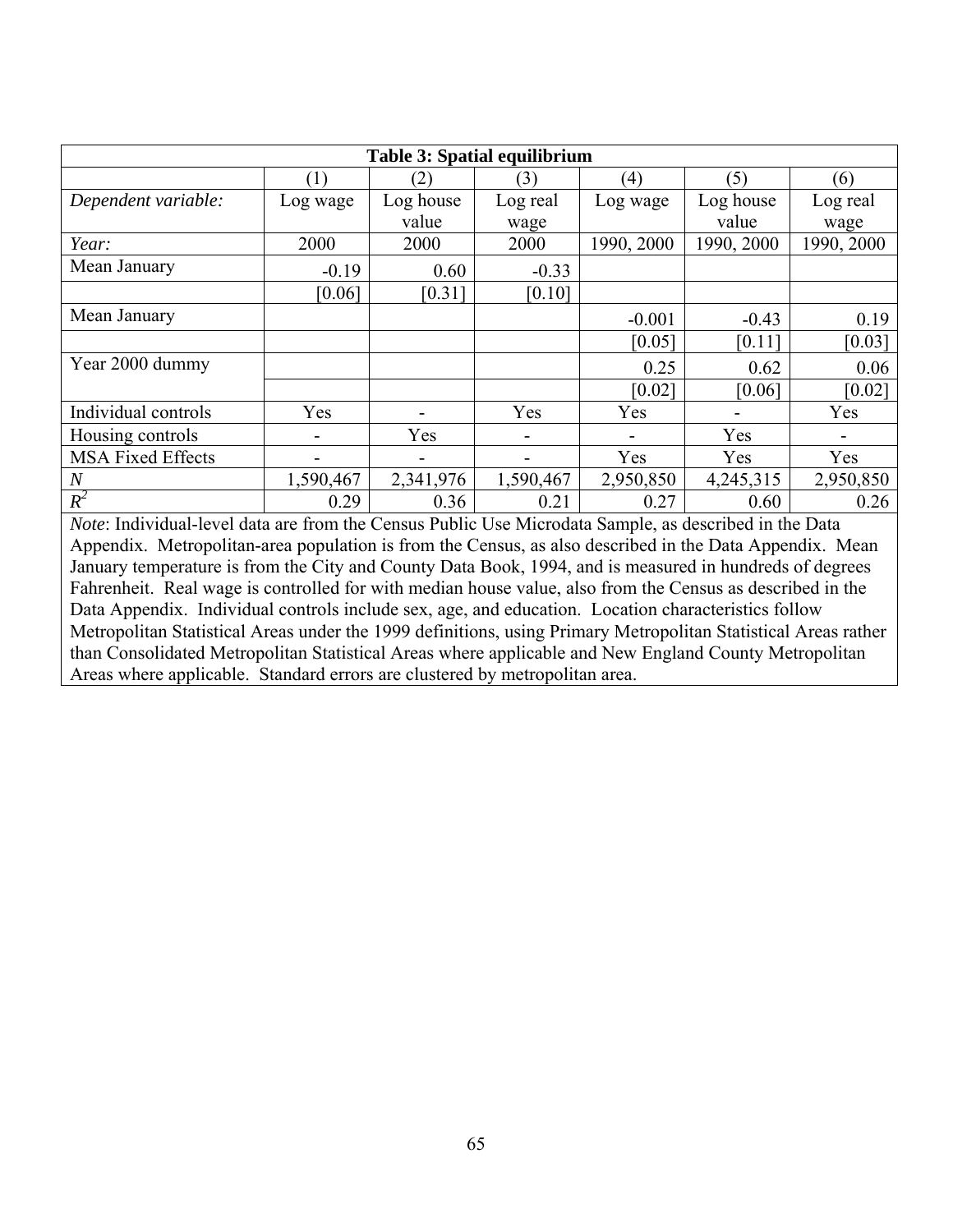| <b>Table 4: City size</b>                                                                                                                    |            |            |           |            |            |           |            |            |           |
|----------------------------------------------------------------------------------------------------------------------------------------------|------------|------------|-----------|------------|------------|-----------|------------|------------|-----------|
|                                                                                                                                              | (1)        | (2)        | (3)       | (4)        | (5)        | (6)       | (7)        | (8)        | (9)       |
| Dependent variable                                                                                                                           |            |            |           | Log house  | Log house  | Log house | Log real   | Log real   | Log real  |
|                                                                                                                                              | Log wage   | Log wage   | Log wage  | price      | price      | price     | wage       | wage       | wage      |
| Regression type                                                                                                                              |            | IV         |           |            | IV         | IV        |            | IV         | IV        |
|                                                                                                                                              | <b>OLS</b> | population | geography | <b>OLS</b> | population | geography | <b>OLS</b> | population | geography |
| Log population,                                                                                                                              | 0.04       | 0.08       | 0.04      | 0.16       | 0.06       | 0.39      | $-0.024$   | 0.025      | $-0.09$   |
|                                                                                                                                              | [0.01]     | [0.03]     | [0.02]    | [0.03]     | [0.06]     | [0.09]    | [0.019]    | [0.054]    | [0.03]    |
| N                                                                                                                                            | 1,591,140  | 1,521,599  | 1,590,467 | 2,343,054  | 2,220,249  | 2,333,002 | 1,591,140  | 1,521,599  | 1,590,467 |
| $R^2$                                                                                                                                        | 0.22       |            |           | 0.40       |            |           | 0.20       |            |           |
| Note: Individual-level data are from the Census Public Use Microdata Sample, as described in the Data Appendix. Metropolitan-area            |            |            |           |            |            |           |            |            |           |
| population is from the Census, as also described in the Data Appendix. Mean January temperature, which is measured in hundreds of degrees    |            |            |           |            |            |           |            |            |           |
| Fahrenheit, and precipitation are from the City and County Data Book, 1994, and Fahrenheit. Real wage is controlled for with median house    |            |            |           |            |            |           |            |            |           |
| value, also from the Census as described in the Data Appendix. Individual controls include sex, age, and education. Location characteristics |            |            |           |            |            |           |            |            |           |
| follow Metropolitan Statistical Areas under the 1999 definitions, using Primary Metropolitan Statistical Areas rather than Consolidated      |            |            |           |            |            |           |            |            |           |
| Metropolitan Statistical Areas where applicable and New England County Metropolitan Areas where applicable. Standard errors are clustered    |            |            |           |            |            |           |            |            |           |
| by metropolitan area.                                                                                                                        |            |            |           |            |            |           |            |            |           |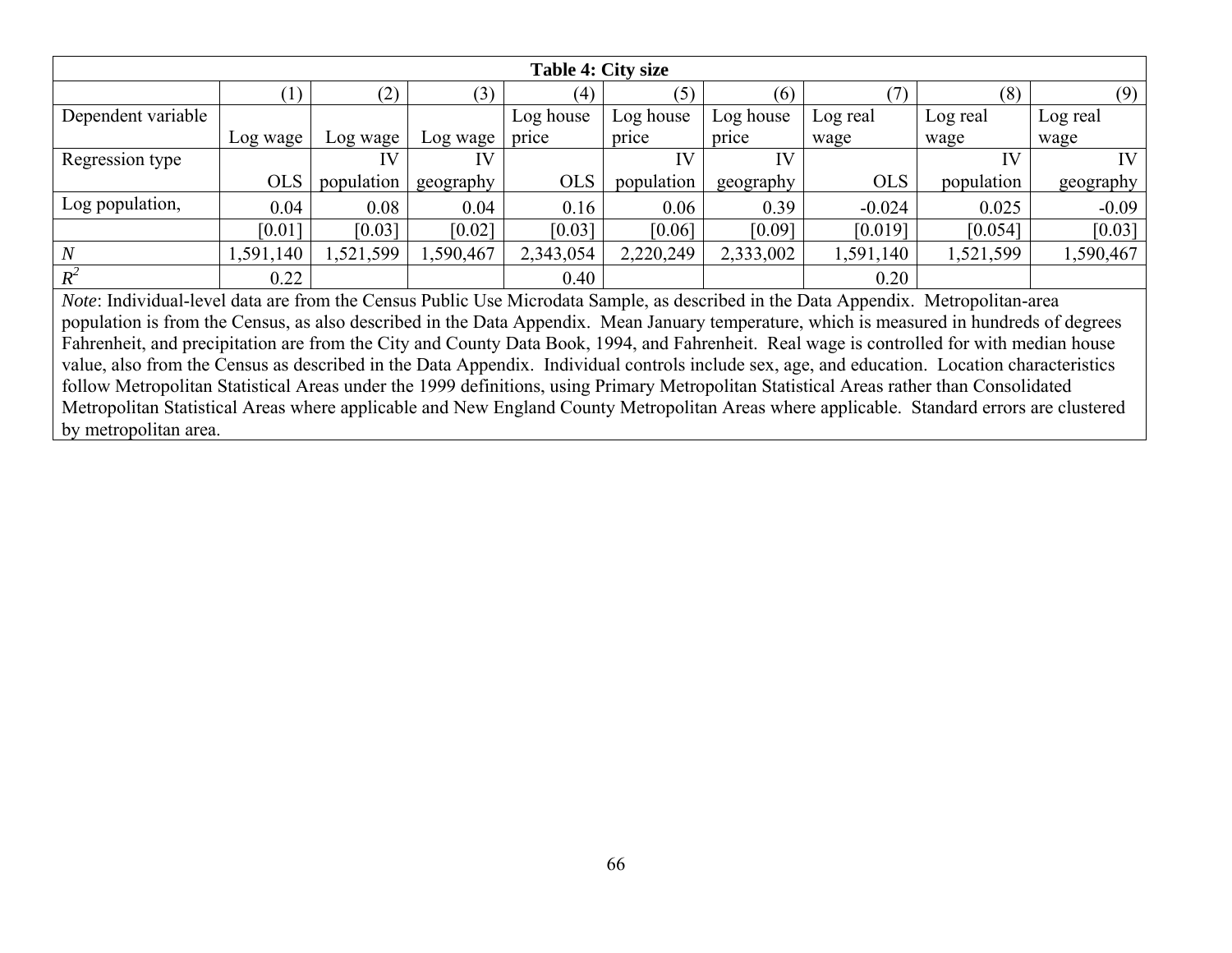**Figure 1** 



*Note*: Units of observation are Metropolitan Statistical Areas under the 2006 definitions. Population is from the Census, as described in the Data Appendix. Gross Metropolitan Product is from the Bureau of Economic Analysis.

The regression line is *Log GMP per capita*  $= 0.13$  [0.01]  $*$  *Log population*  $+ 8.8$  [0.1].

 $R^2 = 0.25$  and  $N = 363$ .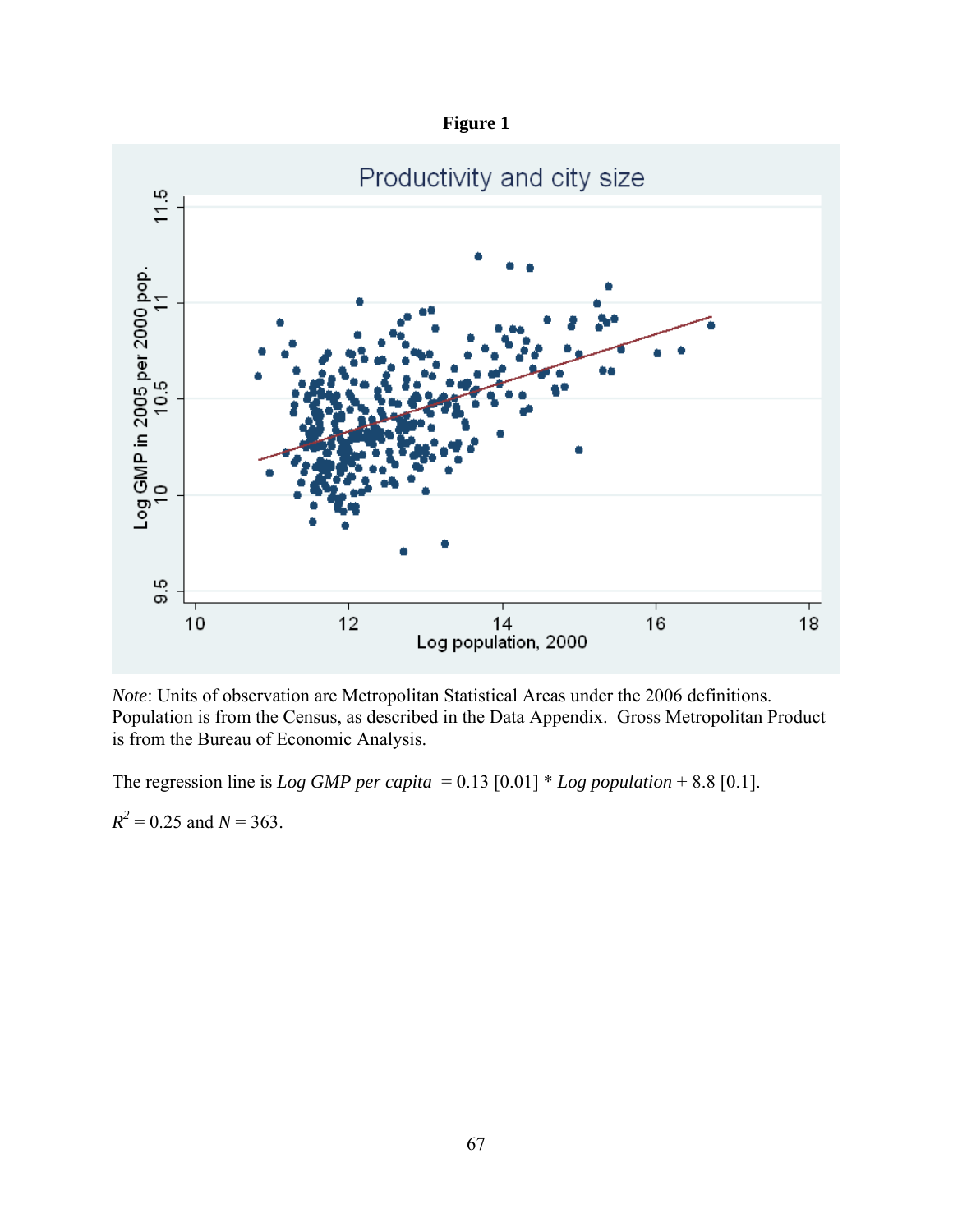| 19111 |  |
|-------|--|
|-------|--|



*Note*: Units of observation are Metropolitan Statistical Areas under the 2006 definitions, using Metropolitan Divisions where applicable. Data are from the Census, as described in the Data Appendix.

The regression line is *Income 2000* = 0.77 [0.03] \* *Income 1970* + 3.75 [0.26].

 $R^2 = 0.60$  and  $N = 363$ .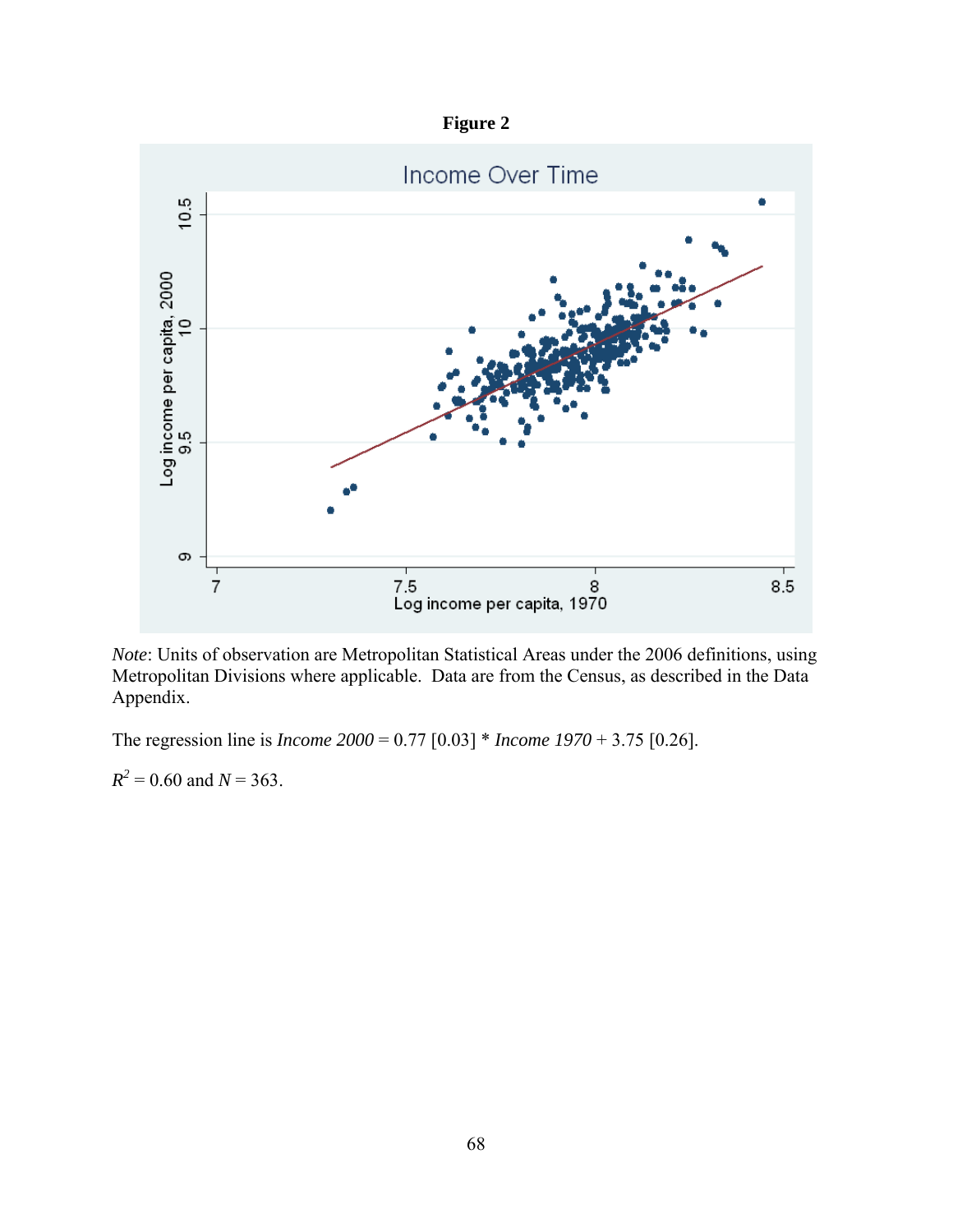**Figure 3** 



*Note*: Units of observation are Metropolitan Statistical Areas under the 2006 definitions. Data are from the Census, as described in the Data Appendix.

The regression line is *Log income* = 0.34 [0.02] \* *Log value +* 5.97 [0.22].

 $R^2 = 0.46$  and  $N = 363$ .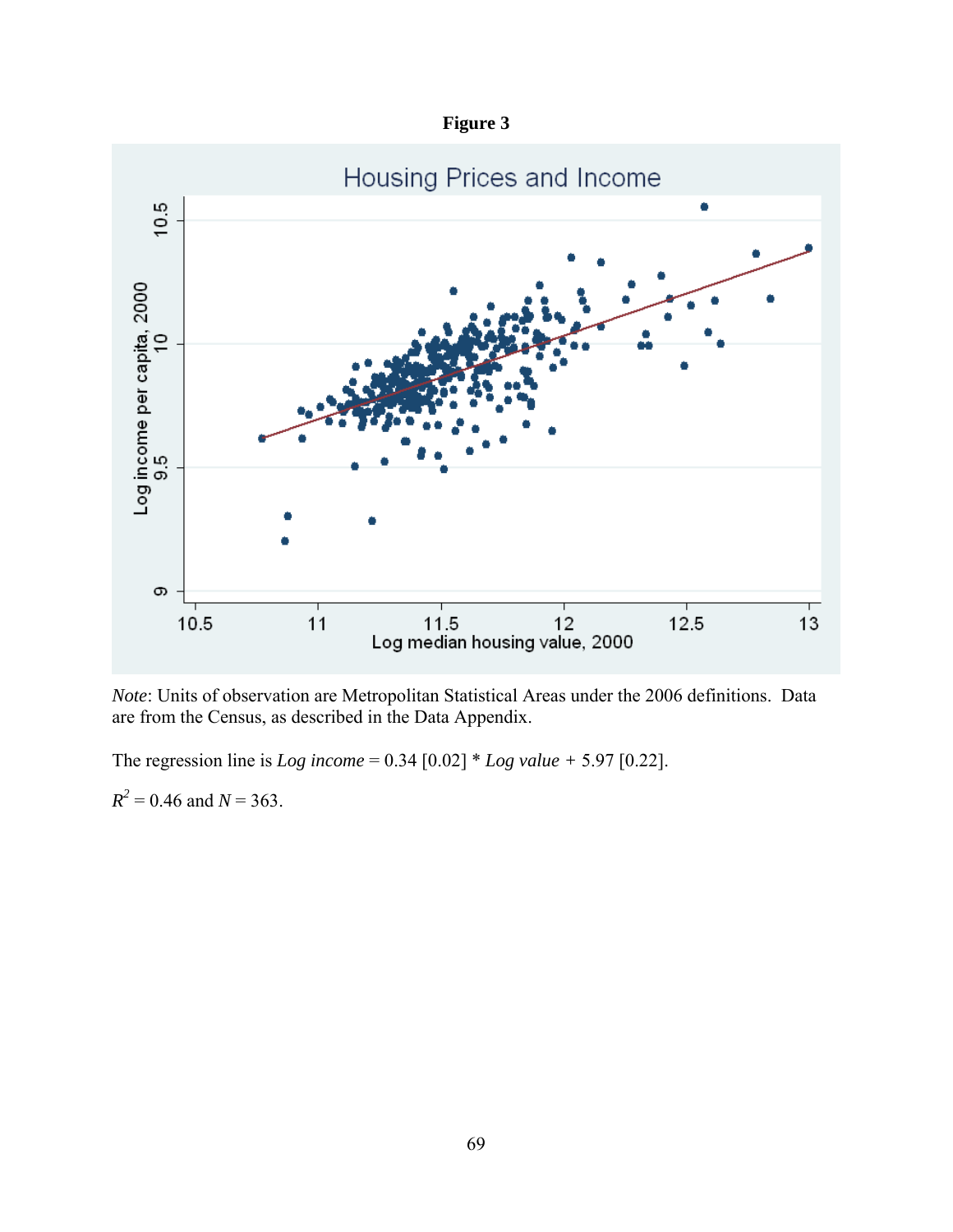**Figure 4** 



*Note*: Units of observation are Metropolitan Statistical Areas under the 1999 definitions, using Primary Metropolitan Statistical Areas rather than Consolidated Metropolitan Statistical Areas where applicable and New England County Metropolitan Areas where applicable. Population data are from the Census, as described in the Data Appendix. Mean January temperature is from the City and County Data Book, 1994.

The regression line is *Population growth* = 0.0030 [0.0004] \* *Temperature* + 0.02 [0.01].

 $R^2 = 0.16$  and  $N = 316$ .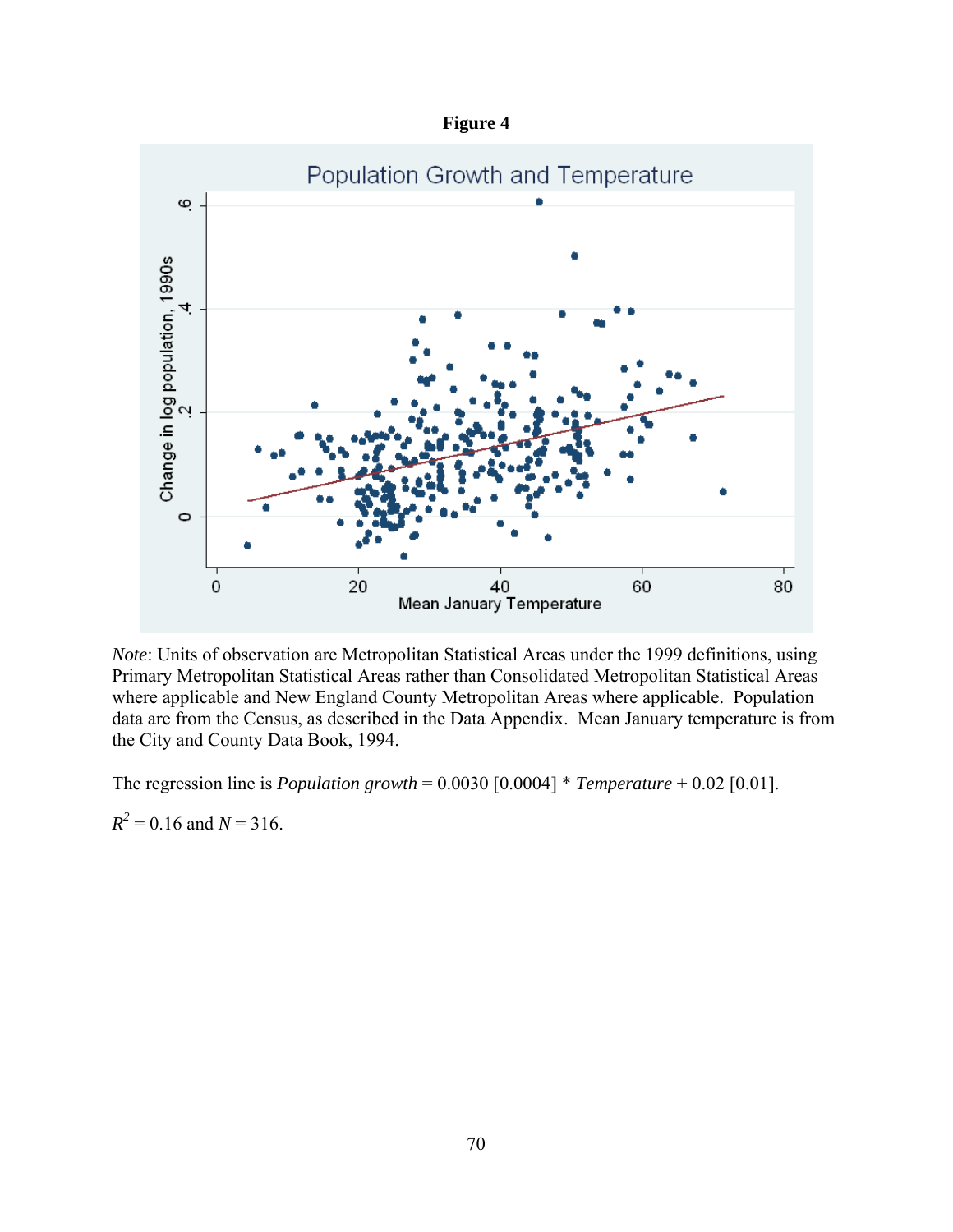



*Note*: Units of observation are Metropolitan Statistical Areas under the 1999 definitions, using Primary Metropolitan Statistical Areas rather than Consolidated Metropolitan Statistical Areas where applicable and New England County Metropolitan Areas where applicable. Data are from the Census, as described in the Data Appendix.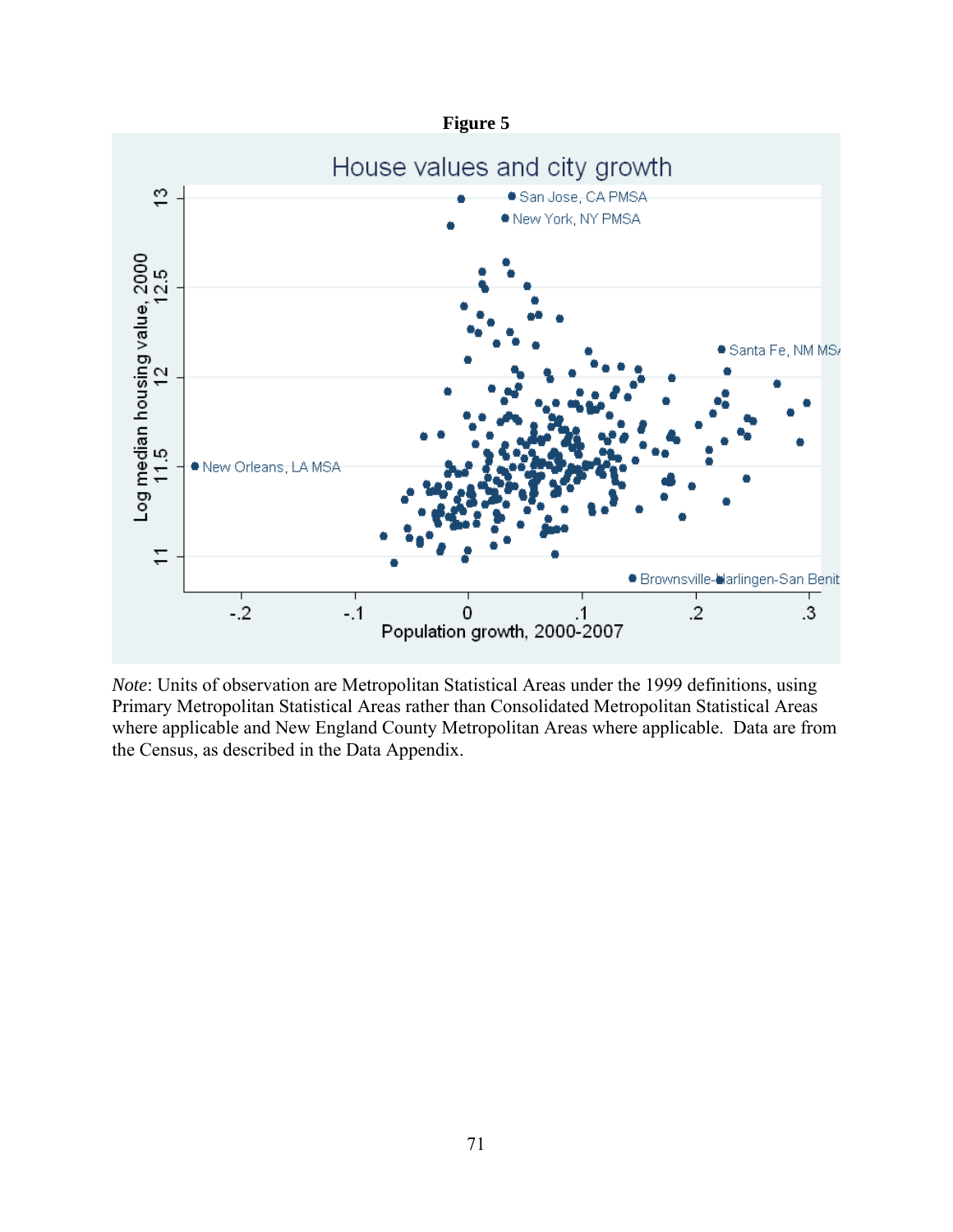## **Figure 6**



*Note:* Units of observation are commodities at the 4-digit Standard Classification of Transported Goods level. Data are from the 1997 Commodity Flow Survey.

The regression line is *Average length* = 79 [5] \* *Log value per ton* – 107 [35].

 $R^2 = 0.53$  and  $N = 267$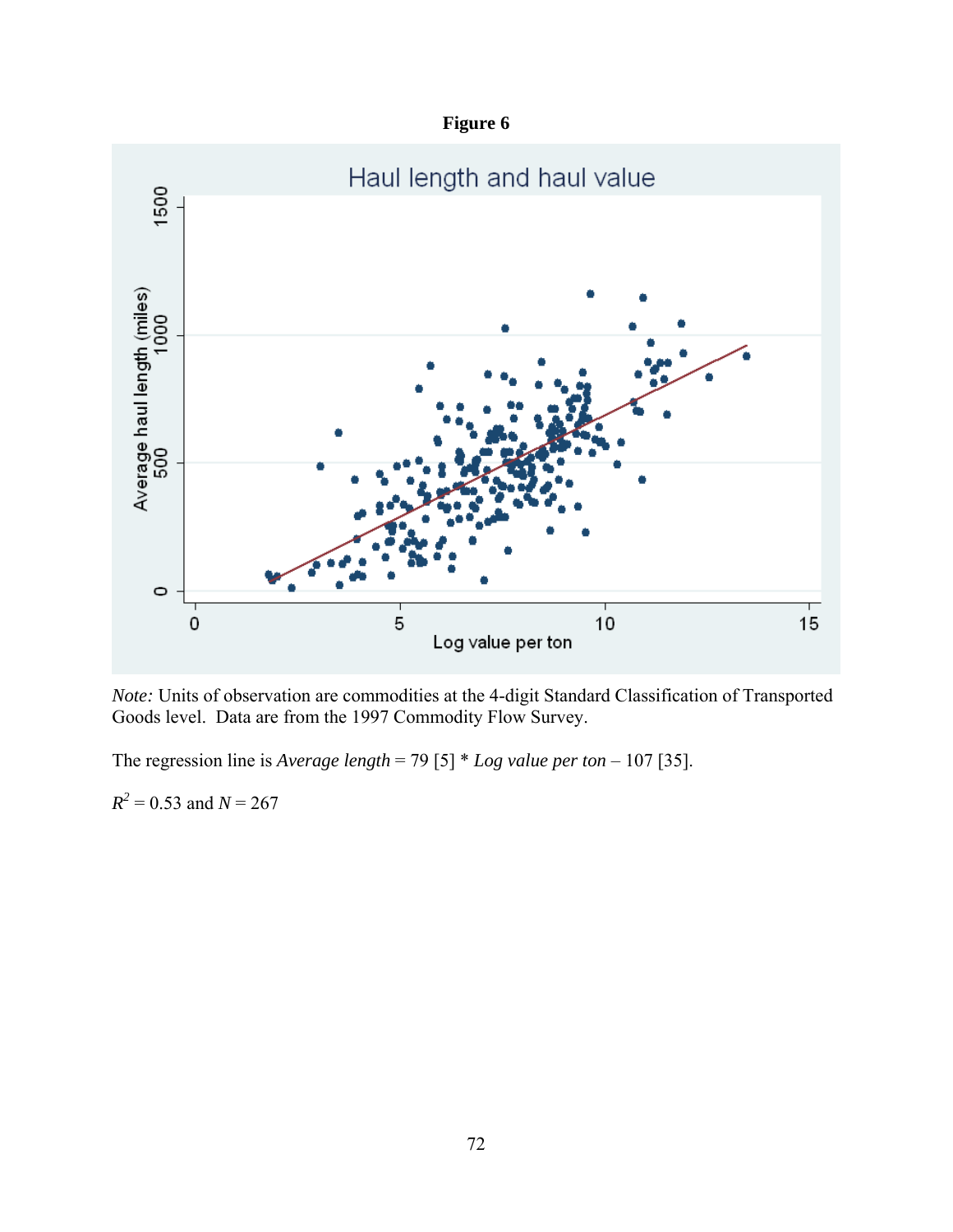**Figure 7** 



*Note:* Units of observation are Census industries, matched to commodities as described in the Data Appendix. Industry-level urbanization is from the Census Public Use Microdata Sample, as described in the Data Appendix. Value per ton is from the 1997 Commodity Flow Survey.

The regression line is *Log value per ton* = 4.1 [1.5] \* *Urbanization* + 5.1 [1.0].

 $R^2 = 0.11$  and  $N = 68$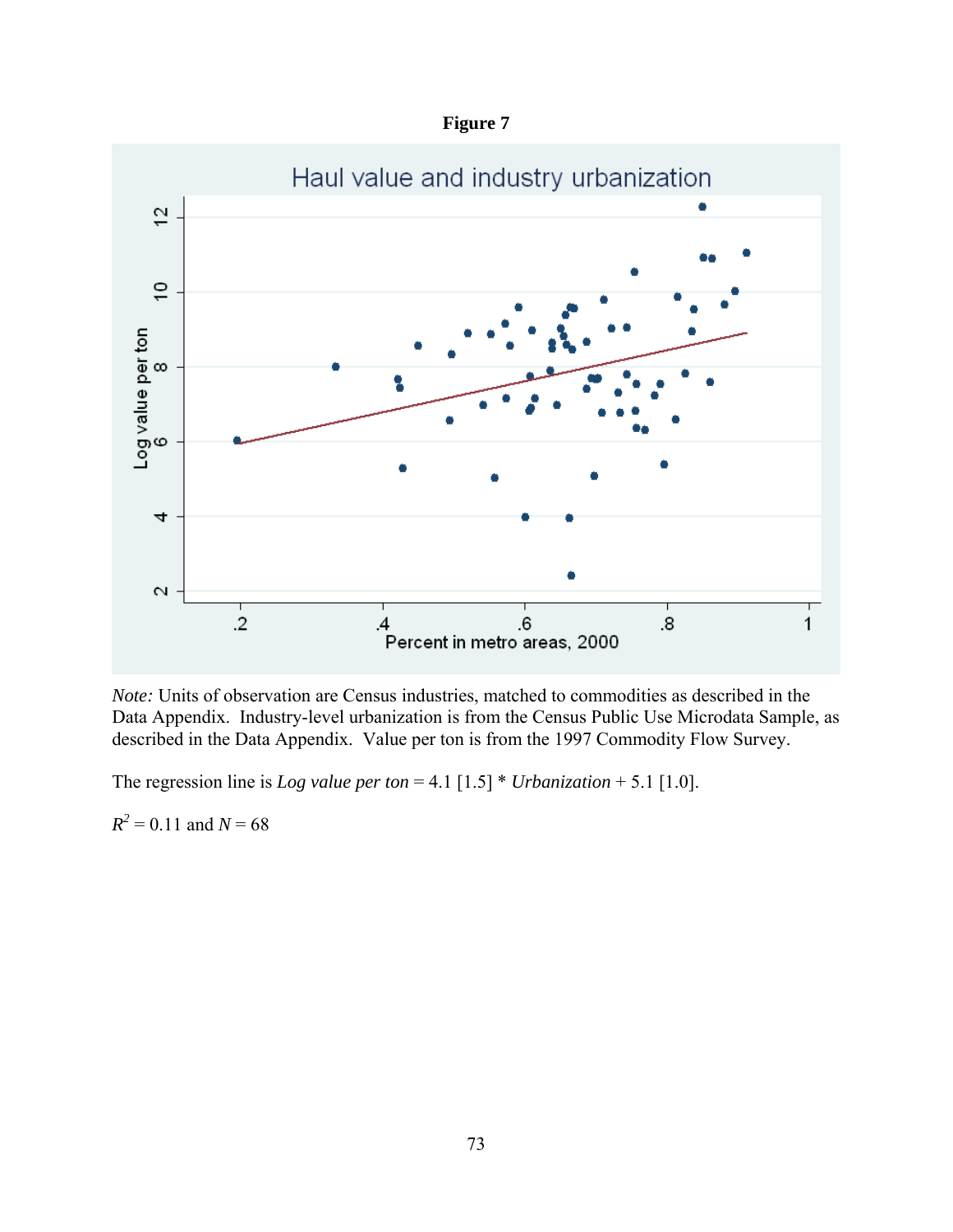**Figure 8** 



*Note:* Units of observation are Census industries, as described in the Data Appendix. Data are from the Census Public Use Microdata Sample, as also described in the Data Appendix.

The regression line is *Industry growth* = 1.9 [0.3] \* *Urbanization* -1.4 [0.2].

 $R^2 = 0.21$  and  $N = 197$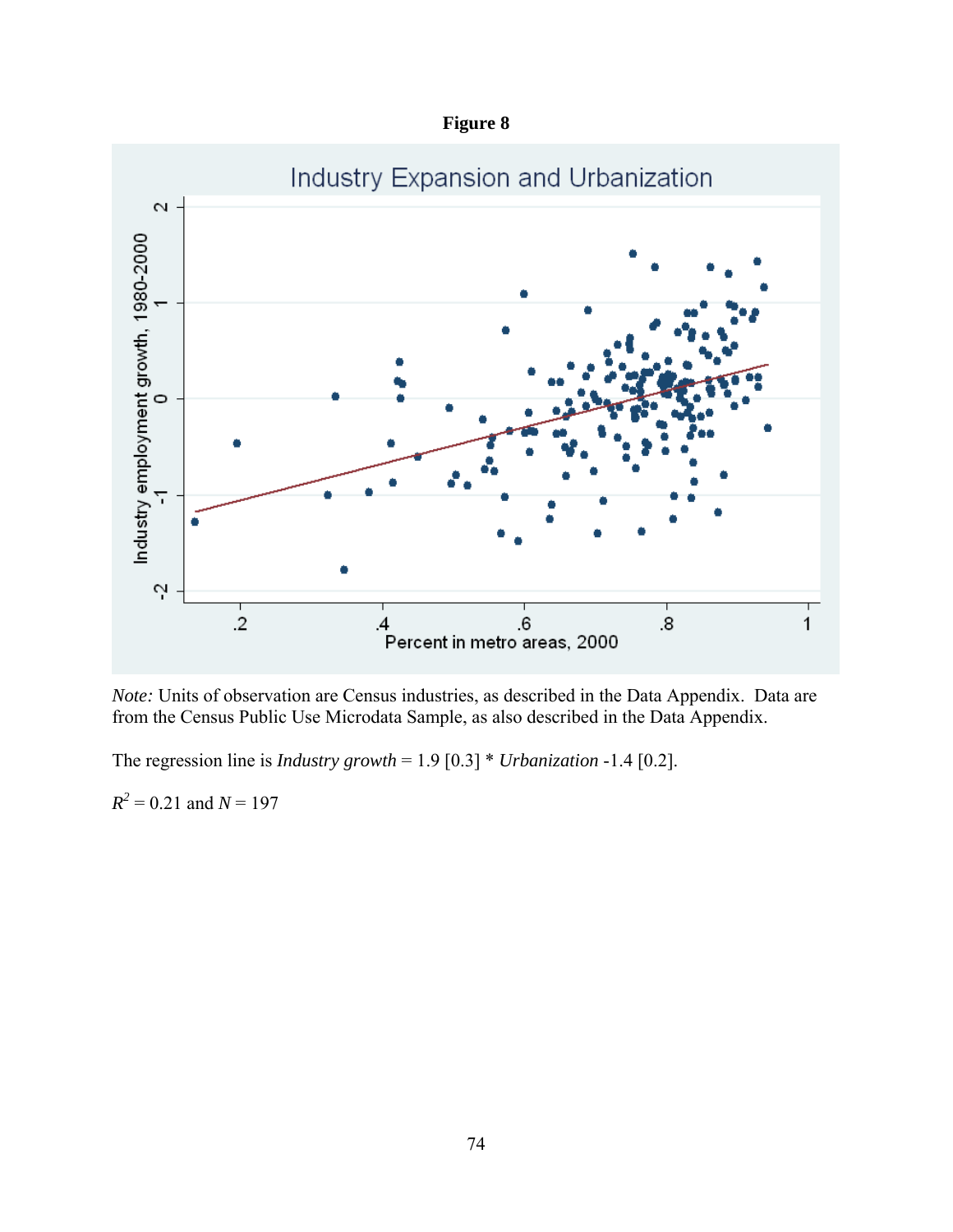**Figure 9** 



*Note:* Units of observation are Census industries, as described in the Data Appendix. Data are from the Census Public Use Microdata Sample, as also described in the Data Appendix.

The regression line is *Percent college graduates* = 0.46 [0.07] \* *Urbanization* – 0.10 [0.05].

 $R^2 = 0.19$  and  $N = 205$